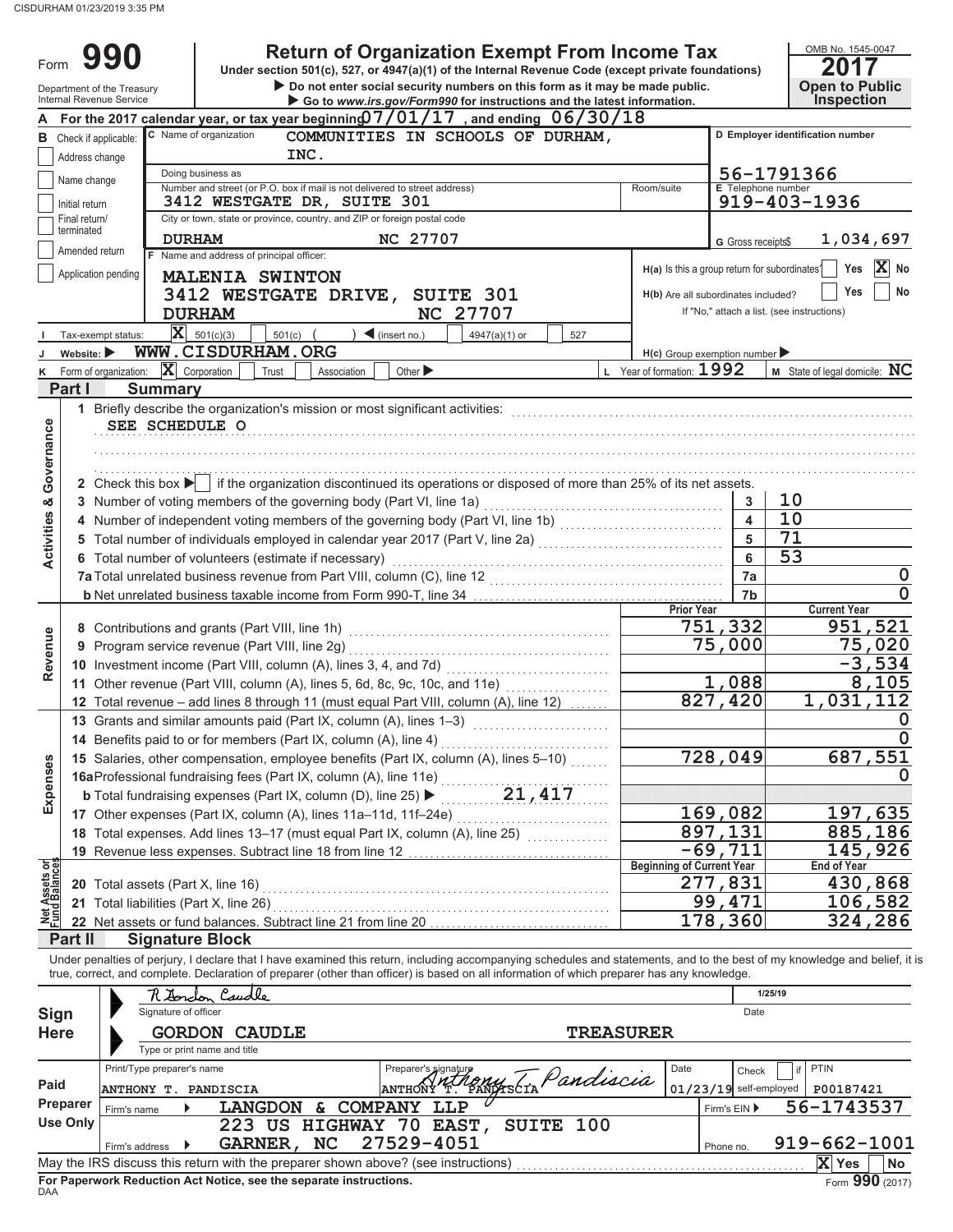| $ \mathbf{X} $<br>1 Briefly describe the organization's mission:<br>SEE SCHEDULE O<br>2 Did the organization undertake any significant program services during the year which were not listed on the<br>Yes $\overline{X}$ No<br>prior Form 990 or 990-EZ?<br>If "Yes," describe these new services on Schedule O.<br>Did the organization cease conducting, or make significant changes in how it conducts, any program<br>Yes $\overline{X}$ No<br>services?<br>If "Yes," describe these changes on Schedule O.<br>Describe the organization's program service accomplishments for each of its three largest program services, as measured by<br>expenses. Section 501(c)(3) and 501(c)(4) organizations are required to report the amount of grants and allocations to others,<br>the total expenses, and revenue, if any, for each program service reported.<br>$75,020$ )<br>) (Expenses \$ $168,212$ including grants of \$<br>4a (Code:<br>) (Revenue \$<br>GRADUATION/SUCCESS COACHES - GRADUATION AND SUCCESS COACHES WORK<br>ONE-ON-ONE WITH STUDENTS AT RISK OF DROPPING OUT OF HIGH SCHOOL.<br>COACHES ALSO DELIVER SCHOOL-WIDE SERVICES DESIGNED TO MITIGATE BARRIERS<br>TO STUDENT SUCCESS. OUR AREAS OF FOCUS INCLUDE IMPROVING ATTENDANCE,<br>ADDRESSING ISSUES BEHIND PROBLEMATIC BEHAVIOR, IMPROVING COURSEWORK<br>(GRADES), AND EDUCATING AND ENGAGING PARENTS TO SUPPORT STUDENT<br>SUCCESS. IN 2017-'18 FISCAL YEAR, WE CASE MANAGED 332 STUDENTS AND SPENT<br>OVER 20,000 HOURS PROVIDING TIERED SUPPORTS TO SIX SCHOOLS IN DURHAM. FOR<br>THE STUDENTS WE SERVE, SUSTAINED IMPROVEMENTS ARE THE MOST IMPORTANT<br>INDICATOR OF THEIR LONG-TERM SUCCESS IN SCHOOL. OVER 40% OF OUR STUDENTS<br>SHOWED SUSTAINED ACADEMIC IMPROVEMENTS IN THEIR CORE SUBJECTS (MATH, ELA,<br>) (Expenses \$<br>4b (Code:<br>) (Revenue \$<br>INCREDIBLE YEARS PARENTING PROGRAM: INCREDIBLE YEARS IS AN INTENSIVE 14-<br>WEEK PROGRAM THAT FOCUSES ON INCREASING A CARETAKER'S USE OF APPROPRIATE<br>DISCIPLINE, POSITIVE PARENTING, AND SETTING CLEAR EXPECTATIONS FOR<br>BEHAVIOR. IN THE 2017-'18 FISCAL YEAR, INCREDIBLE YEARS PARENTING PROGRAM<br><b>GRADUATED OVER 50 ENGLISH AND SPANISH SPEAKING PARENTS AND CARETAKERS</b><br><b>DURHAM.</b><br>EXTENDED DAY & SUMMER LEARNING PROGRAMS: COMMUNITIES IN SCHOOLS OF DURHAM<br>OFFERS EXTENDED DAY AND SUMMER LEARNING PROGRAMS AT E.K. POWE, ENO VALLEY,<br>AND MERRICK-MOORE ELEMENTARY SCHOOLS, FUNDED BY THE 21ST CENTURY COMMUNITY<br>LEARNING CENTERS OF THE U.S. DEPARTMENT OF EDUCATION. OPEN TO 2ND-5TH<br>GRADERS, OUR AFTER SCHOOL PROGRAMS PROVIDE STUDENTS WITH INDIVIDUALIZED<br>GOAL SETTING, MENTORING AND TUTORING, SERVICE LEARNING PROJECTS,<br>EXPERIMENTAL LEARNING, EDUCATIONAL FIELD TRIPS, AND MORE.<br><b>STUDENTS</b><br>WHO PARTICIPATED IN OUR AFTER SCHOOL PROGRAMS WERE 40% MORE LIKELY TO SHOW<br>AND SUSTAIN ACADEMIC IMPROVEMENTS. | Part III | <b>Statement of Program Service Accomplishments</b>               |  |
|----------------------------------------------------------------------------------------------------------------------------------------------------------------------------------------------------------------------------------------------------------------------------------------------------------------------------------------------------------------------------------------------------------------------------------------------------------------------------------------------------------------------------------------------------------------------------------------------------------------------------------------------------------------------------------------------------------------------------------------------------------------------------------------------------------------------------------------------------------------------------------------------------------------------------------------------------------------------------------------------------------------------------------------------------------------------------------------------------------------------------------------------------------------------------------------------------------------------------------------------------------------------------------------------------------------------------------------------------------------------------------------------------------------------------------------------------------------------------------------------------------------------------------------------------------------------------------------------------------------------------------------------------------------------------------------------------------------------------------------------------------------------------------------------------------------------------------------------------------------------------------------------------------------------------------------------------------------------------------------------------------------------------------------------------------------------------------------------------------------------------------------------------------------------------------------------------------------------------------------------------------------------------------------------------------------------------------------------------------------------------------------------------------------------------------------------------------------------------------------------------------------------------------------------------------------------------------------------------------------------------------------------------------------------------------------------------------------------------------------------------------------------------------------------------------------------------------------------------------------------------------------------------------------------------------|----------|-------------------------------------------------------------------|--|
|                                                                                                                                                                                                                                                                                                                                                                                                                                                                                                                                                                                                                                                                                                                                                                                                                                                                                                                                                                                                                                                                                                                                                                                                                                                                                                                                                                                                                                                                                                                                                                                                                                                                                                                                                                                                                                                                                                                                                                                                                                                                                                                                                                                                                                                                                                                                                                                                                                                                                                                                                                                                                                                                                                                                                                                                                                                                                                                                  |          |                                                                   |  |
|                                                                                                                                                                                                                                                                                                                                                                                                                                                                                                                                                                                                                                                                                                                                                                                                                                                                                                                                                                                                                                                                                                                                                                                                                                                                                                                                                                                                                                                                                                                                                                                                                                                                                                                                                                                                                                                                                                                                                                                                                                                                                                                                                                                                                                                                                                                                                                                                                                                                                                                                                                                                                                                                                                                                                                                                                                                                                                                                  |          |                                                                   |  |
|                                                                                                                                                                                                                                                                                                                                                                                                                                                                                                                                                                                                                                                                                                                                                                                                                                                                                                                                                                                                                                                                                                                                                                                                                                                                                                                                                                                                                                                                                                                                                                                                                                                                                                                                                                                                                                                                                                                                                                                                                                                                                                                                                                                                                                                                                                                                                                                                                                                                                                                                                                                                                                                                                                                                                                                                                                                                                                                                  |          |                                                                   |  |
|                                                                                                                                                                                                                                                                                                                                                                                                                                                                                                                                                                                                                                                                                                                                                                                                                                                                                                                                                                                                                                                                                                                                                                                                                                                                                                                                                                                                                                                                                                                                                                                                                                                                                                                                                                                                                                                                                                                                                                                                                                                                                                                                                                                                                                                                                                                                                                                                                                                                                                                                                                                                                                                                                                                                                                                                                                                                                                                                  |          |                                                                   |  |
|                                                                                                                                                                                                                                                                                                                                                                                                                                                                                                                                                                                                                                                                                                                                                                                                                                                                                                                                                                                                                                                                                                                                                                                                                                                                                                                                                                                                                                                                                                                                                                                                                                                                                                                                                                                                                                                                                                                                                                                                                                                                                                                                                                                                                                                                                                                                                                                                                                                                                                                                                                                                                                                                                                                                                                                                                                                                                                                                  |          |                                                                   |  |
|                                                                                                                                                                                                                                                                                                                                                                                                                                                                                                                                                                                                                                                                                                                                                                                                                                                                                                                                                                                                                                                                                                                                                                                                                                                                                                                                                                                                                                                                                                                                                                                                                                                                                                                                                                                                                                                                                                                                                                                                                                                                                                                                                                                                                                                                                                                                                                                                                                                                                                                                                                                                                                                                                                                                                                                                                                                                                                                                  |          |                                                                   |  |
|                                                                                                                                                                                                                                                                                                                                                                                                                                                                                                                                                                                                                                                                                                                                                                                                                                                                                                                                                                                                                                                                                                                                                                                                                                                                                                                                                                                                                                                                                                                                                                                                                                                                                                                                                                                                                                                                                                                                                                                                                                                                                                                                                                                                                                                                                                                                                                                                                                                                                                                                                                                                                                                                                                                                                                                                                                                                                                                                  |          |                                                                   |  |
|                                                                                                                                                                                                                                                                                                                                                                                                                                                                                                                                                                                                                                                                                                                                                                                                                                                                                                                                                                                                                                                                                                                                                                                                                                                                                                                                                                                                                                                                                                                                                                                                                                                                                                                                                                                                                                                                                                                                                                                                                                                                                                                                                                                                                                                                                                                                                                                                                                                                                                                                                                                                                                                                                                                                                                                                                                                                                                                                  |          |                                                                   |  |
|                                                                                                                                                                                                                                                                                                                                                                                                                                                                                                                                                                                                                                                                                                                                                                                                                                                                                                                                                                                                                                                                                                                                                                                                                                                                                                                                                                                                                                                                                                                                                                                                                                                                                                                                                                                                                                                                                                                                                                                                                                                                                                                                                                                                                                                                                                                                                                                                                                                                                                                                                                                                                                                                                                                                                                                                                                                                                                                                  |          |                                                                   |  |
|                                                                                                                                                                                                                                                                                                                                                                                                                                                                                                                                                                                                                                                                                                                                                                                                                                                                                                                                                                                                                                                                                                                                                                                                                                                                                                                                                                                                                                                                                                                                                                                                                                                                                                                                                                                                                                                                                                                                                                                                                                                                                                                                                                                                                                                                                                                                                                                                                                                                                                                                                                                                                                                                                                                                                                                                                                                                                                                                  |          |                                                                   |  |
|                                                                                                                                                                                                                                                                                                                                                                                                                                                                                                                                                                                                                                                                                                                                                                                                                                                                                                                                                                                                                                                                                                                                                                                                                                                                                                                                                                                                                                                                                                                                                                                                                                                                                                                                                                                                                                                                                                                                                                                                                                                                                                                                                                                                                                                                                                                                                                                                                                                                                                                                                                                                                                                                                                                                                                                                                                                                                                                                  | 3.       |                                                                   |  |
|                                                                                                                                                                                                                                                                                                                                                                                                                                                                                                                                                                                                                                                                                                                                                                                                                                                                                                                                                                                                                                                                                                                                                                                                                                                                                                                                                                                                                                                                                                                                                                                                                                                                                                                                                                                                                                                                                                                                                                                                                                                                                                                                                                                                                                                                                                                                                                                                                                                                                                                                                                                                                                                                                                                                                                                                                                                                                                                                  |          |                                                                   |  |
|                                                                                                                                                                                                                                                                                                                                                                                                                                                                                                                                                                                                                                                                                                                                                                                                                                                                                                                                                                                                                                                                                                                                                                                                                                                                                                                                                                                                                                                                                                                                                                                                                                                                                                                                                                                                                                                                                                                                                                                                                                                                                                                                                                                                                                                                                                                                                                                                                                                                                                                                                                                                                                                                                                                                                                                                                                                                                                                                  |          |                                                                   |  |
|                                                                                                                                                                                                                                                                                                                                                                                                                                                                                                                                                                                                                                                                                                                                                                                                                                                                                                                                                                                                                                                                                                                                                                                                                                                                                                                                                                                                                                                                                                                                                                                                                                                                                                                                                                                                                                                                                                                                                                                                                                                                                                                                                                                                                                                                                                                                                                                                                                                                                                                                                                                                                                                                                                                                                                                                                                                                                                                                  | 4        |                                                                   |  |
|                                                                                                                                                                                                                                                                                                                                                                                                                                                                                                                                                                                                                                                                                                                                                                                                                                                                                                                                                                                                                                                                                                                                                                                                                                                                                                                                                                                                                                                                                                                                                                                                                                                                                                                                                                                                                                                                                                                                                                                                                                                                                                                                                                                                                                                                                                                                                                                                                                                                                                                                                                                                                                                                                                                                                                                                                                                                                                                                  |          |                                                                   |  |
|                                                                                                                                                                                                                                                                                                                                                                                                                                                                                                                                                                                                                                                                                                                                                                                                                                                                                                                                                                                                                                                                                                                                                                                                                                                                                                                                                                                                                                                                                                                                                                                                                                                                                                                                                                                                                                                                                                                                                                                                                                                                                                                                                                                                                                                                                                                                                                                                                                                                                                                                                                                                                                                                                                                                                                                                                                                                                                                                  |          |                                                                   |  |
|                                                                                                                                                                                                                                                                                                                                                                                                                                                                                                                                                                                                                                                                                                                                                                                                                                                                                                                                                                                                                                                                                                                                                                                                                                                                                                                                                                                                                                                                                                                                                                                                                                                                                                                                                                                                                                                                                                                                                                                                                                                                                                                                                                                                                                                                                                                                                                                                                                                                                                                                                                                                                                                                                                                                                                                                                                                                                                                                  |          |                                                                   |  |
|                                                                                                                                                                                                                                                                                                                                                                                                                                                                                                                                                                                                                                                                                                                                                                                                                                                                                                                                                                                                                                                                                                                                                                                                                                                                                                                                                                                                                                                                                                                                                                                                                                                                                                                                                                                                                                                                                                                                                                                                                                                                                                                                                                                                                                                                                                                                                                                                                                                                                                                                                                                                                                                                                                                                                                                                                                                                                                                                  |          |                                                                   |  |
|                                                                                                                                                                                                                                                                                                                                                                                                                                                                                                                                                                                                                                                                                                                                                                                                                                                                                                                                                                                                                                                                                                                                                                                                                                                                                                                                                                                                                                                                                                                                                                                                                                                                                                                                                                                                                                                                                                                                                                                                                                                                                                                                                                                                                                                                                                                                                                                                                                                                                                                                                                                                                                                                                                                                                                                                                                                                                                                                  |          |                                                                   |  |
|                                                                                                                                                                                                                                                                                                                                                                                                                                                                                                                                                                                                                                                                                                                                                                                                                                                                                                                                                                                                                                                                                                                                                                                                                                                                                                                                                                                                                                                                                                                                                                                                                                                                                                                                                                                                                                                                                                                                                                                                                                                                                                                                                                                                                                                                                                                                                                                                                                                                                                                                                                                                                                                                                                                                                                                                                                                                                                                                  |          |                                                                   |  |
|                                                                                                                                                                                                                                                                                                                                                                                                                                                                                                                                                                                                                                                                                                                                                                                                                                                                                                                                                                                                                                                                                                                                                                                                                                                                                                                                                                                                                                                                                                                                                                                                                                                                                                                                                                                                                                                                                                                                                                                                                                                                                                                                                                                                                                                                                                                                                                                                                                                                                                                                                                                                                                                                                                                                                                                                                                                                                                                                  |          |                                                                   |  |
|                                                                                                                                                                                                                                                                                                                                                                                                                                                                                                                                                                                                                                                                                                                                                                                                                                                                                                                                                                                                                                                                                                                                                                                                                                                                                                                                                                                                                                                                                                                                                                                                                                                                                                                                                                                                                                                                                                                                                                                                                                                                                                                                                                                                                                                                                                                                                                                                                                                                                                                                                                                                                                                                                                                                                                                                                                                                                                                                  |          |                                                                   |  |
|                                                                                                                                                                                                                                                                                                                                                                                                                                                                                                                                                                                                                                                                                                                                                                                                                                                                                                                                                                                                                                                                                                                                                                                                                                                                                                                                                                                                                                                                                                                                                                                                                                                                                                                                                                                                                                                                                                                                                                                                                                                                                                                                                                                                                                                                                                                                                                                                                                                                                                                                                                                                                                                                                                                                                                                                                                                                                                                                  |          |                                                                   |  |
|                                                                                                                                                                                                                                                                                                                                                                                                                                                                                                                                                                                                                                                                                                                                                                                                                                                                                                                                                                                                                                                                                                                                                                                                                                                                                                                                                                                                                                                                                                                                                                                                                                                                                                                                                                                                                                                                                                                                                                                                                                                                                                                                                                                                                                                                                                                                                                                                                                                                                                                                                                                                                                                                                                                                                                                                                                                                                                                                  |          |                                                                   |  |
|                                                                                                                                                                                                                                                                                                                                                                                                                                                                                                                                                                                                                                                                                                                                                                                                                                                                                                                                                                                                                                                                                                                                                                                                                                                                                                                                                                                                                                                                                                                                                                                                                                                                                                                                                                                                                                                                                                                                                                                                                                                                                                                                                                                                                                                                                                                                                                                                                                                                                                                                                                                                                                                                                                                                                                                                                                                                                                                                  |          |                                                                   |  |
|                                                                                                                                                                                                                                                                                                                                                                                                                                                                                                                                                                                                                                                                                                                                                                                                                                                                                                                                                                                                                                                                                                                                                                                                                                                                                                                                                                                                                                                                                                                                                                                                                                                                                                                                                                                                                                                                                                                                                                                                                                                                                                                                                                                                                                                                                                                                                                                                                                                                                                                                                                                                                                                                                                                                                                                                                                                                                                                                  |          |                                                                   |  |
|                                                                                                                                                                                                                                                                                                                                                                                                                                                                                                                                                                                                                                                                                                                                                                                                                                                                                                                                                                                                                                                                                                                                                                                                                                                                                                                                                                                                                                                                                                                                                                                                                                                                                                                                                                                                                                                                                                                                                                                                                                                                                                                                                                                                                                                                                                                                                                                                                                                                                                                                                                                                                                                                                                                                                                                                                                                                                                                                  |          |                                                                   |  |
|                                                                                                                                                                                                                                                                                                                                                                                                                                                                                                                                                                                                                                                                                                                                                                                                                                                                                                                                                                                                                                                                                                                                                                                                                                                                                                                                                                                                                                                                                                                                                                                                                                                                                                                                                                                                                                                                                                                                                                                                                                                                                                                                                                                                                                                                                                                                                                                                                                                                                                                                                                                                                                                                                                                                                                                                                                                                                                                                  |          |                                                                   |  |
|                                                                                                                                                                                                                                                                                                                                                                                                                                                                                                                                                                                                                                                                                                                                                                                                                                                                                                                                                                                                                                                                                                                                                                                                                                                                                                                                                                                                                                                                                                                                                                                                                                                                                                                                                                                                                                                                                                                                                                                                                                                                                                                                                                                                                                                                                                                                                                                                                                                                                                                                                                                                                                                                                                                                                                                                                                                                                                                                  |          |                                                                   |  |
|                                                                                                                                                                                                                                                                                                                                                                                                                                                                                                                                                                                                                                                                                                                                                                                                                                                                                                                                                                                                                                                                                                                                                                                                                                                                                                                                                                                                                                                                                                                                                                                                                                                                                                                                                                                                                                                                                                                                                                                                                                                                                                                                                                                                                                                                                                                                                                                                                                                                                                                                                                                                                                                                                                                                                                                                                                                                                                                                  |          |                                                                   |  |
|                                                                                                                                                                                                                                                                                                                                                                                                                                                                                                                                                                                                                                                                                                                                                                                                                                                                                                                                                                                                                                                                                                                                                                                                                                                                                                                                                                                                                                                                                                                                                                                                                                                                                                                                                                                                                                                                                                                                                                                                                                                                                                                                                                                                                                                                                                                                                                                                                                                                                                                                                                                                                                                                                                                                                                                                                                                                                                                                  |          |                                                                   |  |
|                                                                                                                                                                                                                                                                                                                                                                                                                                                                                                                                                                                                                                                                                                                                                                                                                                                                                                                                                                                                                                                                                                                                                                                                                                                                                                                                                                                                                                                                                                                                                                                                                                                                                                                                                                                                                                                                                                                                                                                                                                                                                                                                                                                                                                                                                                                                                                                                                                                                                                                                                                                                                                                                                                                                                                                                                                                                                                                                  |          |                                                                   |  |
|                                                                                                                                                                                                                                                                                                                                                                                                                                                                                                                                                                                                                                                                                                                                                                                                                                                                                                                                                                                                                                                                                                                                                                                                                                                                                                                                                                                                                                                                                                                                                                                                                                                                                                                                                                                                                                                                                                                                                                                                                                                                                                                                                                                                                                                                                                                                                                                                                                                                                                                                                                                                                                                                                                                                                                                                                                                                                                                                  |          |                                                                   |  |
|                                                                                                                                                                                                                                                                                                                                                                                                                                                                                                                                                                                                                                                                                                                                                                                                                                                                                                                                                                                                                                                                                                                                                                                                                                                                                                                                                                                                                                                                                                                                                                                                                                                                                                                                                                                                                                                                                                                                                                                                                                                                                                                                                                                                                                                                                                                                                                                                                                                                                                                                                                                                                                                                                                                                                                                                                                                                                                                                  |          |                                                                   |  |
|                                                                                                                                                                                                                                                                                                                                                                                                                                                                                                                                                                                                                                                                                                                                                                                                                                                                                                                                                                                                                                                                                                                                                                                                                                                                                                                                                                                                                                                                                                                                                                                                                                                                                                                                                                                                                                                                                                                                                                                                                                                                                                                                                                                                                                                                                                                                                                                                                                                                                                                                                                                                                                                                                                                                                                                                                                                                                                                                  |          |                                                                   |  |
|                                                                                                                                                                                                                                                                                                                                                                                                                                                                                                                                                                                                                                                                                                                                                                                                                                                                                                                                                                                                                                                                                                                                                                                                                                                                                                                                                                                                                                                                                                                                                                                                                                                                                                                                                                                                                                                                                                                                                                                                                                                                                                                                                                                                                                                                                                                                                                                                                                                                                                                                                                                                                                                                                                                                                                                                                                                                                                                                  |          |                                                                   |  |
|                                                                                                                                                                                                                                                                                                                                                                                                                                                                                                                                                                                                                                                                                                                                                                                                                                                                                                                                                                                                                                                                                                                                                                                                                                                                                                                                                                                                                                                                                                                                                                                                                                                                                                                                                                                                                                                                                                                                                                                                                                                                                                                                                                                                                                                                                                                                                                                                                                                                                                                                                                                                                                                                                                                                                                                                                                                                                                                                  |          |                                                                   |  |
|                                                                                                                                                                                                                                                                                                                                                                                                                                                                                                                                                                                                                                                                                                                                                                                                                                                                                                                                                                                                                                                                                                                                                                                                                                                                                                                                                                                                                                                                                                                                                                                                                                                                                                                                                                                                                                                                                                                                                                                                                                                                                                                                                                                                                                                                                                                                                                                                                                                                                                                                                                                                                                                                                                                                                                                                                                                                                                                                  |          |                                                                   |  |
|                                                                                                                                                                                                                                                                                                                                                                                                                                                                                                                                                                                                                                                                                                                                                                                                                                                                                                                                                                                                                                                                                                                                                                                                                                                                                                                                                                                                                                                                                                                                                                                                                                                                                                                                                                                                                                                                                                                                                                                                                                                                                                                                                                                                                                                                                                                                                                                                                                                                                                                                                                                                                                                                                                                                                                                                                                                                                                                                  |          |                                                                   |  |
|                                                                                                                                                                                                                                                                                                                                                                                                                                                                                                                                                                                                                                                                                                                                                                                                                                                                                                                                                                                                                                                                                                                                                                                                                                                                                                                                                                                                                                                                                                                                                                                                                                                                                                                                                                                                                                                                                                                                                                                                                                                                                                                                                                                                                                                                                                                                                                                                                                                                                                                                                                                                                                                                                                                                                                                                                                                                                                                                  |          |                                                                   |  |
|                                                                                                                                                                                                                                                                                                                                                                                                                                                                                                                                                                                                                                                                                                                                                                                                                                                                                                                                                                                                                                                                                                                                                                                                                                                                                                                                                                                                                                                                                                                                                                                                                                                                                                                                                                                                                                                                                                                                                                                                                                                                                                                                                                                                                                                                                                                                                                                                                                                                                                                                                                                                                                                                                                                                                                                                                                                                                                                                  |          |                                                                   |  |
|                                                                                                                                                                                                                                                                                                                                                                                                                                                                                                                                                                                                                                                                                                                                                                                                                                                                                                                                                                                                                                                                                                                                                                                                                                                                                                                                                                                                                                                                                                                                                                                                                                                                                                                                                                                                                                                                                                                                                                                                                                                                                                                                                                                                                                                                                                                                                                                                                                                                                                                                                                                                                                                                                                                                                                                                                                                                                                                                  |          |                                                                   |  |
|                                                                                                                                                                                                                                                                                                                                                                                                                                                                                                                                                                                                                                                                                                                                                                                                                                                                                                                                                                                                                                                                                                                                                                                                                                                                                                                                                                                                                                                                                                                                                                                                                                                                                                                                                                                                                                                                                                                                                                                                                                                                                                                                                                                                                                                                                                                                                                                                                                                                                                                                                                                                                                                                                                                                                                                                                                                                                                                                  |          |                                                                   |  |
|                                                                                                                                                                                                                                                                                                                                                                                                                                                                                                                                                                                                                                                                                                                                                                                                                                                                                                                                                                                                                                                                                                                                                                                                                                                                                                                                                                                                                                                                                                                                                                                                                                                                                                                                                                                                                                                                                                                                                                                                                                                                                                                                                                                                                                                                                                                                                                                                                                                                                                                                                                                                                                                                                                                                                                                                                                                                                                                                  |          |                                                                   |  |
|                                                                                                                                                                                                                                                                                                                                                                                                                                                                                                                                                                                                                                                                                                                                                                                                                                                                                                                                                                                                                                                                                                                                                                                                                                                                                                                                                                                                                                                                                                                                                                                                                                                                                                                                                                                                                                                                                                                                                                                                                                                                                                                                                                                                                                                                                                                                                                                                                                                                                                                                                                                                                                                                                                                                                                                                                                                                                                                                  |          |                                                                   |  |
|                                                                                                                                                                                                                                                                                                                                                                                                                                                                                                                                                                                                                                                                                                                                                                                                                                                                                                                                                                                                                                                                                                                                                                                                                                                                                                                                                                                                                                                                                                                                                                                                                                                                                                                                                                                                                                                                                                                                                                                                                                                                                                                                                                                                                                                                                                                                                                                                                                                                                                                                                                                                                                                                                                                                                                                                                                                                                                                                  |          |                                                                   |  |
|                                                                                                                                                                                                                                                                                                                                                                                                                                                                                                                                                                                                                                                                                                                                                                                                                                                                                                                                                                                                                                                                                                                                                                                                                                                                                                                                                                                                                                                                                                                                                                                                                                                                                                                                                                                                                                                                                                                                                                                                                                                                                                                                                                                                                                                                                                                                                                                                                                                                                                                                                                                                                                                                                                                                                                                                                                                                                                                                  |          |                                                                   |  |
|                                                                                                                                                                                                                                                                                                                                                                                                                                                                                                                                                                                                                                                                                                                                                                                                                                                                                                                                                                                                                                                                                                                                                                                                                                                                                                                                                                                                                                                                                                                                                                                                                                                                                                                                                                                                                                                                                                                                                                                                                                                                                                                                                                                                                                                                                                                                                                                                                                                                                                                                                                                                                                                                                                                                                                                                                                                                                                                                  |          |                                                                   |  |
|                                                                                                                                                                                                                                                                                                                                                                                                                                                                                                                                                                                                                                                                                                                                                                                                                                                                                                                                                                                                                                                                                                                                                                                                                                                                                                                                                                                                                                                                                                                                                                                                                                                                                                                                                                                                                                                                                                                                                                                                                                                                                                                                                                                                                                                                                                                                                                                                                                                                                                                                                                                                                                                                                                                                                                                                                                                                                                                                  |          |                                                                   |  |
|                                                                                                                                                                                                                                                                                                                                                                                                                                                                                                                                                                                                                                                                                                                                                                                                                                                                                                                                                                                                                                                                                                                                                                                                                                                                                                                                                                                                                                                                                                                                                                                                                                                                                                                                                                                                                                                                                                                                                                                                                                                                                                                                                                                                                                                                                                                                                                                                                                                                                                                                                                                                                                                                                                                                                                                                                                                                                                                                  |          |                                                                   |  |
|                                                                                                                                                                                                                                                                                                                                                                                                                                                                                                                                                                                                                                                                                                                                                                                                                                                                                                                                                                                                                                                                                                                                                                                                                                                                                                                                                                                                                                                                                                                                                                                                                                                                                                                                                                                                                                                                                                                                                                                                                                                                                                                                                                                                                                                                                                                                                                                                                                                                                                                                                                                                                                                                                                                                                                                                                                                                                                                                  |          |                                                                   |  |
|                                                                                                                                                                                                                                                                                                                                                                                                                                                                                                                                                                                                                                                                                                                                                                                                                                                                                                                                                                                                                                                                                                                                                                                                                                                                                                                                                                                                                                                                                                                                                                                                                                                                                                                                                                                                                                                                                                                                                                                                                                                                                                                                                                                                                                                                                                                                                                                                                                                                                                                                                                                                                                                                                                                                                                                                                                                                                                                                  |          |                                                                   |  |
|                                                                                                                                                                                                                                                                                                                                                                                                                                                                                                                                                                                                                                                                                                                                                                                                                                                                                                                                                                                                                                                                                                                                                                                                                                                                                                                                                                                                                                                                                                                                                                                                                                                                                                                                                                                                                                                                                                                                                                                                                                                                                                                                                                                                                                                                                                                                                                                                                                                                                                                                                                                                                                                                                                                                                                                                                                                                                                                                  |          |                                                                   |  |
|                                                                                                                                                                                                                                                                                                                                                                                                                                                                                                                                                                                                                                                                                                                                                                                                                                                                                                                                                                                                                                                                                                                                                                                                                                                                                                                                                                                                                                                                                                                                                                                                                                                                                                                                                                                                                                                                                                                                                                                                                                                                                                                                                                                                                                                                                                                                                                                                                                                                                                                                                                                                                                                                                                                                                                                                                                                                                                                                  |          |                                                                   |  |
|                                                                                                                                                                                                                                                                                                                                                                                                                                                                                                                                                                                                                                                                                                                                                                                                                                                                                                                                                                                                                                                                                                                                                                                                                                                                                                                                                                                                                                                                                                                                                                                                                                                                                                                                                                                                                                                                                                                                                                                                                                                                                                                                                                                                                                                                                                                                                                                                                                                                                                                                                                                                                                                                                                                                                                                                                                                                                                                                  |          |                                                                   |  |
|                                                                                                                                                                                                                                                                                                                                                                                                                                                                                                                                                                                                                                                                                                                                                                                                                                                                                                                                                                                                                                                                                                                                                                                                                                                                                                                                                                                                                                                                                                                                                                                                                                                                                                                                                                                                                                                                                                                                                                                                                                                                                                                                                                                                                                                                                                                                                                                                                                                                                                                                                                                                                                                                                                                                                                                                                                                                                                                                  |          |                                                                   |  |
|                                                                                                                                                                                                                                                                                                                                                                                                                                                                                                                                                                                                                                                                                                                                                                                                                                                                                                                                                                                                                                                                                                                                                                                                                                                                                                                                                                                                                                                                                                                                                                                                                                                                                                                                                                                                                                                                                                                                                                                                                                                                                                                                                                                                                                                                                                                                                                                                                                                                                                                                                                                                                                                                                                                                                                                                                                                                                                                                  |          |                                                                   |  |
|                                                                                                                                                                                                                                                                                                                                                                                                                                                                                                                                                                                                                                                                                                                                                                                                                                                                                                                                                                                                                                                                                                                                                                                                                                                                                                                                                                                                                                                                                                                                                                                                                                                                                                                                                                                                                                                                                                                                                                                                                                                                                                                                                                                                                                                                                                                                                                                                                                                                                                                                                                                                                                                                                                                                                                                                                                                                                                                                  |          |                                                                   |  |
|                                                                                                                                                                                                                                                                                                                                                                                                                                                                                                                                                                                                                                                                                                                                                                                                                                                                                                                                                                                                                                                                                                                                                                                                                                                                                                                                                                                                                                                                                                                                                                                                                                                                                                                                                                                                                                                                                                                                                                                                                                                                                                                                                                                                                                                                                                                                                                                                                                                                                                                                                                                                                                                                                                                                                                                                                                                                                                                                  |          |                                                                   |  |
|                                                                                                                                                                                                                                                                                                                                                                                                                                                                                                                                                                                                                                                                                                                                                                                                                                                                                                                                                                                                                                                                                                                                                                                                                                                                                                                                                                                                                                                                                                                                                                                                                                                                                                                                                                                                                                                                                                                                                                                                                                                                                                                                                                                                                                                                                                                                                                                                                                                                                                                                                                                                                                                                                                                                                                                                                                                                                                                                  |          | <b>4d</b> Other program services (Describe in Schedule $\Omega$ ) |  |

|     | <b>HO</b> Other program services (Describe in Scriedule O.)    |                        |             |               |  |  |  |  |  |
|-----|----------------------------------------------------------------|------------------------|-------------|---------------|--|--|--|--|--|
|     | 'Expenses \$                                                   | including grants of \$ | (Revenue \$ |               |  |  |  |  |  |
|     | <b>4e</b> Total program service expenses $\blacktriangleright$ | .567                   |             |               |  |  |  |  |  |
| DAA |                                                                |                        |             | Form 990 (201 |  |  |  |  |  |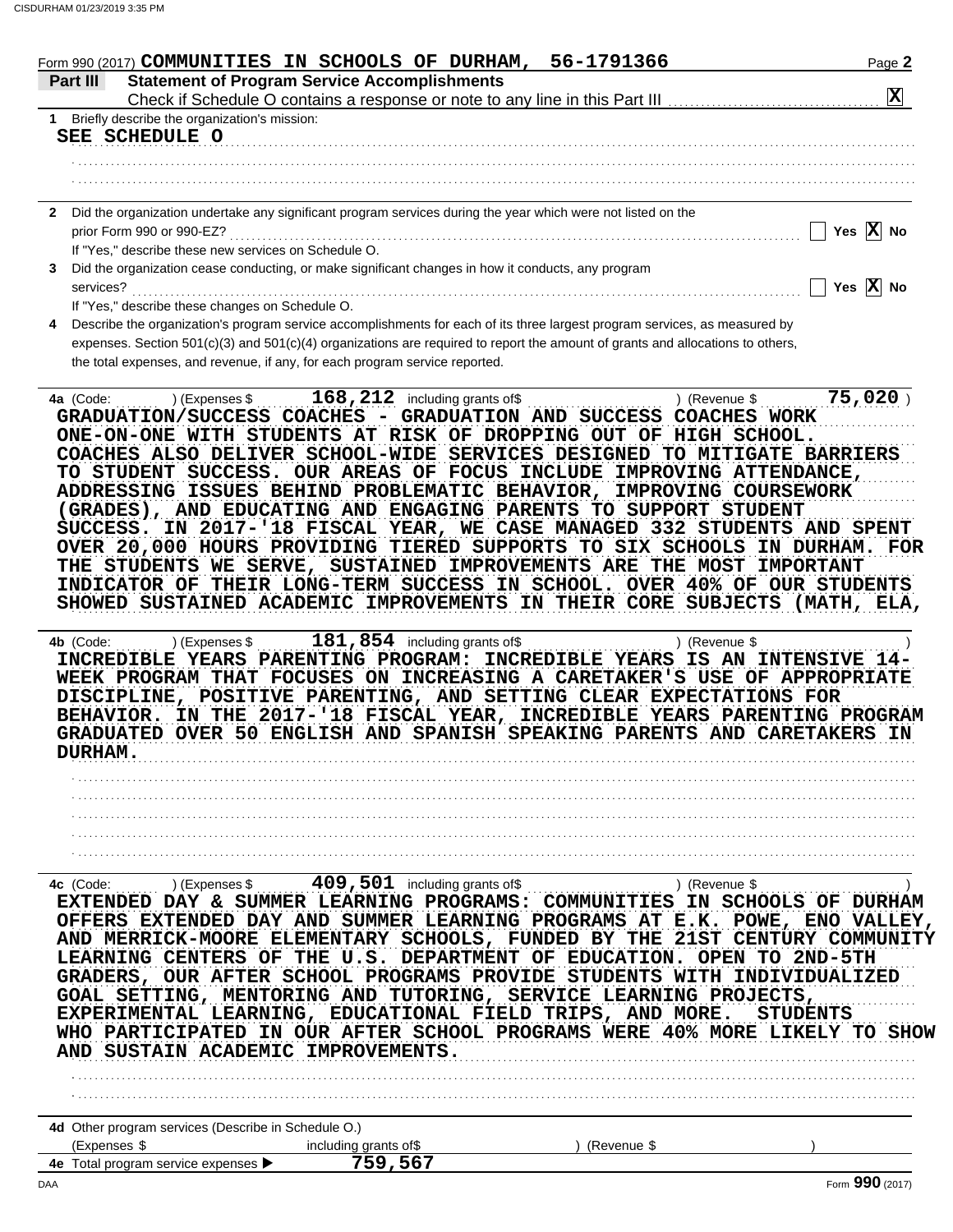#### **Part IV Checklist of Required Schedules** Form 990 (2017) **COMMUNITIES IN SCHOOLS OF DURHAM, 56-1791366** Page 3

|     |                                                                                                                                                 |                      | Yes | No. |
|-----|-------------------------------------------------------------------------------------------------------------------------------------------------|----------------------|-----|-----|
| 1   | Is the organization described in section $501(c)(3)$ or $4947(a)(1)$ (other than a private foundation)? If "Yes,"                               |                      |     |     |
|     | complete Schedule A                                                                                                                             | 1                    | X   |     |
| 2   | Is the organization required to complete Schedule B, Schedule of Contributors (see instructions)?                                               | $\overline{2}$       | X   |     |
| 3   | Did the organization engage in direct or indirect political campaign activities on behalf of or in opposition to                                |                      |     |     |
|     | candidates for public office? If "Yes," complete Schedule C, Part I                                                                             | 3                    |     | X.  |
| 4   | Section 501(c)(3) organizations. Did the organization engage in lobbying activities, or have a section 501(h)                                   |                      |     |     |
|     | election in effect during the tax year? If "Yes," complete Schedule C, Part II                                                                  | 4                    |     | X   |
| 5   | Is the organization a section $501(c)(4)$ , $501(c)(5)$ , or $501(c)(6)$ organization that receives membership dues,                            |                      |     |     |
|     | assessments, or similar amounts as defined in Revenue Procedure 98-19? If "Yes," complete Schedule C,                                           |                      |     |     |
|     | Part III                                                                                                                                        | 5                    |     | X.  |
| 6   | Did the organization maintain any donor advised funds or any similar funds or accounts for which donors                                         |                      |     |     |
|     | have the right to provide advice on the distribution or investment of amounts in such funds or accounts? If                                     | 6                    |     | x   |
| 7   | "Yes," complete Schedule D, Part I<br>Did the organization receive or hold a conservation easement, including easements to preserve open space, |                      |     |     |
|     | the environment, historic land areas, or historic structures? If "Yes," complete Schedule D, Part II                                            | $\overline{7}$       |     | X.  |
| 8   | Did the organization maintain collections of works of art, historical treasures, or other similar assets? If "Yes,"                             |                      |     |     |
|     | complete Schedule D, Part III                                                                                                                   | 8                    |     | X   |
| 9   | Did the organization report an amount in Part X, line 21, for escrow or custodial account liability, serve as a                                 |                      |     |     |
|     | custodian for amounts not listed in Part X; or provide credit counseling, debt management, credit repair, or                                    |                      |     |     |
|     | debt negotiation services? If "Yes," complete Schedule D, Part IV                                                                               | 9                    |     | x   |
| 10  | Did the organization, directly or through a related organization, hold assets in temporarily restricted                                         |                      |     |     |
|     | endowments, permanent endowments, or quasi-endowments? If "Yes," complete Schedule D, Part V                                                    | 10                   |     | x   |
| 11  | If the organization's answer to any of the following questions is "Yes," then complete Schedule D, Parts VI,                                    |                      |     |     |
|     | VII, VIII, IX, or X as applicable.                                                                                                              |                      |     |     |
| a   | Did the organization report an amount for land, buildings, and equipment in Part X, line 10? If "Yes,"                                          |                      |     |     |
|     | complete Schedule D, Part VI                                                                                                                    | 11a                  | X   |     |
|     | <b>b</b> Did the organization report an amount for investments—other securities in Part X, line 12 that is 5% or more                           |                      |     |     |
|     | of its total assets reported in Part X, line 16? If "Yes," complete Schedule D, Part VII                                                        | 11b                  |     | X.  |
| C   | Did the organization report an amount for investments—program related in Part X, line 13 that is 5% or more                                     |                      |     |     |
|     | of its total assets reported in Part X, line 16? If "Yes," complete Schedule D, Part VIII                                                       | 11c                  |     | x   |
|     | d Did the organization report an amount for other assets in Part X, line 15 that is 5% or more of its total assets                              |                      |     |     |
|     | reported in Part X, line 16? If "Yes," complete Schedule D, Part IX                                                                             | 11d                  |     | x   |
| e   | Did the organization report an amount for other liabilities in Part X, line 25? If "Yes," complete Schedule D, Part X                           | 11e                  | X   |     |
| f.  | Did the organization's separate or consolidated financial statements for the tax year include a footnote that addresses                         |                      |     |     |
|     | the organization's liability for uncertain tax positions under FIN 48 (ASC 740)? If "Yes," complete Schedule D, Part X                          | 11f                  | X   |     |
|     | 12a Did the organization obtain separate, independent audited financial statements for the tax year? If "Yes," complete                         |                      |     |     |
|     | Schedule D. Parts XI and XII                                                                                                                    | 12a   $\overline{X}$ |     |     |
|     | <b>b</b> Was the organization included in consolidated, independent audited financial statements for the tax year? If                           |                      |     |     |
|     | "Yes," and if the organization answered "No" to line 12a, then completing Schedule D, Parts XI and XII is optional                              | 12b                  |     | x   |
| 13  |                                                                                                                                                 | 13                   |     | x   |
| 14a | Did the organization maintain an office, employees, or agents outside of the United States?                                                     | 14a                  |     | x   |
| b   | Did the organization have aggregate revenues or expenses of more than \$10,000 from grantmaking,                                                |                      |     |     |
|     | fundraising, business, investment, and program service activities outside the United States, or aggregate                                       |                      |     |     |
|     | foreign investments valued at \$100,000 or more? If "Yes," complete Schedule F, Parts I and IV [[[[[[[[[[[[[[[[                                 | 14b                  |     | X   |
| 15  | Did the organization report on Part IX, column (A), line 3, more than \$5,000 of grants or other assistance to or                               |                      |     |     |
|     | for any foreign organization? If "Yes," complete Schedule F, Parts II and IV                                                                    | 15                   |     | X   |
| 16  | Did the organization report on Part IX, column (A), line 3, more than \$5,000 of aggregate grants or other                                      |                      |     |     |
|     | assistance to or for foreign individuals? If "Yes," complete Schedule F, Parts III and IV                                                       | 16                   |     | X   |
| 17  | Did the organization report a total of more than \$15,000 of expenses for professional fundraising services on                                  |                      |     |     |
|     |                                                                                                                                                 | 17                   |     | X   |
| 18  | Did the organization report more than \$15,000 total of fundraising event gross income and contributions on                                     |                      |     |     |
|     |                                                                                                                                                 | 18                   |     | X   |
| 19  | Did the organization report more than \$15,000 of gross income from gaming activities on Part VIII, line 9a?                                    |                      |     |     |
|     |                                                                                                                                                 | 19                   |     | X   |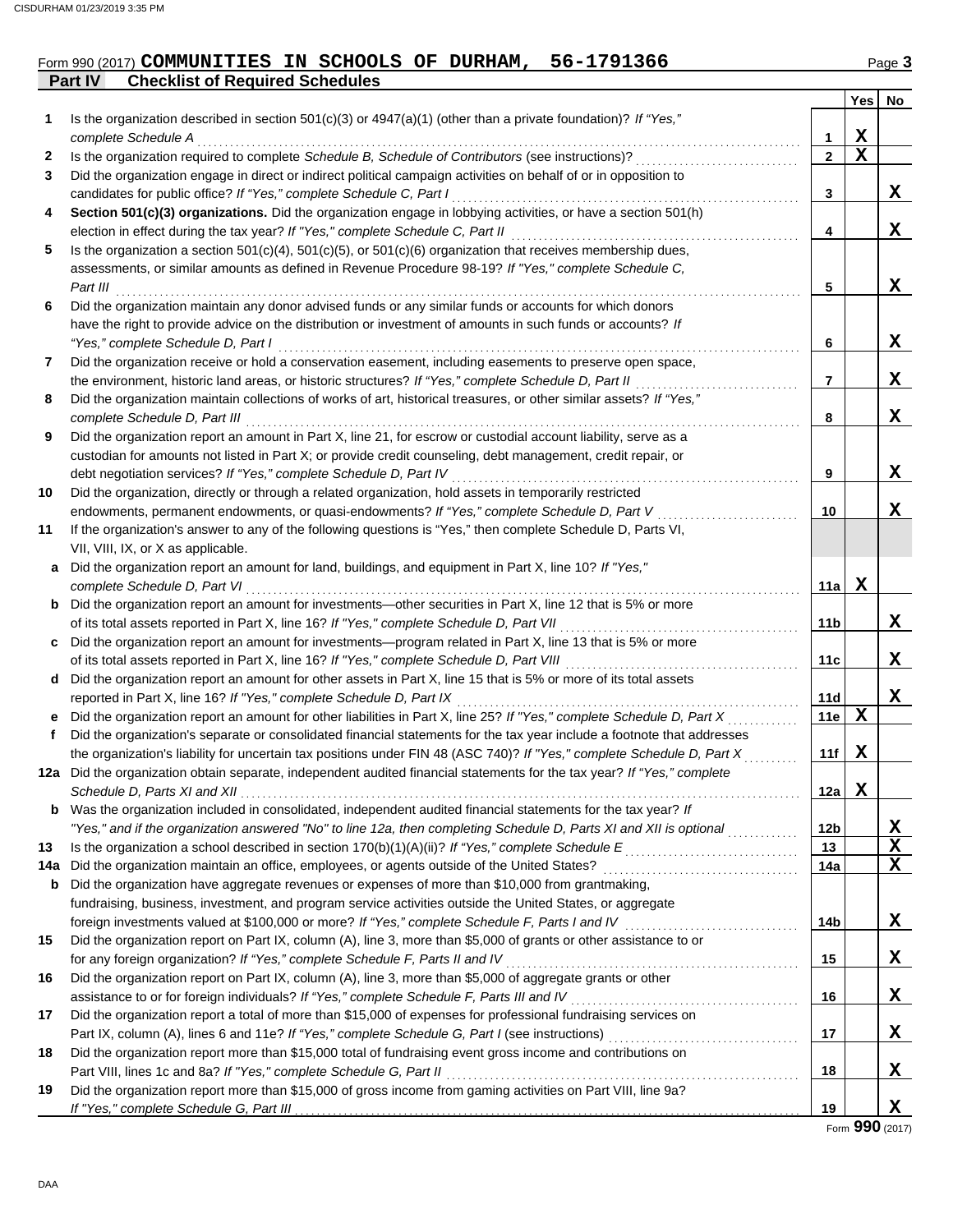| Form 990 (2017) COMMUNITIES IN SCHOOLS OF DURHAM, 56-1791366 |  |  | Page 4 |
|--------------------------------------------------------------|--|--|--------|
| <b>Part IV</b> Checklist of Required Schedules (continued)   |  |  |        |

|     |                                                                                                                                                                                                |                 | Yes | No          |
|-----|------------------------------------------------------------------------------------------------------------------------------------------------------------------------------------------------|-----------------|-----|-------------|
|     | 20a Did the organization operate one or more hospital facilities? If "Yes," complete Schedule H                                                                                                | 20a             |     | $\mathbf x$ |
| b   | If "Yes" to line 20a, did the organization attach a copy of its audited financial statements to this return?                                                                                   | 20 <sub>b</sub> |     |             |
| 21  | Did the organization report more than \$5,000 of grants or other assistance to any domestic organization or                                                                                    |                 |     |             |
|     | domestic government on Part IX, column (A), line 1? If "Yes," complete Schedule I, Parts I and II                                                                                              | 21              |     | X           |
| 22  | Did the organization report more than \$5,000 of grants or other assistance to or for domestic individuals on                                                                                  |                 |     |             |
|     | Part IX, column (A), line 2? If "Yes," complete Schedule I, Parts I and III                                                                                                                    | 22              |     | X           |
| 23  | Did the organization answer "Yes" to Part VII, Section A, line 3, 4, or 5 about compensation of the                                                                                            |                 |     |             |
|     | organization's current and former officers, directors, trustees, key employees, and highest compensated                                                                                        |                 |     |             |
|     | employees? If "Yes," complete Schedule J                                                                                                                                                       | 23              |     | X           |
|     | 24a Did the organization have a tax-exempt bond issue with an outstanding principal amount of more than                                                                                        |                 |     |             |
|     | \$100,000 as of the last day of the year, that was issued after December 31, 2002? If "Yes," answer lines 24b                                                                                  |                 |     |             |
|     | through 24d and complete Schedule K. If "No," go to line 25a                                                                                                                                   | 24a             |     | X           |
| b   | Did the organization invest any proceeds of tax-exempt bonds beyond a temporary period exception?                                                                                              | 24b             |     |             |
| c   | Did the organization maintain an escrow account other than a refunding escrow at any time during the year                                                                                      |                 |     |             |
|     | to defease any tax-exempt bonds?                                                                                                                                                               | 24c             |     |             |
| d   | Did the organization act as an "on behalf of" issuer for bonds outstanding at any time during the year?                                                                                        | 24d             |     |             |
|     | 25a Section 501(c)(3), 501(c)(4), and 501(c)(29) organizations. Did the organization engage in an excess benefit                                                                               |                 |     |             |
|     | transaction with a disqualified person during the year? If "Yes," complete Schedule L, Part I                                                                                                  | 25a             |     | X           |
| b   | Is the organization aware that it engaged in an excess benefit transaction with a disqualified person in a prior                                                                               |                 |     |             |
|     | year, and that the transaction has not been reported on any of the organization's prior Forms 990 or 990-EZ?                                                                                   |                 |     |             |
|     | If "Yes," complete Schedule L, Part I                                                                                                                                                          | 25 <sub>b</sub> |     | X           |
| 26  | Did the organization report any amount on Part X, line 5, 6, or 22 for receivables from or payables to any                                                                                     |                 |     |             |
|     | current or former officers, directors, trustees, key employees, highest compensated employees, or                                                                                              |                 |     |             |
|     | disqualified persons? If "Yes," complete Schedule L, Part II                                                                                                                                   | 26              |     | X           |
| 27  | Did the organization provide a grant or other assistance to an officer, director, trustee, key employee,                                                                                       |                 |     |             |
|     | substantial contributor or employee thereof, a grant selection committee member, or to a 35% controlled                                                                                        |                 |     |             |
|     | entity or family member of any of these persons? If "Yes," complete Schedule L, Part III                                                                                                       | 27              |     | X           |
| 28  | Was the organization a party to a business transaction with one of the following parties (see Schedule L,                                                                                      |                 |     |             |
|     |                                                                                                                                                                                                |                 |     |             |
|     | Part IV instructions for applicable filing thresholds, conditions, and exceptions):<br>A current or former officer, director, trustee, or key employee? If "Yes," complete Schedule L, Part IV | 28a             |     | X           |
| a   | A family member of a current or former officer, director, trustee, or key employee? If "Yes," complete                                                                                         |                 |     |             |
| b   | Schedule L, Part IV                                                                                                                                                                            | 28b             |     | X           |
| C   | An entity of which a current or former officer, director, trustee, or key employee (or a family member thereof)                                                                                |                 |     |             |
|     | was an officer, director, trustee, or direct or indirect owner? If "Yes," complete Schedule L, Part IV                                                                                         | 28c             |     | X           |
| 29  | Did the organization receive more than \$25,000 in non-cash contributions? If "Yes," complete Schedule M                                                                                       | 29              |     | X           |
| 30  | Did the organization receive contributions of art, historical treasures, or other similar assets, or qualified                                                                                 |                 |     |             |
|     | conservation contributions? If "Yes," complete Schedule M                                                                                                                                      | 30              |     | X           |
| 31  | Did the organization liquidate, terminate, or dissolve and cease operations? If "Yes," complete Schedule N,                                                                                    |                 |     |             |
|     | Part I                                                                                                                                                                                         | 31              |     | X           |
| 32  | Did the organization sell, exchange, dispose of, or transfer more than 25% of its net assets? If "Yes,"                                                                                        |                 |     |             |
|     | complete Schedule N, Part II                                                                                                                                                                   | 32              |     | X           |
| 33  | Did the organization own 100% of an entity disregarded as separate from the organization under Regulations                                                                                     |                 |     |             |
|     | sections 301.7701-2 and 301.7701-3? If "Yes," complete Schedule R, Part I                                                                                                                      | 33              |     | X           |
| 34  | Was the organization related to any tax-exempt or taxable entity? If "Yes," complete Schedule R, Part II, III,                                                                                 |                 |     |             |
|     | or IV, and Part V, line 1                                                                                                                                                                      | 34              |     | X           |
| 35a | Did the organization have a controlled entity within the meaning of section 512(b)(13)?                                                                                                        | 35a             |     | X           |
| b   | If "Yes" to line 35a, did the organization receive any payment from or engage in any transaction with a                                                                                        |                 |     |             |
|     | controlled entity within the meaning of section 512(b)(13)? If "Yes," complete Schedule R, Part V, line 2                                                                                      | 35b             |     |             |
| 36  | Section 501(c)(3) organizations. Did the organization make any transfers to an exempt non-charitable                                                                                           |                 |     |             |
|     | related organization? If "Yes," complete Schedule R, Part V, line 2                                                                                                                            | 36              |     | X           |
| 37  | Did the organization conduct more than 5% of its activities through an entity that is not a related organization                                                                               |                 |     |             |
|     | and that is treated as a partnership for federal income tax purposes? If "Yes," complete Schedule R,                                                                                           |                 |     |             |
|     | Part VI                                                                                                                                                                                        | 37              |     | X           |
| 38  | Did the organization complete Schedule O and provide explanations in Schedule O for Part VI, lines 11b and                                                                                     |                 |     |             |
|     | 19? Note. All Form 990 filers are required to complete Schedule O.                                                                                                                             | 38              | X   |             |
|     |                                                                                                                                                                                                |                 |     |             |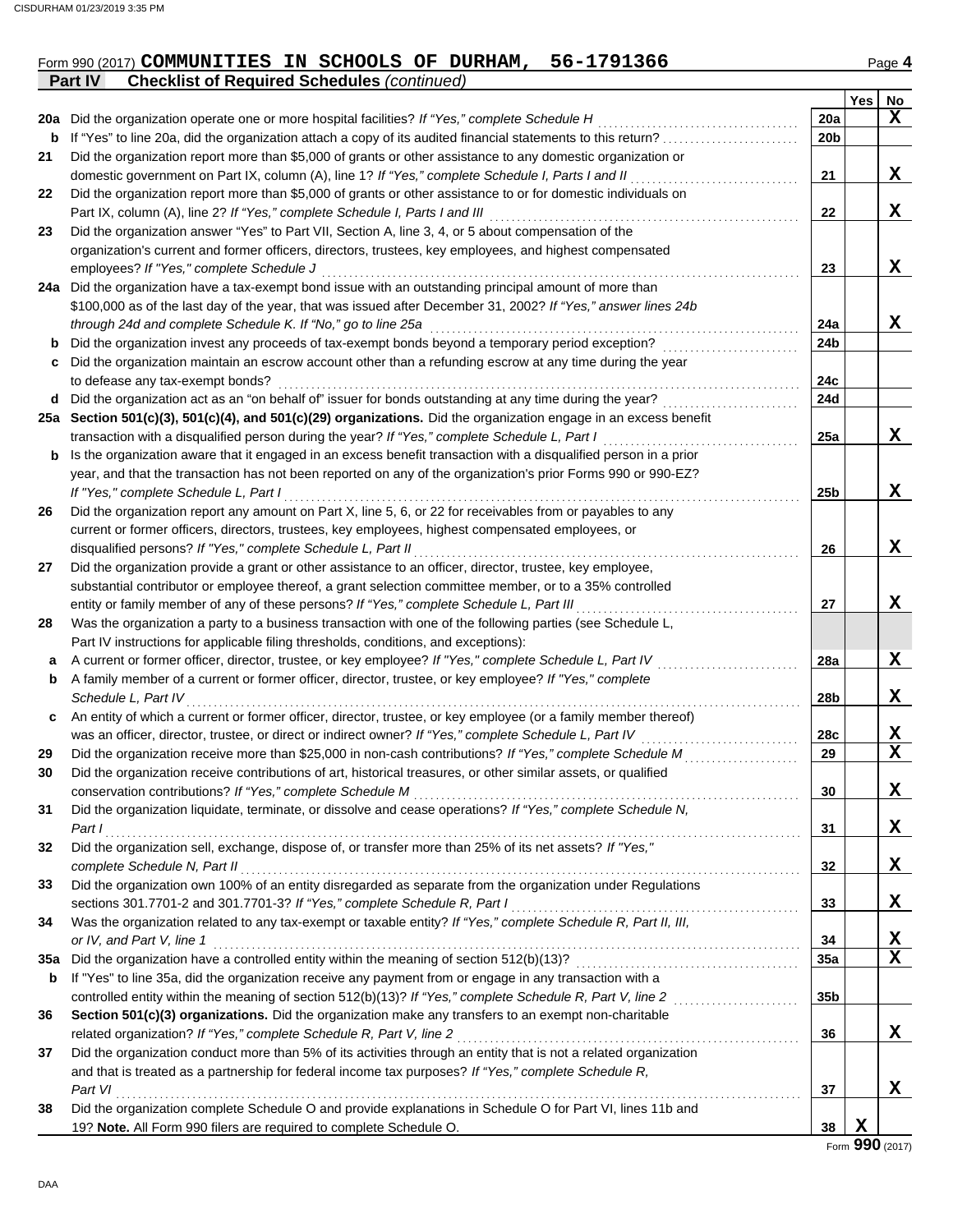|     | Form 990 (2017) COMMUNITIES IN SCHOOLS OF DURHAM, 56-1791366                                                                                                                                      |                 |            | Page 5          |
|-----|---------------------------------------------------------------------------------------------------------------------------------------------------------------------------------------------------|-----------------|------------|-----------------|
|     | <b>Statements Regarding Other IRS Filings and Tax Compliance</b><br>Part V                                                                                                                        |                 |            |                 |
|     | Check if Schedule O contains a response or note to any line in this Part V                                                                                                                        |                 |            |                 |
|     |                                                                                                                                                                                                   |                 | <b>Yes</b> | No              |
| 1a  | 4<br>Enter the number reported in Box 3 of Form 1096. Enter -0- if not applicable<br>1a<br>$\overline{0}$                                                                                         |                 |            |                 |
| b   | 1 <sub>b</sub><br>Enter the number of Forms W-2G included in line 1a. Enter -0- if not applicable                                                                                                 |                 |            |                 |
| c   | Did the organization comply with backup withholding rules for reportable payments to vendors and                                                                                                  |                 |            |                 |
|     | reportable gaming (gambling) winnings to prize winners?                                                                                                                                           | 1c              |            |                 |
|     | 2a Enter the number of employees reported on Form W-3, Transmittal of Wage and Tax<br>71<br>Statements, filed for the calendar year ending with or within the year covered by this return         |                 |            |                 |
|     | 2a<br>If at least one is reported on line 2a, did the organization file all required federal employment tax returns?                                                                              | 2 <sub>b</sub>  | X          |                 |
| b   | Note. If the sum of lines 1a and 2a is greater than 250, you may be required to e-file (see instructions)                                                                                         |                 |            |                 |
| За  | Did the organization have unrelated business gross income of \$1,000 or more during the year?                                                                                                     | 3a              |            | X               |
| b   | If "Yes," has it filed a Form 990-T for this year? If "No" to line 3b, provide an explanation in Schedule O                                                                                       | 3 <sub>b</sub>  |            |                 |
| 4a  | At any time during the calendar year, did the organization have an interest in, or a signature or other authority                                                                                 |                 |            |                 |
|     | over, a financial account in a foreign country (such as a bank account, securities account, or other financial                                                                                    |                 |            |                 |
|     | account)?                                                                                                                                                                                         | 4a              |            | X               |
| b   | If "Yes," enter the name of the foreign country: ▶                                                                                                                                                |                 |            |                 |
|     | See instructions for filing requirements for FinCEN Form 114, Report of Foreign Bank and Financial Accounts                                                                                       |                 |            |                 |
|     | (FBAR).                                                                                                                                                                                           |                 |            |                 |
| 5а  | Was the organization a party to a prohibited tax shelter transaction at any time during the tax year?                                                                                             | 5a              |            | X               |
| b   | Did any taxable party notify the organization that it was or is a party to a prohibited tax shelter transaction?                                                                                  | 5 <sub>b</sub>  |            | $\mathbf x$     |
| c   | If "Yes" to line 5a or 5b, did the organization file Form 8886-T?                                                                                                                                 | 5c              |            |                 |
| 6a  | Does the organization have annual gross receipts that are normally greater than \$100,000, and did the                                                                                            |                 |            |                 |
|     | organization solicit any contributions that were not tax deductible as charitable contributions?                                                                                                  | 6a              |            | X               |
| b   | If "Yes," did the organization include with every solicitation an express statement that such contributions or                                                                                    |                 |            |                 |
|     | gifts were not tax deductible?                                                                                                                                                                    | 6b              |            |                 |
| 7   | Organizations that may receive deductible contributions under section 170(c).                                                                                                                     |                 |            |                 |
| a   | Did the organization receive a payment in excess of \$75 made partly as a contribution and partly for goods                                                                                       |                 |            |                 |
|     | and services provided to the payor?                                                                                                                                                               | 7a              |            | X               |
| b   | If "Yes," did the organization notify the donor of the value of the goods or services provided?                                                                                                   | 7b              |            |                 |
| c   | Did the organization sell, exchange, or otherwise dispose of tangible personal property for which it was                                                                                          |                 |            |                 |
|     | required to file Form 8282?<br>7d                                                                                                                                                                 | 7c              |            | X               |
| d   | If "Yes," indicate the number of Forms 8282 filed during the year<br>Did the organization receive any funds, directly or indirectly, to pay premiums on a personal benefit contract?              | 7e              |            | X               |
| е   | Did the organization, during the year, pay premiums, directly or indirectly, on a personal benefit contract?                                                                                      | 7f              |            | $\mathbf{x}$    |
|     | If the organization received a contribution of qualified intellectual property, did the organization file Form 8899 as required?                                                                  | 7g              |            |                 |
|     | If the organization received a contribution of cars, boats, airplanes, or other vehicles, did the organization file a Form 1098-C?                                                                | 7 <sub>h</sub>  |            |                 |
| 8   | Sponsoring organizations maintaining donor advised funds. Did a donor advised fund maintained by the                                                                                              |                 |            |                 |
|     | sponsoring organization have excess business holdings at any time during the year?                                                                                                                | 8               |            |                 |
| 9   | Sponsoring organizations maintaining donor advised funds.                                                                                                                                         |                 |            |                 |
| a   | Did the sponsoring organization make any taxable distributions under section 4966?                                                                                                                | 9а              |            |                 |
| b   | Did the sponsoring organization make a distribution to a donor, donor advisor, or related person?                                                                                                 | 9b              |            |                 |
| 10  | Section 501(c)(7) organizations. Enter:                                                                                                                                                           |                 |            |                 |
| а   | 10a<br>Initiation fees and capital contributions included on Part VIII, line 12                                                                                                                   |                 |            |                 |
| b   | Gross receipts, included on Form 990, Part VIII, line 12, for public use of club facilities<br>10 <sub>b</sub>                                                                                    |                 |            |                 |
| 11  | Section 501(c)(12) organizations. Enter:                                                                                                                                                          |                 |            |                 |
| а   | Gross income from members or shareholders<br>11a                                                                                                                                                  |                 |            |                 |
| b   | Gross income from other sources (Do not net amounts due or paid to other sources                                                                                                                  |                 |            |                 |
|     | 11 <sub>b</sub><br>against amounts due or received from them.)                                                                                                                                    |                 |            |                 |
| 12a | Section 4947(a)(1) non-exempt charitable trusts. Is the organization filing Form 990 in lieu of Form 1041?                                                                                        | 12a             |            |                 |
| b   | If "Yes," enter the amount of tax-exempt interest received or accrued during the year<br>12 <sub>b</sub>                                                                                          |                 |            |                 |
| 13  | Section 501(c)(29) qualified nonprofit health insurance issuers.                                                                                                                                  |                 |            |                 |
| a   | Is the organization licensed to issue qualified health plans in more than one state?                                                                                                              | 13a             |            |                 |
| b   | Note. See the instructions for additional information the organization must report on Schedule O.<br>Enter the amount of reserves the organization is required to maintain by the states in which |                 |            |                 |
|     | 13 <sub>b</sub><br>the organization is licensed to issue qualified health plans                                                                                                                   |                 |            |                 |
| c   | 13c<br>Enter the amount of reserves on hand                                                                                                                                                       |                 |            |                 |
| 14a | Did the organization receive any payments for indoor tanning services during the tax year?                                                                                                        | 14a             |            | X               |
| b   | If "Yes," has it filed a Form 720 to report these payments? If "No," provide an explanation in Schedule O                                                                                         | 14 <sub>b</sub> |            |                 |
| DAA |                                                                                                                                                                                                   |                 |            | Form 990 (2017) |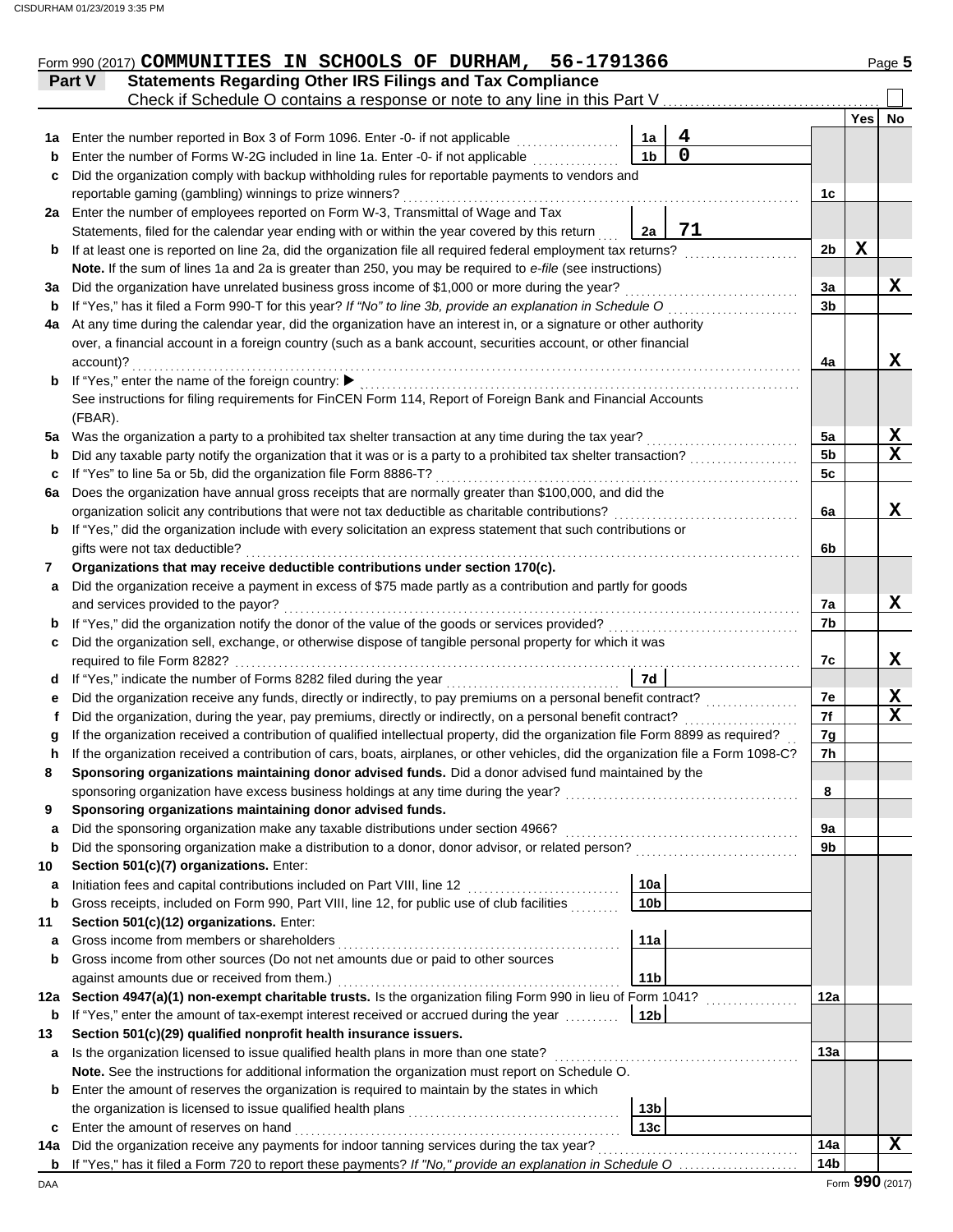|     | Form 990 (2017) COMMUNITIES IN SCHOOLS OF DURHAM, 56-1791366                                                                        |    |    |                         |             | Page 6                  |
|-----|-------------------------------------------------------------------------------------------------------------------------------------|----|----|-------------------------|-------------|-------------------------|
|     | Part VI<br>Governance, Management, and Disclosure For each "Yes" response to lines 2 through 7b below, and for a "No"               |    |    |                         |             |                         |
|     | response to line 8a, 8b, or 10b below, describe the circumstances, processes, or changes in Schedule O. See instructions.           |    |    |                         |             |                         |
|     | Check if Schedule O contains a response or note to any line in this Part VI.                                                        |    |    |                         |             | $ \mathbf{x} $          |
|     | <b>Section A. Governing Body and Management</b>                                                                                     |    |    |                         |             |                         |
|     |                                                                                                                                     |    |    |                         | <b>Yes</b>  | <b>No</b>               |
|     | 1a Enter the number of voting members of the governing body at the end of the tax year                                              | 1a | 10 |                         |             |                         |
|     | If there are material differences in voting rights among members of the governing body, or                                          |    |    |                         |             |                         |
|     | if the governing body delegated broad authority to an executive committee or similar                                                |    |    |                         |             |                         |
|     | committee, explain in Schedule O.                                                                                                   |    |    |                         |             |                         |
| b   | Enter the number of voting members included in line 1a, above, who are independent                                                  | 1b | 10 |                         |             |                         |
| 2   | Did any officer, director, trustee, or key employee have a family relationship or a business relationship with                      |    |    |                         |             |                         |
|     | any other officer, director, trustee, or key employee?                                                                              |    |    | 2                       |             | X                       |
| 3   | Did the organization delegate control over management duties customarily performed by or under the direct                           |    |    |                         |             |                         |
|     |                                                                                                                                     |    |    | 3                       |             | X                       |
| 4   | Did the organization make any significant changes to its governing documents since the prior Form 990 was filed?                    |    |    | $\overline{\mathbf{4}}$ |             | $\overline{\mathbf{x}}$ |
| 5   | Did the organization become aware during the year of a significant diversion of the organization's assets?                          |    |    | 5                       |             | $\overline{\mathbf{X}}$ |
| 6   | Did the organization have members or stockholders?                                                                                  |    |    | 6                       |             | $\mathbf x$             |
| 7a  | Did the organization have members, stockholders, or other persons who had the power to elect or appoint                             |    |    |                         |             |                         |
|     | one or more members of the governing body?                                                                                          |    |    | 7a                      |             | X.                      |
| b   | Are any governance decisions of the organization reserved to (or subject to approval by) members,                                   |    |    |                         |             |                         |
|     | stockholders, or persons other than the governing body?                                                                             |    |    | 7b                      |             | x                       |
| 8   | Did the organization contemporaneously document the meetings held or written actions undertaken during the year by the following:   |    |    |                         |             |                         |
| a   | The governing body?                                                                                                                 |    |    | 8a                      | X           |                         |
| b   | Each committee with authority to act on behalf of the governing body?                                                               |    |    | 8b                      | $\mathbf X$ |                         |
| 9   | Is there any officer, director, trustee, or key employee listed in Part VII, Section A, who cannot be reached at                    |    |    |                         |             |                         |
|     |                                                                                                                                     |    |    | 9                       |             | $\mathbf x$             |
|     | Section B. Policies (This Section B requests information about policies not required by the Internal Revenue Code.)                 |    |    |                         |             |                         |
|     |                                                                                                                                     |    |    |                         | Yes         | No                      |
|     | 10a Did the organization have local chapters, branches, or affiliates?                                                              |    |    | 10a                     |             | X                       |
| b   | If "Yes," did the organization have written policies and procedures governing the activities of such chapters,                      |    |    |                         |             |                         |
|     | affiliates, and branches to ensure their operations are consistent with the organization's exempt purposes?                         |    |    | 10 <sub>b</sub>         |             |                         |
|     | 11a Has the organization provided a complete copy of this Form 990 to all members of its governing body before filing the form?     |    |    | 11a                     | X           |                         |
| b   | Describe in Schedule O the process, if any, used by the organization to review this Form 990.                                       |    |    |                         |             |                         |
| 12a | Did the organization have a written conflict of interest policy? If "No," go to line 13                                             |    |    | 12a                     | X           |                         |
| b   | Were officers, directors, or trustees, and key employees required to disclose annually interests that could give rise to conflicts? |    |    | 12 <sub>b</sub>         | $\mathbf X$ |                         |

|    | describe in Schedule O how this was done                                                                           | 12c             |
|----|--------------------------------------------------------------------------------------------------------------------|-----------------|
| 13 |                                                                                                                    | 13              |
| 14 | Did the organization have a written document retention and destruction policy?                                     | 14              |
| 15 | Did the process for determining compensation of the following persons include a review and approval by             |                 |
|    | independent persons, comparability data, and contemporaneous substantiation of the deliberation and decision?      |                 |
| a  |                                                                                                                    | 15a             |
| b  | Other officers or key employees of the organization                                                                | 15 <sub>b</sub> |
|    | If "Yes" to line 15a or 15b, describe the process in Schedule O (see instructions).                                |                 |
|    | 16a Did the organization invest in, contribute assets to, or participate in a joint venture or similar arrangement |                 |
|    | with a taxable entity during the year?                                                                             | 16a             |
| b  | If "Yes," did the organization follow a written policy or procedure requiring the organization to evaluate its     |                 |
|    | participation in joint venture arrangements under applicable federal tax law, and take steps to safeguard the      |                 |
|    |                                                                                                                    | 16 <sub>b</sub> |
|    | <b>Section C. Disclosure</b>                                                                                       |                 |

**c** Did the organization regularly and consistently monitor and enforce compliance with the policy? *If "Yes,"*

**17** List the states with which a copy of this Form 990 is required to be filed ▶ NONE

| 18                                                                                            | Section 6104 requires an organization to make its Forms 1023 (or 1024 if applicable), 990, and 990-T (Section 501(c)(3)s only)                                         |  |  |  |  |  |  |  |  |  |
|-----------------------------------------------------------------------------------------------|------------------------------------------------------------------------------------------------------------------------------------------------------------------------|--|--|--|--|--|--|--|--|--|
| available for public inspection. Indicate how you made these available. Check all that apply. |                                                                                                                                                                        |  |  |  |  |  |  |  |  |  |
|                                                                                               | $\boxed{\mathbf{X}}$ Own website $\boxed{\mathbf{X}}$ Another's website $\boxed{\mathbf{X}}$ Upon request $\boxed{\phantom{\mathbf{X}}}$ Other (explain in Schedule O) |  |  |  |  |  |  |  |  |  |
| 19                                                                                            | Describe in Schedule O whether (and if so, how) the organization made its governing documents, conflict of interest policy, and                                        |  |  |  |  |  |  |  |  |  |
|                                                                                               | financial statements available to the public during the tax year.                                                                                                      |  |  |  |  |  |  |  |  |  |
| 20                                                                                            | State the name, address, and telephone number of the person who possesses the organization's books and records:                                                        |  |  |  |  |  |  |  |  |  |

## **MALENIA SWINTON 3412 WESTGATE DRIVE, SUITE 301 DURHAM NC 27707 919-403-1936**

**X X X**

**X**

**X**

**X**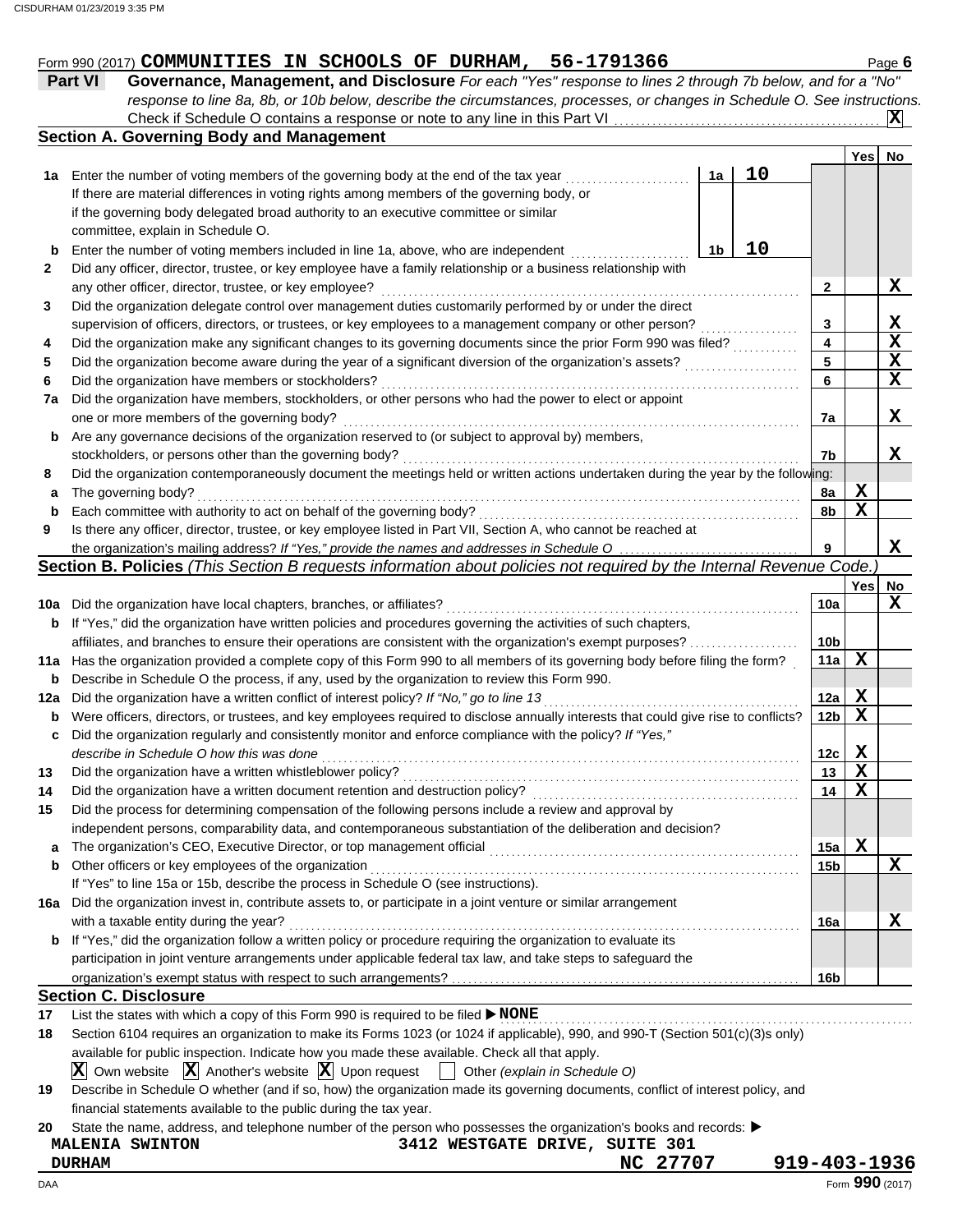#### Form 990 (2017) **COMMUNITIES IN SCHOOLS OF DURHAM, 56-1791366** Page 7

### **Independent Contractors Part VII Compensation of Officers, Directors, Trustees, Key Employees, Highest Compensated Employees, and**

Check if Schedule O contains a response or note to any line in this Part VII

**Section A. Officers, Directors, Trustees, Key Employees, and Highest Compensated Employees**

**1a** Complete this table for all persons required to be listed. Report compensation for the calendar year ending with or within the organization's tax year.

■ List all of the organization's **current** officers, directors, trustees (whether individuals or organizations), regardless of amount of compensation. Enter -0- in columns (D), (E), and (F) if no compensation was paid.

● List all of the organization's **current** key employees, if any. See instructions for definition of "key employee."

 $\bullet$  List the organization's five **current** highest compensated employees (other than an officer, director, trustee, or key employee)<br>a received reportable compensation (Box 5 of Form  $M-2$  and/or Box 7 of Form 1000-MISC)

who received reportable compensation (Box 5 of Form W-2 and/or Box 7 of Form 1099-MISC) of more than \$100,000 from the organization and any related organizations.

• List all of the organization's **former** officers, key employees, and highest compensated employees who received more than<br>00,000 of reportable compensation from the erganization and any related erganizations. \$100,000 of reportable compensation from the organization and any related organizations.

• List all of the organization's **former directors or trustees** that received, in the capacity as a former director or trustee of the organization, more than \$10,000 of reportable compensation from the organization and any related organizations. List persons in the following order: individual trustees or directors; institutional trustees; officers; key employees; highest compensated employees; and former such persons.

Check this box if neither the organization nor any related organization compensated any current officer, director, or trustee.

| (A)<br>Name and Title                   | (B)<br>Average<br>hours per<br>week<br>(list any               |                                   |                      | (C)<br>Position |              | (do not check more than one<br>box, unless person is both an<br>officer and a director/trustee) | (D)<br>Reportable<br>compensation<br>from<br>the<br>organization | (E)<br>Reportable<br>compensation from<br>related<br>organizations<br>(W-2/1099-MISC) | (F)<br>Estimated<br>amount of<br>other<br>compensation<br>from the |
|-----------------------------------------|----------------------------------------------------------------|-----------------------------------|----------------------|-----------------|--------------|-------------------------------------------------------------------------------------------------|------------------------------------------------------------------|---------------------------------------------------------------------------------------|--------------------------------------------------------------------|
|                                         | hours for<br>related<br>organizations<br>below dotted<br>line) | Individual trustee<br>or director | nstitutional trustee | Officer         | Key employee | Former<br>Highest compensated<br>employee                                                       | (W-2/1099-MISC)                                                  |                                                                                       | organization<br>and related<br>organizations                       |
| (1) SHERROD BANKS                       | 1.00                                                           |                                   |                      |                 |              |                                                                                                 |                                                                  |                                                                                       |                                                                    |
| <b>BOARD CHAIR</b>                      | 0.00                                                           | $\mathbf X$                       |                      |                 |              |                                                                                                 | 0                                                                | 0                                                                                     | 0                                                                  |
| (2) GORDON CAUDLE                       |                                                                |                                   |                      |                 |              |                                                                                                 |                                                                  |                                                                                       |                                                                    |
| <b>TREASURER</b>                        | 1.00<br>0.00                                                   | $\mathbf X$                       |                      |                 |              |                                                                                                 | 0                                                                | 0                                                                                     | $\mathbf 0$                                                        |
| (3) DELLA MICHAUX                       |                                                                |                                   |                      |                 |              |                                                                                                 |                                                                  |                                                                                       |                                                                    |
|                                         | 1.00                                                           |                                   |                      |                 |              |                                                                                                 |                                                                  |                                                                                       |                                                                    |
| <b>SECRETARY</b>                        | 0.00                                                           | $\mathbf X$                       |                      |                 |              |                                                                                                 | 0                                                                | 0                                                                                     | 0                                                                  |
| (4) JAMES KEY II                        |                                                                |                                   |                      |                 |              |                                                                                                 |                                                                  |                                                                                       |                                                                    |
| <b>DIRECTOR</b>                         | 1.00<br>0.00                                                   | $\mathbf x$                       |                      |                 |              |                                                                                                 | 0                                                                | 0                                                                                     | $\pmb{0}$                                                          |
| (5) DR. HELEN LADD                      |                                                                |                                   |                      |                 |              |                                                                                                 |                                                                  |                                                                                       |                                                                    |
|                                         | 1.00                                                           |                                   |                      |                 |              |                                                                                                 |                                                                  |                                                                                       |                                                                    |
| <b>DIRECTOR</b>                         | 0.00                                                           | $\mathbf x$                       |                      |                 |              |                                                                                                 | 0                                                                | 0                                                                                     | 0                                                                  |
| (6) ELANA JONES                         |                                                                |                                   |                      |                 |              |                                                                                                 |                                                                  |                                                                                       |                                                                    |
|                                         | 1.00                                                           |                                   |                      |                 |              |                                                                                                 |                                                                  |                                                                                       |                                                                    |
| <b>DIRECTOR</b>                         | 0.00                                                           | $\mathbf X$                       |                      |                 |              |                                                                                                 | 0                                                                | 0                                                                                     | $\mathbf 0$                                                        |
| (7) SHANNON TUCKER                      | 1.00                                                           |                                   |                      |                 |              |                                                                                                 |                                                                  |                                                                                       |                                                                    |
| <b>DIRECTOR</b>                         | 0.00                                                           | $\mathbf X$                       |                      |                 |              |                                                                                                 | 0                                                                | 0                                                                                     | 0                                                                  |
| (8) JAMES COUCH III                     |                                                                |                                   |                      |                 |              |                                                                                                 |                                                                  |                                                                                       |                                                                    |
|                                         | 1.00                                                           |                                   |                      |                 |              |                                                                                                 |                                                                  |                                                                                       |                                                                    |
| <b>DIRECTOR</b>                         | 0.00                                                           | $\mathbf x$                       |                      |                 |              |                                                                                                 | 0                                                                | 0                                                                                     | $\mathbf 0$                                                        |
| (9) SHAWN COCKERHAM                     |                                                                |                                   |                      |                 |              |                                                                                                 |                                                                  |                                                                                       |                                                                    |
|                                         | 1.00                                                           |                                   |                      |                 |              |                                                                                                 |                                                                  |                                                                                       |                                                                    |
| <b>DIRECTOR</b>                         | 0.00                                                           | $\mathbf x$                       |                      |                 |              |                                                                                                 | 0                                                                | 0                                                                                     | $\mathbf 0$                                                        |
| (10) ALISSA BRIENDEL                    |                                                                |                                   |                      |                 |              |                                                                                                 |                                                                  |                                                                                       |                                                                    |
|                                         | 1.00                                                           |                                   |                      |                 |              |                                                                                                 |                                                                  |                                                                                       |                                                                    |
| <b>DIRECTOR</b><br>(11) MALENIA SWINTON | 0.00                                                           | $\mathbf x$                       |                      |                 |              |                                                                                                 | 0                                                                | 0                                                                                     | 0                                                                  |
|                                         | 40.00                                                          |                                   |                      |                 |              |                                                                                                 |                                                                  |                                                                                       |                                                                    |
| C.E.O.                                  | 0.00                                                           |                                   |                      | $\mathbf x$     |              |                                                                                                 | 36,409                                                           | 0                                                                                     | 2,648                                                              |
| <b>DAA</b>                              |                                                                |                                   |                      |                 |              |                                                                                                 |                                                                  |                                                                                       | Form 990 (2017)                                                    |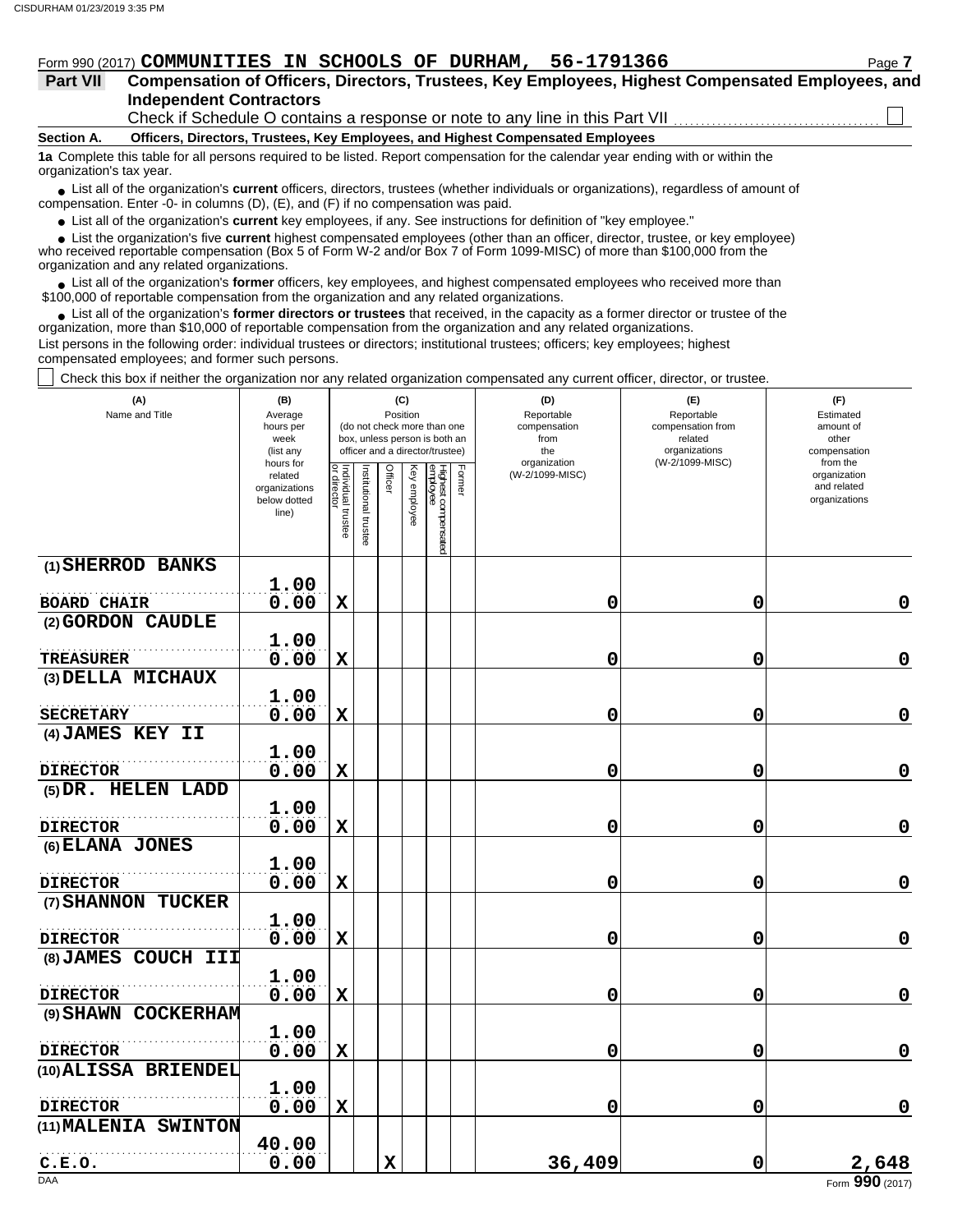| Form 990 (2017) COMMUNITIES IN SCHOOLS OF DURHAM,       |                        |                                                                        |                                   |                       |                 |              |                                                                                                 |                            | 56-1791366                                                                                                                                                                                                                                                                                                                       |                                                                                       | Page 8                                                             |
|---------------------------------------------------------|------------------------|------------------------------------------------------------------------|-----------------------------------|-----------------------|-----------------|--------------|-------------------------------------------------------------------------------------------------|----------------------------|----------------------------------------------------------------------------------------------------------------------------------------------------------------------------------------------------------------------------------------------------------------------------------------------------------------------------------|---------------------------------------------------------------------------------------|--------------------------------------------------------------------|
| Part VII                                                |                        |                                                                        |                                   |                       |                 |              |                                                                                                 |                            | Section A. Officers, Directors, Trustees, Key Employees, and Highest Compensated Employees (continued)                                                                                                                                                                                                                           |                                                                                       |                                                                    |
| (A)<br>Name and title                                   |                        | (B)<br>Average<br>hours per<br>week<br>(list any<br>hours for          |                                   |                       | (C)<br>Position |              | (do not check more than one<br>box, unless person is both an<br>officer and a director/trustee) |                            | (D)<br>Reportable<br>compensation<br>from<br>the<br>organization                                                                                                                                                                                                                                                                 | (E)<br>Reportable<br>compensation from<br>related<br>organizations<br>(W-2/1099-MISC) | (F)<br>Estimated<br>amount of<br>other<br>compensation<br>from the |
|                                                         |                        | related<br>organizations<br>below dotted<br>line)                      | Individual trustee<br>or director | Institutional trustee | Officer         | Key employee | Highest compensatec<br>employee                                                                 | Form<br>$\bar{\mathbb{Q}}$ | (W-2/1099-MISC)                                                                                                                                                                                                                                                                                                                  |                                                                                       | organization<br>and related<br>organizations                       |
| (12)                                                    | <b>BAKER RENNECKAR</b> |                                                                        |                                   |                       |                 |              |                                                                                                 |                            |                                                                                                                                                                                                                                                                                                                                  |                                                                                       |                                                                    |
|                                                         |                        | 40.00                                                                  |                                   |                       |                 |              |                                                                                                 |                            |                                                                                                                                                                                                                                                                                                                                  |                                                                                       |                                                                    |
| C.0.0.<br>(13)                                          | CERISE COLLINS         | 0.00                                                                   |                                   |                       | X               |              |                                                                                                 |                            | 33,407                                                                                                                                                                                                                                                                                                                           | 0                                                                                     | 3,752                                                              |
|                                                         |                        | 40.00                                                                  |                                   |                       |                 |              |                                                                                                 |                            |                                                                                                                                                                                                                                                                                                                                  |                                                                                       |                                                                    |
| <b>EXECUTIVE DIRECTOR</b>                               |                        | 0.00                                                                   |                                   |                       | X               |              |                                                                                                 |                            | 17,075                                                                                                                                                                                                                                                                                                                           | 0                                                                                     | $\mathbf 0$                                                        |
|                                                         |                        |                                                                        |                                   |                       |                 |              |                                                                                                 |                            |                                                                                                                                                                                                                                                                                                                                  |                                                                                       |                                                                    |
|                                                         |                        |                                                                        |                                   |                       |                 |              |                                                                                                 |                            |                                                                                                                                                                                                                                                                                                                                  |                                                                                       |                                                                    |
|                                                         |                        |                                                                        |                                   |                       |                 |              |                                                                                                 |                            |                                                                                                                                                                                                                                                                                                                                  |                                                                                       |                                                                    |
|                                                         |                        |                                                                        |                                   |                       |                 |              |                                                                                                 |                            |                                                                                                                                                                                                                                                                                                                                  |                                                                                       |                                                                    |
|                                                         |                        |                                                                        |                                   |                       |                 |              |                                                                                                 |                            |                                                                                                                                                                                                                                                                                                                                  |                                                                                       |                                                                    |
|                                                         |                        |                                                                        |                                   |                       |                 |              |                                                                                                 |                            |                                                                                                                                                                                                                                                                                                                                  |                                                                                       |                                                                    |
|                                                         |                        |                                                                        |                                   |                       |                 |              |                                                                                                 |                            | 86,891                                                                                                                                                                                                                                                                                                                           |                                                                                       | 6,400                                                              |
| c Total from continuation sheets to Part VII, Section A |                        |                                                                        |                                   |                       |                 |              |                                                                                                 |                            | 86,891                                                                                                                                                                                                                                                                                                                           |                                                                                       | 6,400                                                              |
| $\mathbf{2}$                                            |                        | reportable compensation from the organization $\triangleright$ 0       |                                   |                       |                 |              |                                                                                                 |                            | Total number of individuals (including but not limited to those listed above) who received more than \$100,000 of                                                                                                                                                                                                                |                                                                                       |                                                                    |
| 3<br>4                                                  |                        | employee on line 1a? If "Yes," complete Schedule J for such individual |                                   |                       |                 |              |                                                                                                 |                            | Did the organization list any former officer, director, or trustee, key employee, or highest compensated<br>For any individual listed on line 1a, is the sum of reportable compensation and other compensation from the<br>organization and related organizations greater than \$150,000? If "Yes," complete Schedule J for such |                                                                                       | No<br>Yes<br>X<br>3                                                |
| individual<br>5                                         |                        |                                                                        |                                   |                       |                 |              |                                                                                                 |                            | narviauar<br>Did any person listed on line 1a receive or accrue compensation from any unrelated organization or individual                                                                                                                                                                                                       |                                                                                       | Х<br>4<br>X<br>5                                                   |
| <b>Section B. Independent Contractors</b>               |                        |                                                                        |                                   |                       |                 |              |                                                                                                 |                            |                                                                                                                                                                                                                                                                                                                                  |                                                                                       |                                                                    |
| 1                                                       |                        |                                                                        |                                   |                       |                 |              |                                                                                                 |                            | Complete this table for your five highest compensated independent contractors that received more than \$100,000 of<br>compensation from the organization. Report compensation for the calendar year ending with or within the organization's tax year.                                                                           |                                                                                       |                                                                    |
|                                                         |                        | (A)<br>Name and business address                                       |                                   |                       |                 |              |                                                                                                 |                            |                                                                                                                                                                                                                                                                                                                                  | (B)<br>Description of services                                                        | (C)<br>Compensation                                                |
|                                                         |                        |                                                                        |                                   |                       |                 |              |                                                                                                 |                            |                                                                                                                                                                                                                                                                                                                                  |                                                                                       |                                                                    |
|                                                         |                        |                                                                        |                                   |                       |                 |              |                                                                                                 |                            |                                                                                                                                                                                                                                                                                                                                  |                                                                                       |                                                                    |
|                                                         |                        |                                                                        |                                   |                       |                 |              |                                                                                                 |                            |                                                                                                                                                                                                                                                                                                                                  |                                                                                       |                                                                    |
|                                                         |                        |                                                                        |                                   |                       |                 |              |                                                                                                 |                            |                                                                                                                                                                                                                                                                                                                                  |                                                                                       |                                                                    |
|                                                         |                        |                                                                        |                                   |                       |                 |              |                                                                                                 |                            |                                                                                                                                                                                                                                                                                                                                  |                                                                                       |                                                                    |
| 2                                                       |                        | received more than \$100,000 of compensation from the organization ▶   |                                   |                       |                 |              |                                                                                                 |                            | Total number of independent contractors (including but not limited to those listed above) who                                                                                                                                                                                                                                    | 0                                                                                     |                                                                    |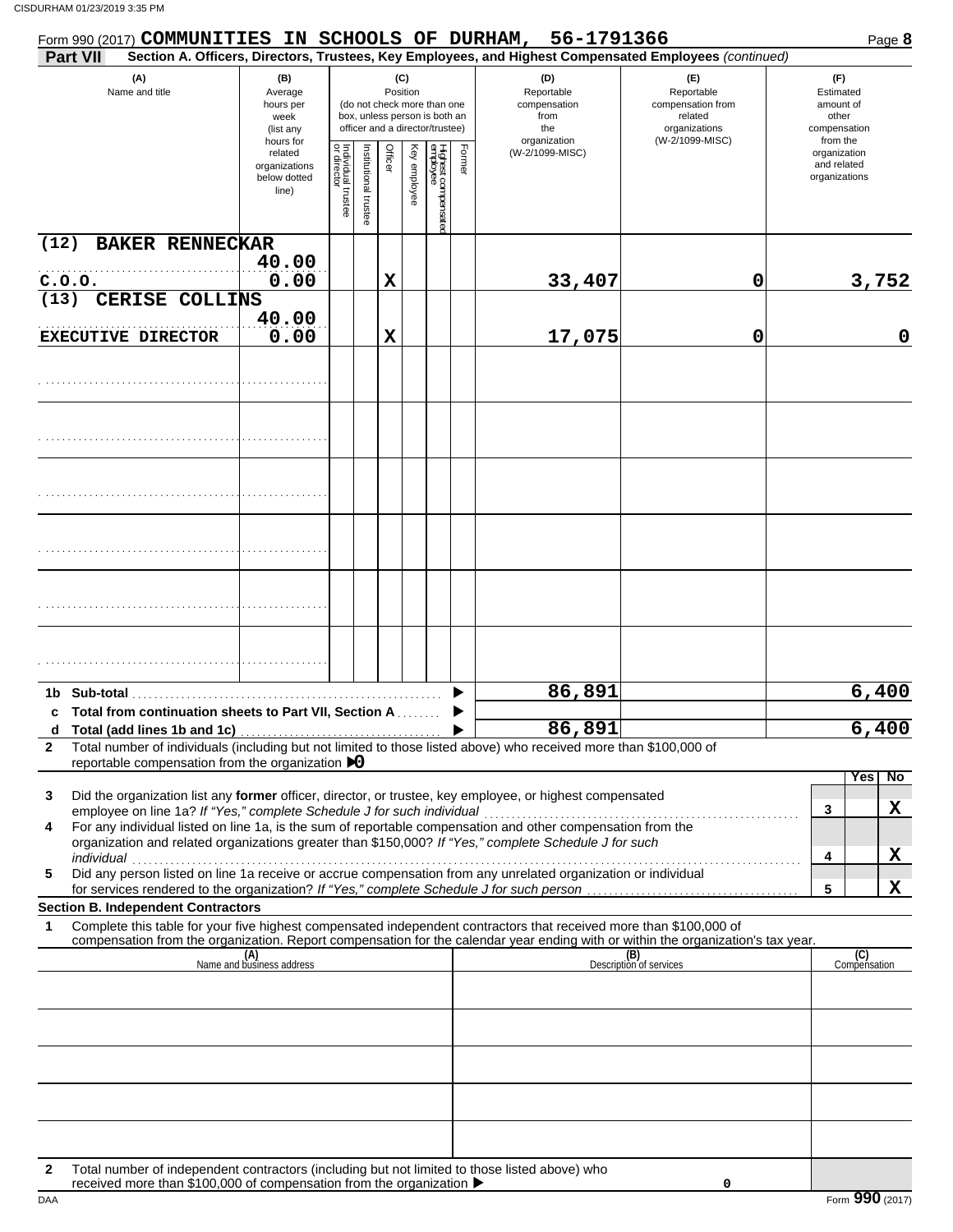## Form 990 (2017) **COMMUNITIES IN SCHOOLS OF DURHAM, 56-1791366** Page 9

#### **Part VIII Statement of Revenue**

|                                                                                                                            |    | Check if Schedule O contains a response or note to any line in this Part VIII |                |                   |                      |                                                    |                                         |                                                           |
|----------------------------------------------------------------------------------------------------------------------------|----|-------------------------------------------------------------------------------|----------------|-------------------|----------------------|----------------------------------------------------|-----------------------------------------|-----------------------------------------------------------|
|                                                                                                                            |    |                                                                               |                |                   | (A)<br>Total revenue | (B)<br>Related or<br>exempt<br>function<br>revenue | (C)<br>Unrelated<br>business<br>revenue | Revenue<br>excluded from tax<br>under sections<br>512-514 |
| <b>Program Service Revenu<mark>e</mark>Contributions, Gifts, Grants</b><br>Program Service Revenuend Other Similar Amounts |    | 1a Federated campaigns                                                        | 1a             |                   |                      |                                                    |                                         |                                                           |
|                                                                                                                            |    | <b>b</b> Membership dues<br>s sa sa sa                                        | 1 <sub>b</sub> |                   |                      |                                                    |                                         |                                                           |
|                                                                                                                            |    | c Fundraising events                                                          | 1 <sub>c</sub> |                   |                      |                                                    |                                         |                                                           |
|                                                                                                                            |    | d Related organizations                                                       | 1 <sub>d</sub> |                   |                      |                                                    |                                         |                                                           |
|                                                                                                                            |    | <b>e</b> Government grants (contributions)                                    | 1e             | 670,949           |                      |                                                    |                                         |                                                           |
|                                                                                                                            |    | f All other contributions, gifts, grants,                                     |                |                   |                      |                                                    |                                         |                                                           |
|                                                                                                                            |    | and similar amounts not included above                                        | 1f             | 280,572           |                      |                                                    |                                         |                                                           |
|                                                                                                                            |    | g Noncash contributions included in lines 1a-1f: \$                           |                |                   |                      |                                                    |                                         |                                                           |
|                                                                                                                            |    | h Total. Add lines 1a-1f                                                      |                |                   | 951,521              |                                                    |                                         |                                                           |
|                                                                                                                            |    |                                                                               |                | <b>Busn. Code</b> |                      |                                                    |                                         |                                                           |
|                                                                                                                            | 2a | PROGRAM SERVICE REVENUE                                                       |                |                   | 75,020               | 75,020                                             |                                         |                                                           |
|                                                                                                                            | b  |                                                                               |                |                   |                      |                                                    |                                         |                                                           |
|                                                                                                                            | с  |                                                                               |                |                   |                      |                                                    |                                         |                                                           |
|                                                                                                                            |    |                                                                               |                |                   |                      |                                                    |                                         |                                                           |
|                                                                                                                            |    |                                                                               |                |                   |                      |                                                    |                                         |                                                           |
|                                                                                                                            |    | f All other program service revenue                                           |                |                   |                      |                                                    |                                         |                                                           |
|                                                                                                                            |    |                                                                               |                | ▶                 | 75,020               |                                                    |                                         |                                                           |
|                                                                                                                            | 3  | Investment income (including dividends, interest,                             |                |                   |                      |                                                    |                                         |                                                           |
|                                                                                                                            |    | and other similar amounts)                                                    |                |                   | 51                   | 51                                                 |                                         |                                                           |
|                                                                                                                            | 4  | Income from investment of tax-exempt bond proceed                             |                |                   |                      |                                                    |                                         |                                                           |
|                                                                                                                            | 5  |                                                                               |                |                   |                      |                                                    |                                         |                                                           |
|                                                                                                                            |    | (i) Real                                                                      |                | (ii) Personal     |                      |                                                    |                                         |                                                           |
|                                                                                                                            |    | 6a Gross rents                                                                |                |                   |                      |                                                    |                                         |                                                           |
|                                                                                                                            |    | <b>b</b> Less: rental exps.                                                   |                |                   |                      |                                                    |                                         |                                                           |
|                                                                                                                            |    | <b>c</b> Rental inc. or (loss)                                                |                |                   |                      |                                                    |                                         |                                                           |
|                                                                                                                            |    | d Net rental income or (loss)                                                 |                |                   |                      |                                                    |                                         |                                                           |
|                                                                                                                            |    | <b>7a</b> Gross amount from<br>(i) Securities<br>sales of assets              |                | (ii) Other        |                      |                                                    |                                         |                                                           |
|                                                                                                                            |    | other than inventory                                                          |                |                   |                      |                                                    |                                         |                                                           |
|                                                                                                                            |    | <b>b</b> Less: cost or other                                                  |                |                   |                      |                                                    |                                         |                                                           |
|                                                                                                                            |    | basis & sales exps.                                                           |                | 3,585             |                      |                                                    |                                         |                                                           |
|                                                                                                                            |    | c Gain or (loss)                                                              |                | $-3,585$          |                      |                                                    |                                         |                                                           |
|                                                                                                                            |    |                                                                               |                |                   | $-3,585$             | $-3,585$                                           |                                         |                                                           |
| ٩                                                                                                                          |    | 8a Gross income from fundraising events                                       |                |                   |                      |                                                    |                                         |                                                           |
|                                                                                                                            |    | (not including \$                                                             |                |                   |                      |                                                    |                                         |                                                           |
|                                                                                                                            |    | of contributions reported on line 1c).                                        |                |                   |                      |                                                    |                                         |                                                           |
|                                                                                                                            |    | See Part IV, line 18                                                          | a              |                   |                      |                                                    |                                         |                                                           |
| Other Reven                                                                                                                |    | <b>b</b> Less: direct expenses                                                |                |                   |                      |                                                    |                                         |                                                           |
|                                                                                                                            |    | c Net income or (loss) from fundraising events                                |                |                   |                      |                                                    |                                         |                                                           |
|                                                                                                                            |    | 9a Gross income from gaming activities.                                       |                |                   |                      |                                                    |                                         |                                                           |
|                                                                                                                            |    | See Part IV, line 19                                                          | $\mathbf a$    |                   |                      |                                                    |                                         |                                                           |
|                                                                                                                            |    | <b>b</b> Less: direct expenses                                                |                |                   |                      |                                                    |                                         |                                                           |
|                                                                                                                            |    | c Net income or (loss) from gaming activities                                 |                |                   |                      |                                                    |                                         |                                                           |
|                                                                                                                            |    | 10a Gross sales of inventory, less                                            |                |                   |                      |                                                    |                                         |                                                           |
|                                                                                                                            |    | returns and allowances<br>.                                                   | a              |                   |                      |                                                    |                                         |                                                           |
|                                                                                                                            |    | <b>b</b> Less: cost of goods sold                                             | b              |                   |                      |                                                    |                                         |                                                           |
|                                                                                                                            |    | c Net income or (loss) from sales of inventory                                |                |                   |                      |                                                    |                                         |                                                           |
|                                                                                                                            |    | Miscellaneous Revenue                                                         |                | <b>Busn. Code</b> |                      |                                                    |                                         |                                                           |
|                                                                                                                            |    | 11a OTHER INCOME                                                              |                |                   | 8,105                | 8,105                                              |                                         |                                                           |
|                                                                                                                            | b  |                                                                               |                |                   |                      |                                                    |                                         |                                                           |
|                                                                                                                            | с  |                                                                               |                |                   |                      |                                                    |                                         |                                                           |
|                                                                                                                            |    |                                                                               |                |                   |                      |                                                    |                                         |                                                           |
|                                                                                                                            |    |                                                                               |                |                   | 8,105                |                                                    |                                         |                                                           |
|                                                                                                                            |    | 12 Total revenue. See instructions.                                           |                |                   | 1,031,112            | 79,591                                             | 0                                       | 0                                                         |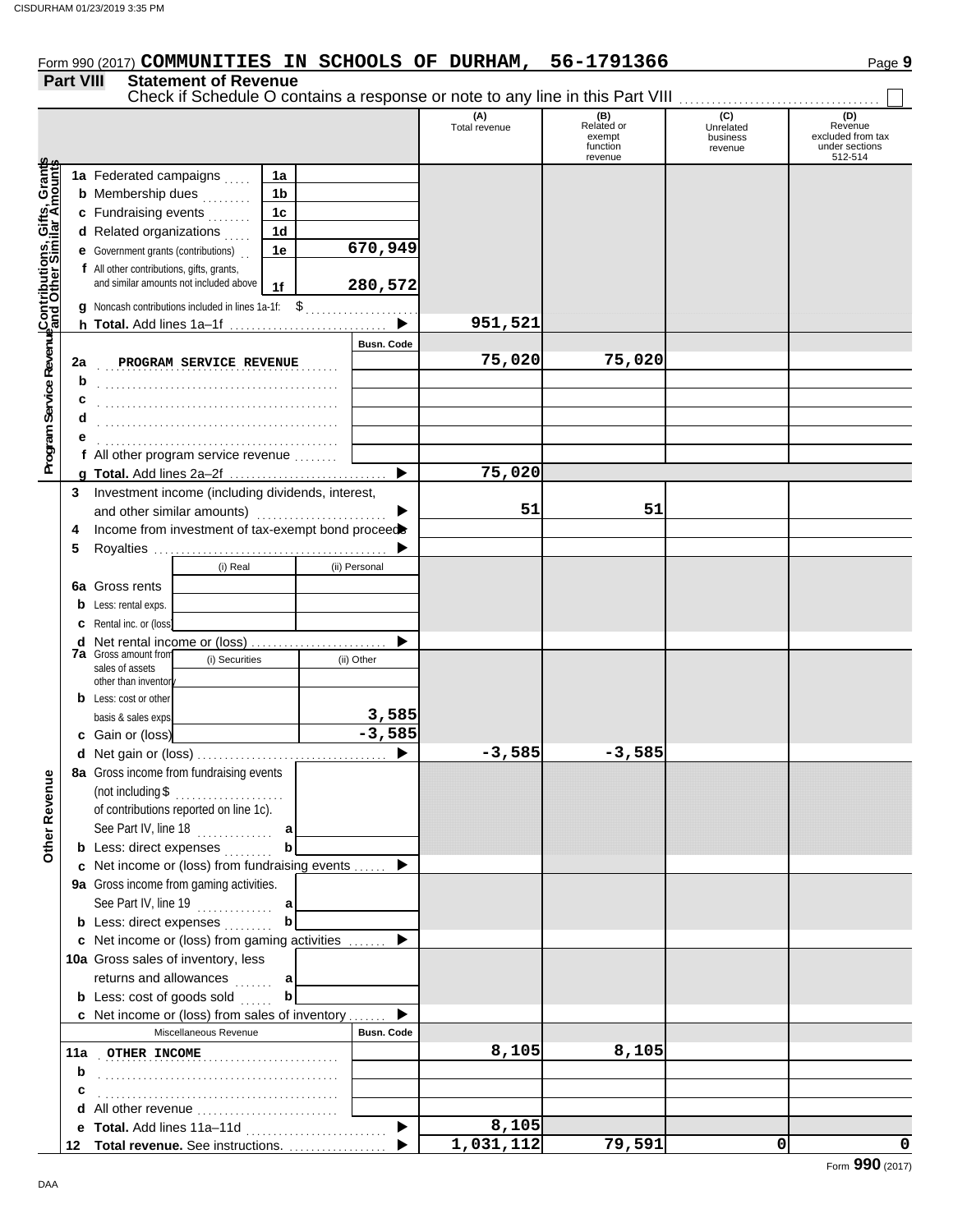## Form 990 (2017) **COMMUNITIES IN SCHOOLS OF DURHAM, 56-1791366** Page 10

|              | Part IX<br><b>Statement of Functional Expenses</b>                                                                         |                                |                                    |                                           |                                |
|--------------|----------------------------------------------------------------------------------------------------------------------------|--------------------------------|------------------------------------|-------------------------------------------|--------------------------------|
|              | Section 501(c)(3) and 501(c)(4) organizations must complete all columns. All other organizations must complete column (A). |                                |                                    |                                           |                                |
|              | Check if Schedule O contains a response or note to any line in this Part IX                                                |                                |                                    |                                           |                                |
|              | Do not include amounts reported on lines 6b,<br>7b, 8b, 9b, and 10b of Part VIII.                                          | (A)<br>Total expenses          | (B)<br>Program service<br>expenses | (C)<br>Management and<br>general expenses | (D)<br>Fundraising<br>expenses |
| 1.           | Grants and other assistance to domestic organizations                                                                      |                                |                                    |                                           |                                |
|              | and domestic governments. See Part IV, line 21                                                                             |                                |                                    |                                           |                                |
| $\mathbf{2}$ | Grants and other assistance to domestic                                                                                    |                                |                                    |                                           |                                |
|              | individuals. See Part IV, line 22                                                                                          |                                |                                    |                                           |                                |
| 3            | Grants and other assistance to foreign                                                                                     |                                |                                    |                                           |                                |
|              | organizations, foreign governments, and foreign                                                                            |                                |                                    |                                           |                                |
|              | individuals. See Part IV, lines 15 and 16                                                                                  |                                |                                    |                                           |                                |
| 4            | Benefits paid to or for members                                                                                            |                                |                                    |                                           |                                |
| 5            | Compensation of current officers, directors,                                                                               |                                |                                    |                                           |                                |
|              | trustees, and key employees                                                                                                | 96,156                         | 82,526                             | 10,844                                    | 2,786                          |
| 6            | Compensation not included above, to disqualified                                                                           |                                |                                    |                                           |                                |
|              | persons (as defined under section 4958(f)(1)) and                                                                          |                                |                                    |                                           |                                |
|              | persons described in section 4958(c)(3)(B)                                                                                 |                                |                                    |                                           |                                |
| 7            | Other salaries and wages<br>.                                                                                              | 493,279                        | 423,302                            | 55,109                                    | 14,868                         |
| 8            | Pension plan accruals and contributions (include                                                                           |                                |                                    |                                           |                                |
|              | section 401(k) and 403(b) employer contributions)                                                                          | 1,290<br>46,863                | 1,109<br>40,303                    | 168                                       | 13<br>470                      |
| 9            | Other employee benefits                                                                                                    | 49,963                         | 42,968                             | 6,090<br>6,495                            | 500                            |
| 10           | Payroll taxes                                                                                                              |                                |                                    |                                           |                                |
| 11           | Fees for services (non-employees):                                                                                         |                                |                                    |                                           |                                |
| a            | Management                                                                                                                 |                                |                                    |                                           |                                |
| b            | Legal                                                                                                                      | 17,737                         | 14,913                             | 2,824                                     |                                |
| d            | c Accounting $\ldots$<br>Lobbying                                                                                          |                                |                                    |                                           |                                |
|              | Professional fundraising services. See Part IV, line 1                                                                     |                                |                                    |                                           |                                |
|              | Investment management fees                                                                                                 |                                |                                    |                                           |                                |
| g            | Other. (If line 11g amount exceeds 10% of line 25, column                                                                  |                                |                                    |                                           |                                |
|              | (A) amount, list line 11g expenses on Schedule O.)                                                                         |                                | 1,897                              | 359                                       |                                |
| 12           | Advertising and promotion [1] [1] [1] Advertising and promotion                                                            | $\frac{2,256}{1,756}$<br>5,713 |                                    | 785                                       | 971                            |
| 13           |                                                                                                                            |                                | 4,486                              | 362                                       | 865                            |
| 14           |                                                                                                                            |                                |                                    |                                           |                                |
| 15           |                                                                                                                            |                                |                                    |                                           |                                |
| 16           |                                                                                                                            |                                |                                    |                                           |                                |
| 17           | Travel                                                                                                                     | 2,096                          | 1,609                              | 487                                       |                                |
| 18           | Payments of travel or entertainment expenses                                                                               |                                |                                    |                                           |                                |
|              | for any federal, state, or local public officials                                                                          |                                |                                    |                                           |                                |
| 19           | Conferences, conventions, and meetings                                                                                     | 12,450                         | 3,695                              | 8,730                                     | 25                             |
| 20           | Interest                                                                                                                   | 2,551                          | $\overline{2,210}$                 | 313                                       | $\overline{28}$                |
| 21           | Payments to affiliates [111] [11] Payments to affiliates                                                                   |                                |                                    |                                           |                                |
| 22           | Depreciation, depletion, and amortization                                                                                  | 3,933<br>$\overline{9,771}$    | 3,407<br>8,498                     | 483                                       | $\overline{43}$                |
| 23           | Insurance<br>Other expenses. Itemize expenses not covered                                                                  |                                |                                    | 1,273                                     |                                |
| 24           | above (List miscellaneous expenses in line 24e. If                                                                         |                                |                                    |                                           |                                |
|              | line 24e amount exceeds 10% of line 25, column                                                                             |                                |                                    |                                           |                                |
|              | (A) amount, list line 24e expenses on Schedule O.)                                                                         |                                |                                    |                                           |                                |
| a            | STUDENT SUPPORT                                                                                                            | 120,054                        | 118,920                            | 1,134                                     |                                |
| b            | <b>BAD DEBT EXPENSE</b>                                                                                                    | 7,072                          |                                    | 7,072                                     |                                |
| c            | <b>MISCELLANEOUS</b>                                                                                                       | 6,503                          | 4,579                              | 1,128                                     | 796                            |
| d            | <b>TELEPHONE</b>                                                                                                           | 3,090                          | $\overline{2,823}$                 | 267                                       |                                |
| е            | .<br>All other expenses                                                                                                    | $\overline{2}$ , 653           | $\overline{2,322}$                 | 279                                       | 52                             |
| 25           | Total functional expenses. Add lines 1 through 24e                                                                         | 885,186                        | 759,567                            | 104,202                                   | 21,417                         |
| 26           | Joint costs. Complete this line only if the                                                                                |                                |                                    |                                           |                                |
|              | organization reported in column (B) joint costs<br>from a combined educational campaign and                                |                                |                                    |                                           |                                |
|              | fundraising solicitation. Check here $\blacktriangleright$   if                                                            |                                |                                    |                                           |                                |

following SOP 98-2 (ASC 958-720) . . . . . . . . . .

 $\overline{\phantom{a}}$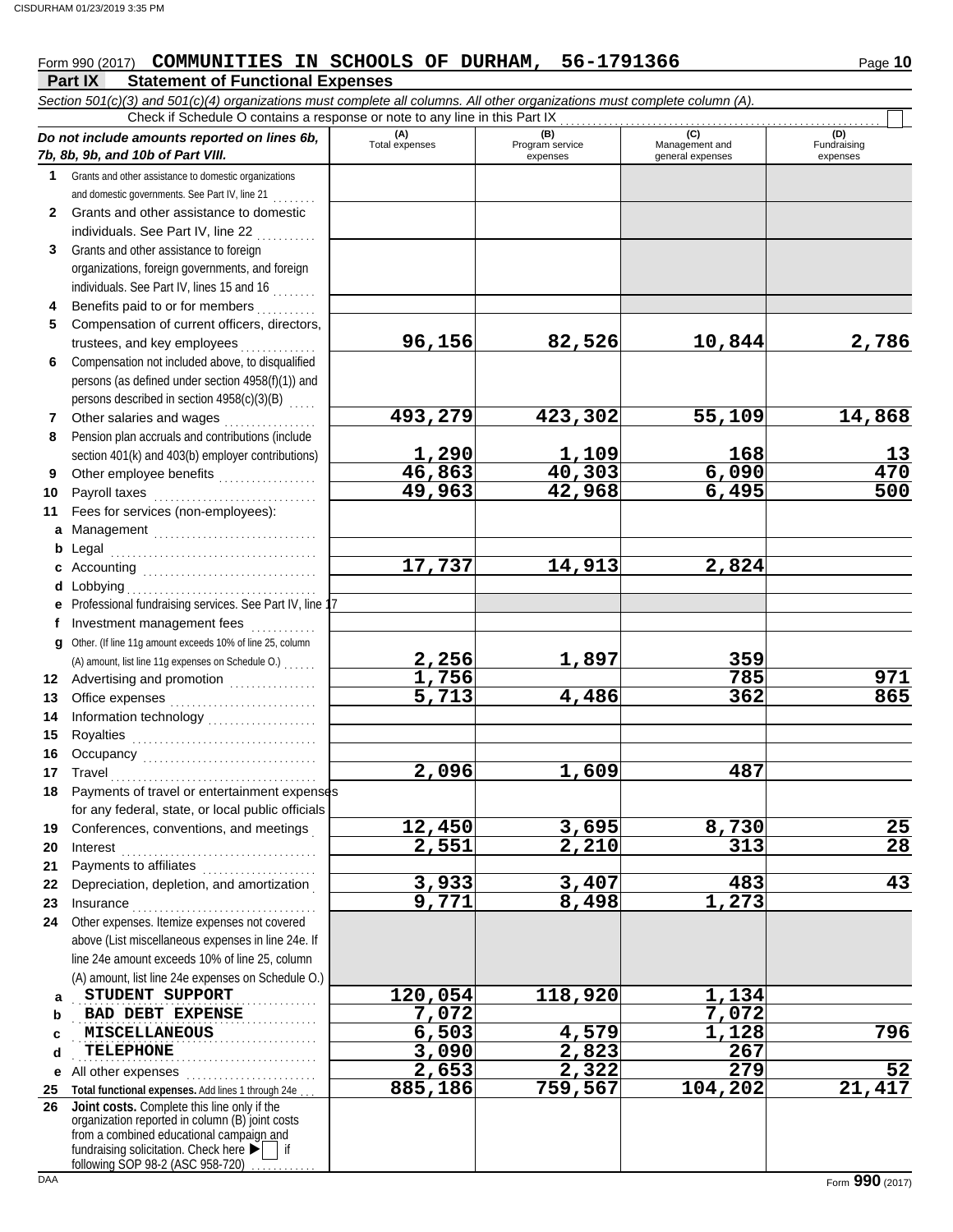#### Form 990 (2017) **COMMUNITIES IN SCHOOLS OF DURHAM, 56-1791366** Page 11 **Part X** Balance Sheet

|                             |          | Check if Schedule O contains a response or note to any line in this Part X                            |                |                         |                          |                 |                    |
|-----------------------------|----------|-------------------------------------------------------------------------------------------------------|----------------|-------------------------|--------------------------|-----------------|--------------------|
|                             |          |                                                                                                       |                |                         | (A)<br>Beginning of year |                 | (B)<br>End of year |
|                             | 1        | Cash-non-interest bearing                                                                             |                |                         | 109,976                  | $\mathbf{1}$    | 173,962            |
|                             | 2        |                                                                                                       |                |                         |                          | $\mathbf{2}$    |                    |
|                             | 3        |                                                                                                       |                |                         | 143,451                  | 3               | 227,001            |
|                             | 4        | Accounts receivable, net                                                                              |                |                         | 15,360                   | 4               | 12,620             |
|                             | 5        | Loans and other receivables from current and former officers, directors,                              |                |                         |                          |                 |                    |
|                             |          | trustees, key employees, and highest compensated employees.                                           |                |                         |                          |                 |                    |
|                             |          | Complete Part II of Schedule L                                                                        |                |                         |                          | 5               |                    |
|                             | 6        | Loans and other receivables from other disqualified persons (as defined under section                 |                |                         |                          |                 |                    |
|                             |          | 4958(f)(1)), persons described in section 4958(c)(3)(B), and contributing employers and               |                |                         |                          |                 |                    |
|                             |          | sponsoring organizations of section 501(c)(9) voluntary employees' beneficiary                        |                |                         |                          |                 |                    |
|                             |          | organizations (see instructions). Complete Part II of Schedule L                                      |                | 6                       |                          |                 |                    |
| Assets                      | 7        |                                                                                                       |                |                         |                          | $\overline{7}$  |                    |
|                             | 8        | Inventories for sale or use                                                                           |                |                         |                          | 8               |                    |
|                             | 9        | Prepaid expenses and deferred charges                                                                 |                |                         | 3,129                    | 9               | 2,862              |
|                             |          | 10a Land, buildings, and equipment: cost or                                                           |                |                         |                          |                 |                    |
|                             |          | other basis. Complete Part VI of Schedule D  10a                                                      |                | $\frac{57,628}{43,205}$ |                          |                 |                    |
|                             |          | $\frac{10b}{10b}$<br><b>b</b> Less: accumulated depreciation                                          |                |                         | 5,915                    | 10 <sub>c</sub> | 14,423             |
|                             | 11       | Investments-publicly traded securities                                                                |                | 11                      |                          |                 |                    |
|                             | 12       |                                                                                                       |                |                         | 12                       |                 |                    |
|                             | 13       |                                                                                                       |                | 13                      |                          |                 |                    |
|                             | 14       | Intangible assets                                                                                     |                |                         | 14                       |                 |                    |
|                             | 15       | Other assets. See Part IV, line 11                                                                    |                |                         |                          | 15              |                    |
|                             | 16       | Total assets. Add lines 1 through 15 (must equal line 34)                                             |                |                         | 277,831                  | 16              | 430,868            |
|                             | 17       |                                                                                                       |                |                         | 49,471                   | 17              | 48,367             |
|                             | 18       | Grants payable                                                                                        |                | 18                      |                          |                 |                    |
|                             | 19       | Deferred revenue                                                                                      |                |                         | 19<br>20                 |                 |                    |
|                             | 20<br>21 | Tax-exempt bond liabilities<br>Escrow or custodial account liability. Complete Part IV of Schedule D  |                |                         |                          | 21              |                    |
|                             | 22       | Loans and other payables to current and former officers, directors,                                   |                |                         |                          |                 |                    |
| Liabilities                 |          | trustees, key employees, highest compensated employees, and                                           |                |                         |                          |                 |                    |
|                             |          | disqualified persons. Complete Part II of Schedule L                                                  |                |                         |                          | 22              |                    |
|                             | 23       |                                                                                                       |                |                         |                          | 23              |                    |
|                             | 24       | Unsecured notes and loans payable to unrelated third parties                                          |                |                         |                          | 24              |                    |
|                             | 25       | Other liabilities (including federal income tax, payables to related third                            |                |                         |                          |                 |                    |
|                             |          | parties, and other liabilities not included on lines 17-24). Complete Part X                          |                |                         |                          |                 |                    |
|                             |          | of Schedule D                                                                                         |                |                         | 50,000                   | 25              | 58,215             |
|                             | 26       |                                                                                                       |                |                         | 99,471                   | 26              | 106,582            |
|                             |          | Organizations that follow SFAS 117 (ASC 958), check here $\blacktriangleright$ $\boxed{\text{X}}$ and |                |                         |                          |                 |                    |
|                             |          | complete lines 27 through 29, and lines 33 and 34.                                                    |                |                         |                          |                 |                    |
|                             | 27       | Unrestricted net assets                                                                               |                |                         | 72,298                   | 27              | 93,627<br>230,659  |
|                             | 28       | Temporarily restricted net assets                                                                     |                |                         | 106,062                  | 28              |                    |
|                             | 29       | Permanently restricted net assets                                                                     |                | 29                      |                          |                 |                    |
|                             |          | Organizations that do not follow SFAS 117 (ASC 958), check here                                       |                | and                     |                          |                 |                    |
|                             |          | complete lines 30 through 34.                                                                         |                |                         |                          |                 |                    |
| Net Assets or Fund Balances | 30       | Capital stock or trust principal, or current funds                                                    |                |                         |                          | 30              |                    |
|                             | 31       | Paid-in or capital surplus, or land, building, or equipment fund                                      |                |                         |                          | 31              |                    |
|                             | 32       | Retained earnings, endowment, accumulated income, or other funds                                      |                |                         |                          | 32              |                    |
|                             | 33       | Total net assets or fund balances                                                                     | <u>178,360</u> | 33                      | 324,286                  |                 |                    |
|                             | 34       |                                                                                                       |                |                         | 277,831                  | 34              | 430,868            |

Form **990** (2017)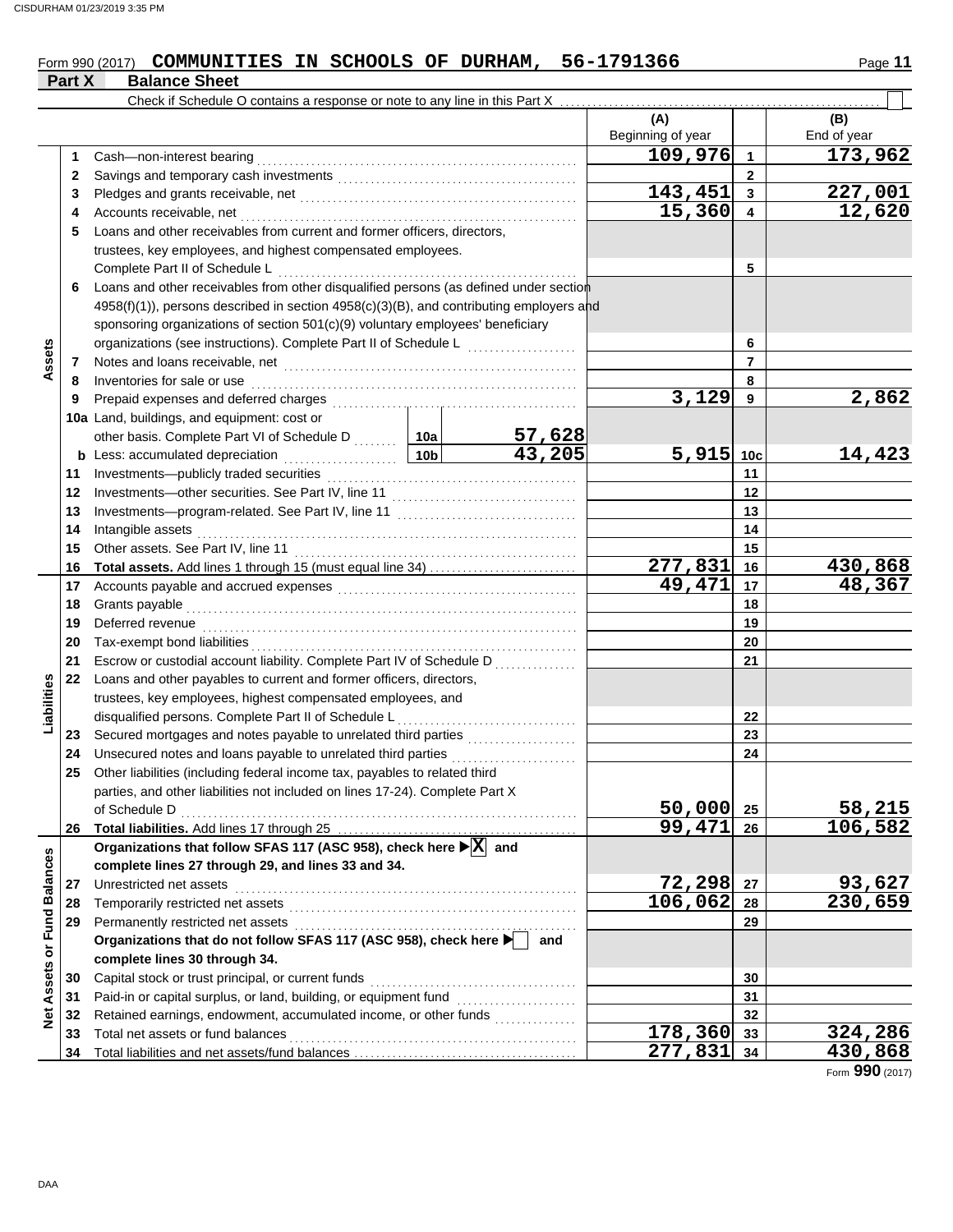|    | 56-1791366<br>Form 990 (2017) COMMUNITIES IN SCHOOLS OF DURHAM,                                                                                                                                                                |                         |                |         | Page 12         |
|----|--------------------------------------------------------------------------------------------------------------------------------------------------------------------------------------------------------------------------------|-------------------------|----------------|---------|-----------------|
|    | Part XI<br><b>Reconciliation of Net Assets</b>                                                                                                                                                                                 |                         |                |         |                 |
|    | Check if Schedule O contains a response or note to any line in this Part XI                                                                                                                                                    |                         |                |         |                 |
| 1  |                                                                                                                                                                                                                                | $\mathbf{1}$            |                |         | 1,031,112       |
| 2  |                                                                                                                                                                                                                                | $\overline{2}$          |                |         | 885,186         |
| 3  | Revenue less expenses. Subtract line 2 from line 1                                                                                                                                                                             | $\overline{\mathbf{3}}$ |                | 145,926 |                 |
| 4  | Net assets or fund balances at beginning of year (must equal Part X, line 33, column (A)) [[[[[[[[[[[[[[[[[[[                                                                                                                  | $\overline{\mathbf{4}}$ |                |         | 178,360         |
| 5  | Net unrealized gains (losses) on investments [11] match and the contract of the state of the state of the state of the state of the state of the state of the state of the state of the state of the state of the state of the | 5                       |                |         |                 |
| 6  |                                                                                                                                                                                                                                | 6                       |                |         |                 |
| 7  | Investment expenses                                                                                                                                                                                                            | $\overline{7}$          |                |         |                 |
| 8  | Prior period adjustments [11, 12] and the contract of the contract of the contract of the contract of the contract of the contract of the contract of the contract of the contract of the contract of the contract of the cont | 8                       |                |         |                 |
| 9  |                                                                                                                                                                                                                                | 9                       |                |         |                 |
| 10 | Net assets or fund balances at end of year. Combine lines 3 through 9 (must equal Part X, line                                                                                                                                 |                         |                |         |                 |
|    | 33, column (B))                                                                                                                                                                                                                | 10                      |                |         | 324,286         |
|    | <b>Financial Statements and Reporting</b><br><b>Part XII</b>                                                                                                                                                                   |                         |                |         |                 |
|    |                                                                                                                                                                                                                                |                         |                |         |                 |
|    |                                                                                                                                                                                                                                |                         |                |         | Yes No          |
| 1  | $ \mathbf{X} $ Accrual<br>Accounting method used to prepare the Form 990:     Cash<br>Other                                                                                                                                    |                         |                |         |                 |
|    | If the organization changed its method of accounting from a prior year or checked "Other," explain in                                                                                                                          |                         |                |         |                 |
|    | Schedule O.                                                                                                                                                                                                                    |                         |                |         |                 |
|    | 2a Were the organization's financial statements compiled or reviewed by an independent accountant?                                                                                                                             |                         | 2a             |         | X               |
|    | If "Yes," check a box below to indicate whether the financial statements for the year were compiled or                                                                                                                         |                         |                |         |                 |
|    | reviewed on a separate basis, consolidated basis, or both:                                                                                                                                                                     |                         |                |         |                 |
|    | Separate basis<br><b>Consolidated basis</b><br>Both consolidated and separate basis<br>$\mathbf{I}$<br>$\mathbb{R}^n$                                                                                                          |                         |                |         |                 |
|    | <b>b</b> Were the organization's financial statements audited by an independent accountant?                                                                                                                                    |                         | 2 <sub>b</sub> | X       |                 |
|    | If "Yes," check a box below to indicate whether the financial statements for the year were audited on a                                                                                                                        |                         |                |         |                 |
|    | separate basis, consolidated basis, or both:                                                                                                                                                                                   |                         |                |         |                 |
|    | $ \mathbf{X} $ Separate basis<br>Both consolidated and separate basis<br>Consolidated basis                                                                                                                                    |                         |                |         |                 |
|    | c If "Yes" to line 2a or 2b, does the organization have a committee that assumes responsibility for oversight                                                                                                                  |                         |                |         |                 |
|    | of the audit, review, or compilation of its financial statements and selection of an independent accountant?                                                                                                                   |                         | 2c             | X       |                 |
|    | If the organization changed either its oversight process or selection process during the tax year, explain in                                                                                                                  |                         |                |         |                 |
|    | Schedule O.                                                                                                                                                                                                                    |                         |                |         |                 |
|    | 3a As a result of a federal award, was the organization required to undergo an audit or audits as set forth in                                                                                                                 |                         |                |         |                 |
|    | the Single Audit Act and OMB Circular A-133?                                                                                                                                                                                   |                         | 3a             |         | X               |
|    | <b>b</b> If "Yes," did the organization undergo the required audit or audits? If the organization did not undergo the                                                                                                          |                         |                |         |                 |
|    | required audit or audits, explain why in Schedule O and describe any steps taken to undergo such audits.                                                                                                                       |                         | 3b             |         |                 |
|    |                                                                                                                                                                                                                                |                         |                |         | Form 990 (2017) |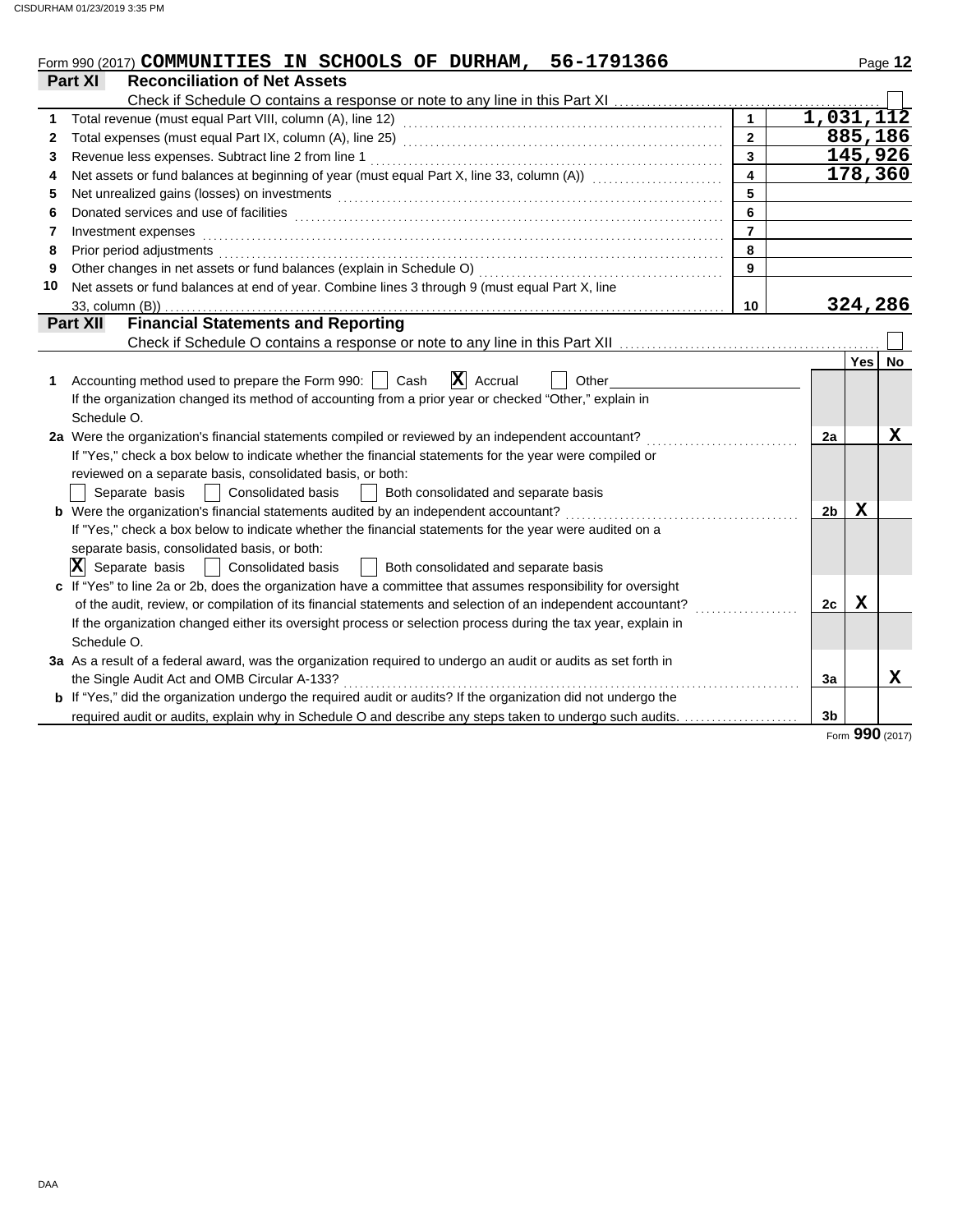| <b>SCHEDULE A</b><br>(Form 990 or 990-EZ) | <b>Public Charity Status and Public Support</b><br>Complete if the organization is a section 501(c)(3) organization or a section 4947(a)(1) nonexempt charitable trust. |                                                                                                                                                                                                                                                                 |     |                          |                        |                                       |
|-------------------------------------------|-------------------------------------------------------------------------------------------------------------------------------------------------------------------------|-----------------------------------------------------------------------------------------------------------------------------------------------------------------------------------------------------------------------------------------------------------------|-----|--------------------------|------------------------|---------------------------------------|
| Department of the Treasury                |                                                                                                                                                                         | Attach to Form 990 or Form 990-EZ.                                                                                                                                                                                                                              |     |                          |                        | <b>Open to Public</b>                 |
| Internal Revenue Service                  |                                                                                                                                                                         | Go to www.irs.gov/Form990 for instructions and the latest information.                                                                                                                                                                                          |     |                          |                        | <b>Inspection</b>                     |
| Name of the organization                  |                                                                                                                                                                         | COMMUNITIES IN SCHOOLS OF DURHAM,                                                                                                                                                                                                                               |     |                          |                        | <b>Employer identification number</b> |
|                                           | INC.                                                                                                                                                                    |                                                                                                                                                                                                                                                                 |     |                          |                        | 56-1791366                            |
| Part I                                    |                                                                                                                                                                         | Reason for Public Charity Status (All organizations must complete this part.) See instructions.                                                                                                                                                                 |     |                          |                        |                                       |
|                                           |                                                                                                                                                                         | The organization is not a private foundation because it is: (For lines 1 through 12, check only one box.)                                                                                                                                                       |     |                          |                        |                                       |
| 1                                         |                                                                                                                                                                         | A church, convention of churches, or association of churches described in section 170(b)(1)(A)(i).                                                                                                                                                              |     |                          |                        |                                       |
| $\mathbf 2$                               |                                                                                                                                                                         | A school described in section 170(b)(1)(A)(ii). (Attach Schedule E (Form 990 or 990-EZ).)                                                                                                                                                                       |     |                          |                        |                                       |
| 3                                         |                                                                                                                                                                         | A hospital or a cooperative hospital service organization described in section 170(b)(1)(A)(iii).                                                                                                                                                               |     |                          |                        |                                       |
| 4<br>city, and state:                     |                                                                                                                                                                         | A medical research organization operated in conjunction with a hospital described in section 170(b)(1)(A)(iii). Enter the hospital's name,                                                                                                                      |     |                          |                        |                                       |
| 5                                         |                                                                                                                                                                         | An organization operated for the benefit of a college or university owned or operated by a governmental unit described in                                                                                                                                       |     |                          |                        |                                       |
|                                           | section 170(b)(1)(A)(iv). (Complete Part II.)                                                                                                                           |                                                                                                                                                                                                                                                                 |     |                          |                        |                                       |
| 6                                         |                                                                                                                                                                         | A federal, state, or local government or governmental unit described in section 170(b)(1)(A)(v).                                                                                                                                                                |     |                          |                        |                                       |
| $ \mathbf{X} $<br>$\overline{7}$          |                                                                                                                                                                         | An organization that normally receives a substantial part of its support from a governmental unit or from the general public                                                                                                                                    |     |                          |                        |                                       |
|                                           | described in section 170(b)(1)(A)(vi). (Complete Part II.)                                                                                                              |                                                                                                                                                                                                                                                                 |     |                          |                        |                                       |
| 8                                         |                                                                                                                                                                         | A community trust described in section 170(b)(1)(A)(vi). (Complete Part II.)                                                                                                                                                                                    |     |                          |                        |                                       |
| 9                                         |                                                                                                                                                                         | An agricultural research organization described in section 170(b)(1)(A)(ix) operated in conjunction with a land-grant college<br>or university or a non-land grant college of agriculture (see instructions). Enter the name, city, and state of the college or |     |                          |                        |                                       |
| university:                               |                                                                                                                                                                         |                                                                                                                                                                                                                                                                 |     |                          |                        |                                       |
| 10                                        |                                                                                                                                                                         | An organization that normally receives: (1) more than 33 1/3% of its support from contributions, membership fees, and gross                                                                                                                                     |     |                          |                        |                                       |
|                                           |                                                                                                                                                                         | receipts from activities related to its exempt functions—subject to certain exceptions, and (2) no more than 33 1/3% of its                                                                                                                                     |     |                          |                        |                                       |
|                                           |                                                                                                                                                                         | support from gross investment income and unrelated business taxable income (less section 511 tax) from businesses<br>acquired by the organization after June 30, 1975. See section 509(a)(2). (Complete Part III.)                                              |     |                          |                        |                                       |
| 11                                        |                                                                                                                                                                         | An organization organized and operated exclusively to test for public safety. See section 509(a)(4).                                                                                                                                                            |     |                          |                        |                                       |
| 12                                        |                                                                                                                                                                         | An organization organized and operated exclusively for the benefit of, to perform the functions of, or to carry out the purposes                                                                                                                                |     |                          |                        |                                       |
|                                           |                                                                                                                                                                         | of one or more publicly supported organizations described in section 509(a)(1) or section 509(a)(2). See section 509(a)(3).                                                                                                                                     |     |                          |                        |                                       |
|                                           |                                                                                                                                                                         | Check the box in lines 12a through 12d that describes the type of supporting organization and complete lines 12e, 12f, and 12g.                                                                                                                                 |     |                          |                        |                                       |
| a                                         |                                                                                                                                                                         | Type I. A supporting organization operated, supervised, or controlled by its supported organization(s), typically by giving                                                                                                                                     |     |                          |                        |                                       |
|                                           |                                                                                                                                                                         | the supported organization(s) the power to regularly appoint or elect a majority of the directors or trustees of the<br>supporting organization. You must complete Part IV, Sections A and B.                                                                   |     |                          |                        |                                       |
| b                                         |                                                                                                                                                                         | Type II. A supporting organization supervised or controlled in connection with its supported organization(s), by having                                                                                                                                         |     |                          |                        |                                       |
|                                           |                                                                                                                                                                         | control or management of the supporting organization vested in the same persons that control or manage the supported                                                                                                                                            |     |                          |                        |                                       |
|                                           |                                                                                                                                                                         | organization(s). You must complete Part IV, Sections A and C.                                                                                                                                                                                                   |     |                          |                        |                                       |
| c                                         |                                                                                                                                                                         | Type III functionally integrated. A supporting organization operated in connection with, and functionally integrated with,<br>its supported organization(s) (see instructions). You must complete Part IV, Sections A, D, and E.                                |     |                          |                        |                                       |
| d                                         |                                                                                                                                                                         | Type III non-functionally integrated. A supporting organization operated in connection with its supported organization(s)                                                                                                                                       |     |                          |                        |                                       |
|                                           |                                                                                                                                                                         | that is not functionally integrated. The organization generally must satisfy a distribution requirement and an attentiveness                                                                                                                                    |     |                          |                        |                                       |
|                                           |                                                                                                                                                                         | requirement (see instructions). You must complete Part IV, Sections A and D, and Part V.                                                                                                                                                                        |     |                          |                        |                                       |
| е                                         |                                                                                                                                                                         | Check this box if the organization received a written determination from the IRS that it is a Type I, Type II, Type III<br>functionally integrated, or Type III non-functionally integrated supporting organization.                                            |     |                          |                        |                                       |
| f                                         | Enter the number of supported organizations                                                                                                                             |                                                                                                                                                                                                                                                                 |     |                          |                        |                                       |
| g                                         |                                                                                                                                                                         | Provide the following information about the supported organization(s).                                                                                                                                                                                          |     |                          |                        |                                       |
| (i) Name of supported                     | (ii) EIN                                                                                                                                                                | (iii) Type of organization                                                                                                                                                                                                                                      |     | (iv) Is the organization | (v) Amount of monetary | (vi) Amount of                        |
| organization                              |                                                                                                                                                                         | (described on lines 1-10                                                                                                                                                                                                                                        |     | listed in your governing | support (see           | other support (see                    |
|                                           |                                                                                                                                                                         | above (see instructions))                                                                                                                                                                                                                                       | Yes | document?<br>No          | instructions)          | instructions)                         |
| (A)                                       |                                                                                                                                                                         |                                                                                                                                                                                                                                                                 |     |                          |                        |                                       |
|                                           |                                                                                                                                                                         |                                                                                                                                                                                                                                                                 |     |                          |                        |                                       |
| (B)                                       |                                                                                                                                                                         |                                                                                                                                                                                                                                                                 |     |                          |                        |                                       |
|                                           |                                                                                                                                                                         |                                                                                                                                                                                                                                                                 |     |                          |                        |                                       |
| (C)                                       |                                                                                                                                                                         |                                                                                                                                                                                                                                                                 |     |                          |                        |                                       |
|                                           |                                                                                                                                                                         |                                                                                                                                                                                                                                                                 |     |                          |                        |                                       |
| (D)                                       |                                                                                                                                                                         |                                                                                                                                                                                                                                                                 |     |                          |                        |                                       |
|                                           |                                                                                                                                                                         |                                                                                                                                                                                                                                                                 |     |                          |                        |                                       |
| (E)                                       |                                                                                                                                                                         |                                                                                                                                                                                                                                                                 |     |                          |                        |                                       |
|                                           |                                                                                                                                                                         |                                                                                                                                                                                                                                                                 |     |                          |                        |                                       |
|                                           |                                                                                                                                                                         |                                                                                                                                                                                                                                                                 |     |                          |                        |                                       |

**For Paperwork Reduction Act Notice, see the Instructions for Form 990 or 990-EZ.**

**Schedule A (Form 990 or 990-EZ) 2017**

**Total**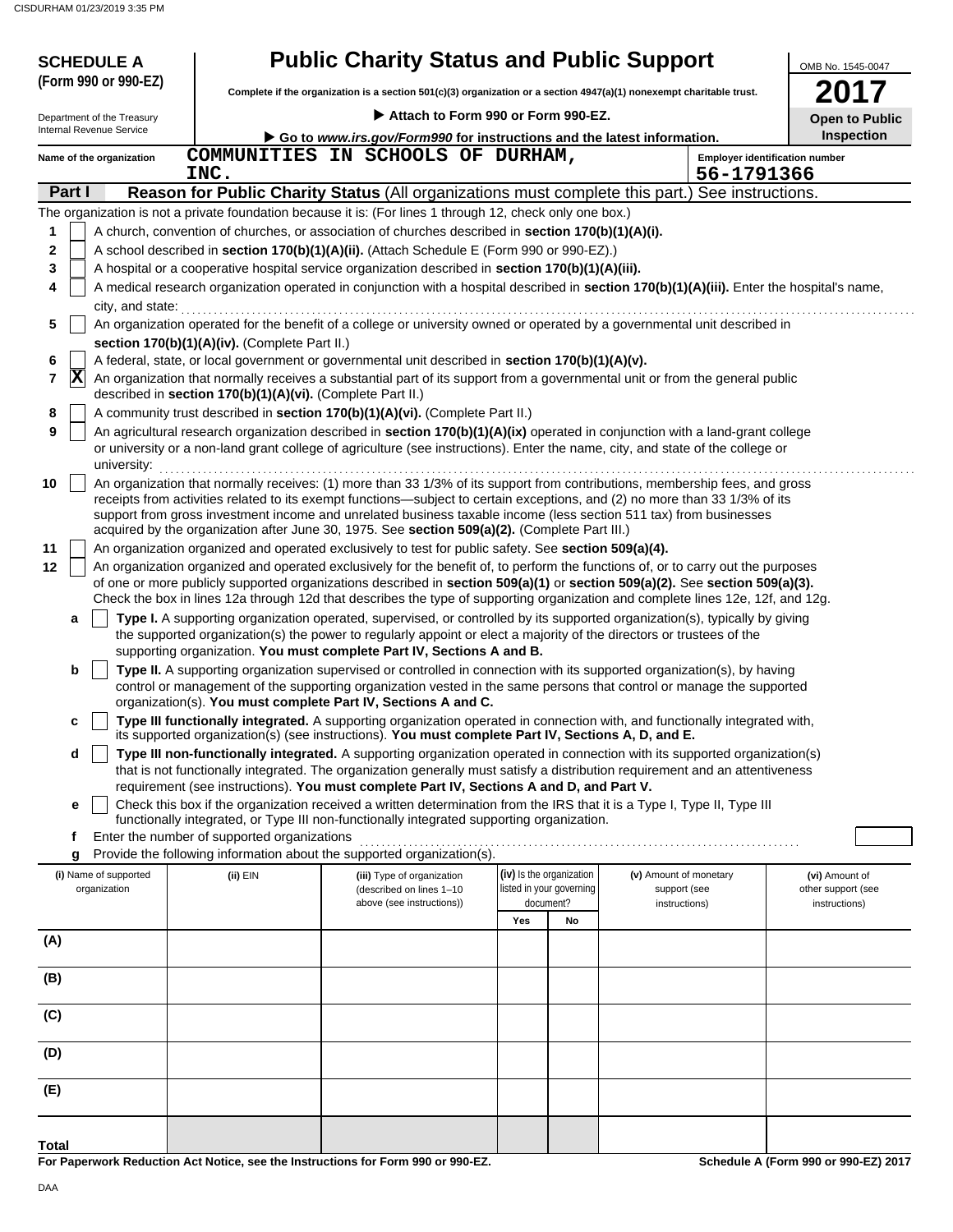## Schedule A (Form 990 or 990-EZ) 2017 **COMMUNITIES IN SCHOOLS OF DURHAM, 56-1791366** Page 2

|         | Schedule A (Form 990 or 990-EZ) 2017                                                           | COMMUNITIES IN SCHOOLS OF DURHAM, 56-1791366 |  |  |                                                                                                                   | Page 2 |
|---------|------------------------------------------------------------------------------------------------|----------------------------------------------|--|--|-------------------------------------------------------------------------------------------------------------------|--------|
| Part II | Support Schedule for Organizations Described in Sections 170(b)(1)(A)(iv) and 170(b)(1)(A)(vi) |                                              |  |  |                                                                                                                   |        |
|         |                                                                                                |                                              |  |  | (Complete only if you checked the box on line 5, 7, or 8 of Part I or if the organization failed to qualify under |        |
|         |                                                                                                |                                              |  |  | Part III. If the organization fails to qualify under the tests listed below, please complete Part III.)           |        |
|         | <b>Section A. Public Support</b>                                                               |                                              |  |  |                                                                                                                   |        |

|              | $-$ - $  -$<br>Calendar year (or fiscal year beginning in) $\blacktriangleright$                                                                                                                                   | (a) 2013 | (b) 2014 | $(c)$ 2015 | $(d)$ 2016 | (e) 2017                             | (f) Total    |
|--------------|--------------------------------------------------------------------------------------------------------------------------------------------------------------------------------------------------------------------|----------|----------|------------|------------|--------------------------------------|--------------|
| 1            | Gifts, grants, contributions, and<br>membership fees received. (Do not<br>include any "unusual grants.")                                                                                                           | 715,738  | 984,754  | 1,108,701  | 751,332    | 951,521                              | 4,512,046    |
| $\mathbf{2}$ | Tax revenues levied for the<br>organization's benefit and either paid<br>to or expended on its behalf                                                                                                              |          |          |            |            |                                      |              |
| 3            | The value of services or facilities<br>furnished by a governmental unit to the<br>organization without charge<br>.                                                                                                 |          |          |            |            |                                      |              |
| 4            | Total. Add lines 1 through 3                                                                                                                                                                                       | 715,738  | 984,754  | 1,108,701  | 751,332    | 951,521                              | 4,512,046    |
| 5            | The portion of total contributions by<br>each person (other than a<br>governmental unit or publicly<br>supported organization) included on<br>line 1 that exceeds 2% of the amount<br>shown on line 11, column (f) |          |          |            |            |                                      | 113,362      |
| 6            | Public support. Subtract line 5 from line 4.                                                                                                                                                                       |          |          |            |            |                                      | 4,398,684    |
|              | <b>Section B. Total Support</b>                                                                                                                                                                                    |          |          |            |            |                                      |              |
|              | Calendar year (or fiscal year beginning in) ▶                                                                                                                                                                      | (a) 2013 | (b) 2014 | $(c)$ 2015 | $(d)$ 2016 | (e) 2017                             | (f) Total    |
| 7            | Amounts from line 4                                                                                                                                                                                                | 715,738  | 984,754  | 1,108,701  | 751,332    | 951,521                              | 4,512,046    |
| 8            | Gross income from interest, dividends,<br>payments received on securities loans,<br>rents, royalties, and income from<br>similar sources                                                                           |          |          | 66         |            | 51                                   | 117          |
| 9            | Net income from unrelated business<br>activities, whether or not the business<br>is regularly carried on                                                                                                           |          |          |            |            |                                      |              |
| 10           | Other income. Do not include gain or<br>loss from the sale of capital assets<br>(Explain in Part VI.)                                                                                                              | 8,575    | 2,390    | 4,949      | 1,088      | 8,105                                | 25,107       |
| 11           | Total support. Add lines 7 through 10                                                                                                                                                                              |          |          |            |            |                                      | 4,537,270    |
| 12           |                                                                                                                                                                                                                    |          |          |            |            | $12 \,$                              | 151,108      |
| 13           | First five years. If the Form 990 is for the organization's first, second, third, fourth, or fifth tax year as a section 501(c)(3)                                                                                 |          |          |            |            |                                      |              |
|              | organization, check this box and stop here                                                                                                                                                                         |          |          |            |            |                                      |              |
|              | <b>Section C. Computation of Public Support Percentage</b>                                                                                                                                                         |          |          |            |            |                                      |              |
| 14           |                                                                                                                                                                                                                    |          |          |            |            | 14                                   | 96.95%       |
| 15           | Public support percentage from 2016 Schedule A, Part II, line 14                                                                                                                                                   |          |          |            |            | 15                                   | 92.43%       |
| 16a          | 33 1/3% support test-2017. If the organization did not check the box on line 13, and line 14 is 33 1/3% or more, check this                                                                                        |          |          |            |            |                                      |              |
|              | box and stop here. The organization qualifies as a publicly supported organization                                                                                                                                 |          |          |            |            |                                      | $\mathbf{x}$ |
| b            | 33 1/3% support test-2016. If the organization did not check a box on line 13 or 16a, and line 15 is 33 1/3% or more, check                                                                                        |          |          |            |            |                                      |              |
|              | this box and stop here. The organization qualifies as a publicly supported organization                                                                                                                            |          |          |            |            |                                      |              |
| 17a          | 10%-facts-and-circumstances test-2017. If the organization did not check a box on line 13, 16a, or 16b, and line 14 is                                                                                             |          |          |            |            |                                      |              |
|              | 10% or more, and if the organization meets the "facts-and-circumstances" test, check this box and stop here. Explain in                                                                                            |          |          |            |            |                                      |              |
|              | Part VI how the organization meets the "facts-and-circumstances" test. The organization qualifies as a publicly supported                                                                                          |          |          |            |            |                                      |              |
|              | organization<br>10%-facts-and-circumstances test-2016. If the organization did not check a box on line 13, 16a, 16b, or 17a, and line                                                                              |          |          |            |            |                                      |              |
| b            | 15 is 10% or more, and if the organization meets the "facts-and-circumstances" test, check this box and stop here.                                                                                                 |          |          |            |            |                                      |              |
|              | Explain in Part VI how the organization meets the "facts-and-circumstances" test. The organization qualifies as a publicly                                                                                         |          |          |            |            |                                      |              |
|              | supported organization                                                                                                                                                                                             |          |          |            |            |                                      |              |
| 18           | Private foundation. If the organization did not check a box on line 13, 16a, 16b, 17a, or 17b, check this box and see                                                                                              |          |          |            |            |                                      |              |
|              |                                                                                                                                                                                                                    |          |          |            |            |                                      |              |
|              |                                                                                                                                                                                                                    |          |          |            |            |                                      |              |
|              |                                                                                                                                                                                                                    |          |          |            |            | Schedule A (Form 990 or 990-EZ) 2017 |              |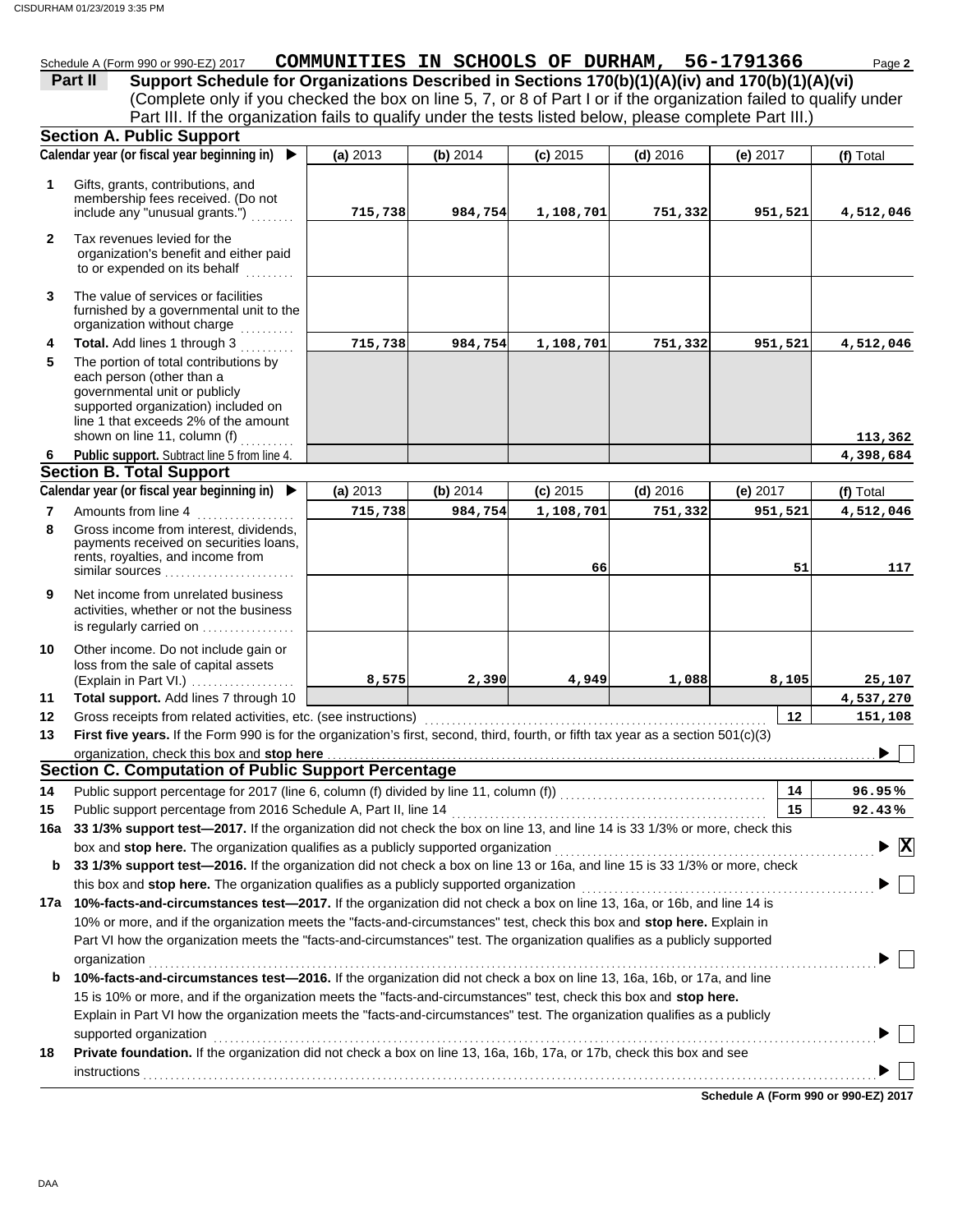#### Schedule A (Form 990 or 990-EZ) 2017 **COMMUNITIES IN SCHOOLS OF DURHAM, 56-1791366** Page 3

#### **Part III** Support Schedule for Organizations Described in Section 509(a)(2)

(Complete only if you checked the box on line 10 of Part I or if the organization failed to qualify under Part II. If the organization fails to qualify under the tests listed below, please complete Part II.)

|              | <b>Section A. Public Support</b>                                                                                                                                                  |          |            |            |            |            |    |           |
|--------------|-----------------------------------------------------------------------------------------------------------------------------------------------------------------------------------|----------|------------|------------|------------|------------|----|-----------|
|              | Calendar year (or fiscal year beginning in)                                                                                                                                       | (a) 2013 | (b) 2014   | $(c)$ 2015 | $(d)$ 2016 | (e) $2017$ |    | (f) Total |
| 1            | Gifts, grants, contributions, and membership<br>fees received. (Do not include any "unusual grants.")                                                                             |          |            |            |            |            |    |           |
| $\mathbf{2}$ | Gross receipts from admissions, merchandise<br>sold or services performed, or facilities<br>furnished in any activity that is related to the<br>organization's fax-exempt purpose |          |            |            |            |            |    |           |
| 3            | Gross receipts from activities that are not an<br>unrelated trade or business under section 513                                                                                   |          |            |            |            |            |    |           |
| 4            | Tax revenues levied for the<br>organization's benefit and either paid<br>to or expended on its behalf                                                                             |          |            |            |            |            |    |           |
| 5            | The value of services or facilities<br>furnished by a governmental unit to the<br>organization without charge                                                                     |          |            |            |            |            |    |           |
| 6            | Total. Add lines 1 through 5                                                                                                                                                      |          |            |            |            |            |    |           |
|              | <b>7a</b> Amounts included on lines 1, 2, and 3<br>received from disqualified persons                                                                                             |          |            |            |            |            |    |           |
| b            | Amounts included on lines 2 and 3<br>received from other than disqualified<br>persons that exceed the greater of \$5,000<br>or 1% of the amount on line 13 for the year           |          |            |            |            |            |    |           |
| C            | Add lines 7a and 7b<br>.                                                                                                                                                          |          |            |            |            |            |    |           |
| 8            | Public support. (Subtract line 7c from<br>line $6.$ )                                                                                                                             |          |            |            |            |            |    |           |
|              | <b>Section B. Total Support</b>                                                                                                                                                   |          |            |            |            |            |    |           |
|              | Calendar year (or fiscal year beginning in) $\blacktriangleright$                                                                                                                 | (a) 2013 | $(b)$ 2014 | $(c)$ 2015 | $(d)$ 2016 | (e) $2017$ |    | (f) Total |
| 9            | Amounts from line 6                                                                                                                                                               |          |            |            |            |            |    |           |
|              | <b>10a</b> Gross income from interest, dividends,<br>payments received on securities loans, rents,<br>royalties, and income from similar sources                                  |          |            |            |            |            |    |           |
| b            | Unrelated business taxable income (less<br>section 511 taxes) from businesses<br>acquired after June 30, 1975                                                                     |          |            |            |            |            |    |           |
| c            | Add lines 10a and 10b                                                                                                                                                             |          |            |            |            |            |    |           |
| 11           | Net income from unrelated business<br>activities not included in line 10b, whether<br>or not the business is regularly carried on                                                 |          |            |            |            |            |    |           |
| 12           | Other income. Do not include gain or<br>loss from the sale of capital assets<br>(Explain in Part VI.)<br>.                                                                        |          |            |            |            |            |    |           |
| 13           | Total support. (Add lines 9, 10c, 11,<br>and 12.)                                                                                                                                 |          |            |            |            |            |    |           |
| 14           | First five years. If the Form 990 is for the organization's first, second, third, fourth, or fifth tax year as a section 501(c)(3)                                                |          |            |            |            |            |    |           |
|              | organization, check this box and stop here                                                                                                                                        |          |            |            |            |            |    |           |
|              | <b>Section C. Computation of Public Support Percentage</b>                                                                                                                        |          |            |            |            |            |    |           |
| 15           |                                                                                                                                                                                   |          |            |            |            |            | 15 | %         |
| 16           | Section D. Computation of Investment Income Percentage                                                                                                                            |          |            |            |            |            | 16 | $\%$      |
| 17           | Investment income percentage for 2017 (line 10c, column (f) divided by line 13, column (f)) [[[[[[[[[[[[[[[[[                                                                     |          |            |            |            |            | 17 |           |
| 18           | Investment income percentage from 2016 Schedule A, Part III, line 17                                                                                                              |          |            |            |            |            | 18 | %<br>$\%$ |
| 19a          | 33 1/3% support tests-2017. If the organization did not check the box on line 14, and line 15 is more than 33 1/3%, and line                                                      |          |            |            |            |            |    |           |
|              | 17 is not more than 33 1/3%, check this box and stop here. The organization qualifies as a publicly supported organization                                                        |          |            |            |            |            |    |           |
| b            | 33 1/3% support tests-2016. If the organization did not check a box on line 14 or line 19a, and line 16 is more than 33 1/3%, and                                                 |          |            |            |            |            |    |           |
|              | line 18 is not more than 33 1/3%, check this box and stop here. The organization qualifies as a publicly supported organization                                                   |          |            |            |            |            |    |           |
| 20           |                                                                                                                                                                                   |          |            |            |            |            |    |           |

**Schedule A (Form 990 or 990-EZ) 2017**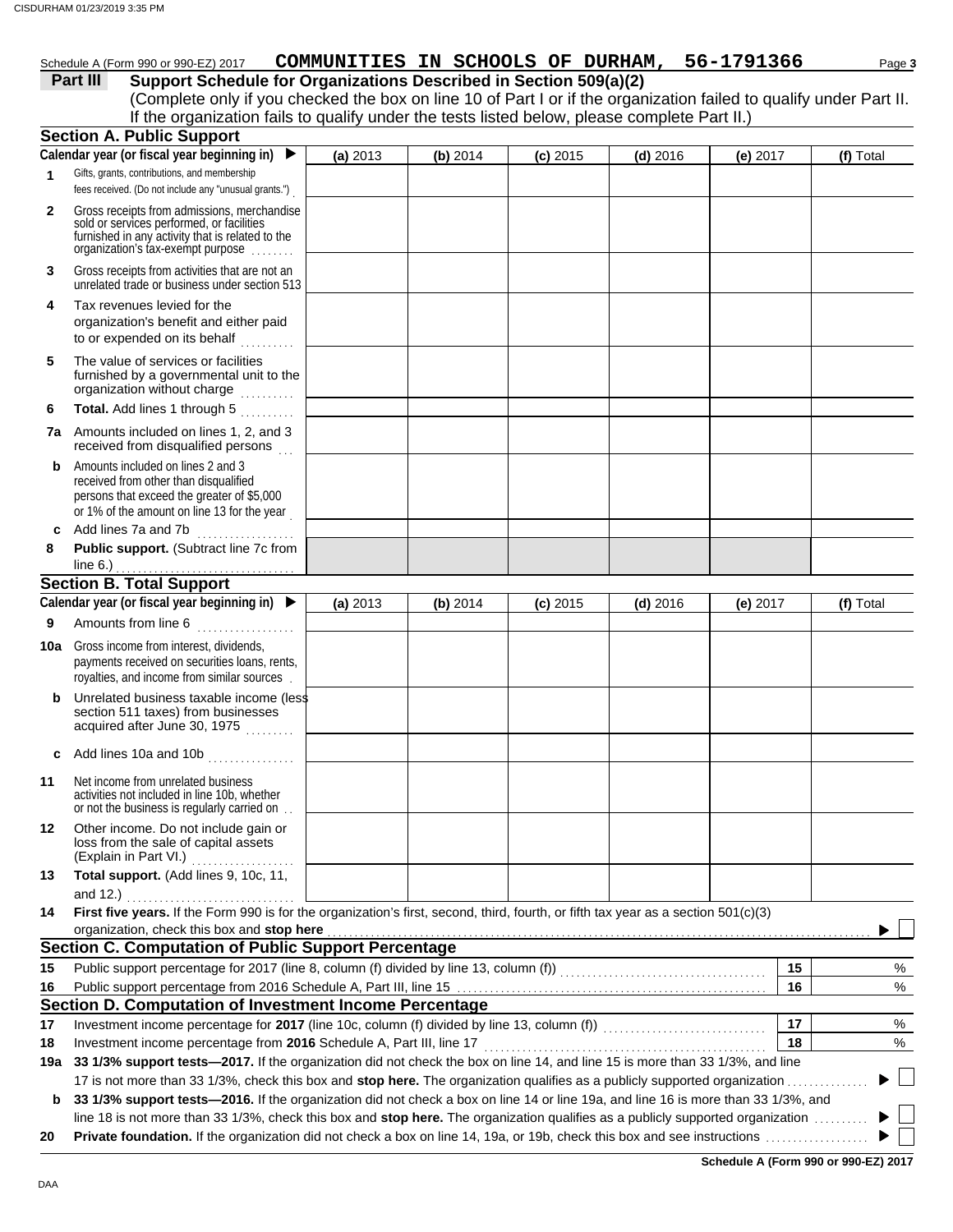## Schedule A (Form 990 or 990-EZ) 2017 **COMMUNITIES IN SCHOOLS OF DURHAM, 56-1791366** Page 4

#### **Part IV Supporting Organizations**

Sections A, D, and E. If you checked 12d of Part I, complete Sections A and D, and complete Part V.) (Complete only if you checked a box in line 12 on Part I. If you checked 12a of Part I, complete Sections A and B. If you checked 12b of Part I, complete Sections A and C. If you checked 12c of Part I, complete

## **Section A. All Supporting Organizations**

- Are all of the organization's supported organizations listed by name in the organization's governing documents? *If "No," describe in Part VI how the supported organizations are designated. If designated by class or purpose, describe the designation. If historic and continuing relationship, explain.* **1**
- Did the organization have any supported organization that does not have an IRS determination of status under section 509(a)(1) or (2)? *If "Yes," explain in Part VI how the organization determined that the supported organization was described in section 509(a)(1) or (2).* **2**
- **3a** Did the organization have a supported organization described in section 501(c)(4), (5), or (6)? *If "Yes," answer (b) and (c) below.*
- **b** Did the organization confirm that each supported organization qualified under section  $501(c)(4)$ ,  $(5)$ , or  $(6)$  and satisfied the public support tests under section 509(a)(2)? *If "Yes," describe in Part VI when and how the organization made the determination.*
- **c** Did the organization ensure that all support to such organizations was used exclusively for section  $170(c)(2)(B)$ purposes? *If "Yes," explain in Part VI what controls the organization put in place to ensure such use.*
- **4a** Was any supported organization not organized in the United States ("foreign supported organization")? *If "Yes," and if you checked 12a or 12b in Part I, answer (b) and (c) below.*
- **b** Did the organization have ultimate control and discretion in deciding whether to make grants to the foreign supported organization? *If "Yes," describe in Part VI how the organization had such control and discretion despite being controlled or supervised by or in connection with its supported organizations.*
- **c** Did the organization support any foreign supported organization that does not have an IRS determination under sections 501(c)(3) and 509(a)(1) or (2)? *If "Yes," explain in Part VI what controls the organization used to ensure that all support to the foreign supported organization was used exclusively for section 170(c)(2)(B) purposes.*
- **5a** Did the organization add, substitute, or remove any supported organizations during the tax year? *If "Yes," answer (b) and (c) below (if applicable). Also, provide detail in Part VI, including (i) the names and EIN numbers of the supported organizations added, substituted, or removed; (ii) the reasons for each such action; (iii) the authority under the organization's organizing document authorizing such action; and (iv) how the action was accomplished (such as by amendment to the organizing document).*
- **b Type I or Type II only.** Was any added or substituted supported organization part of a class already designated in the organization's organizing document?
- **c Substitutions only.** Was the substitution the result of an event beyond the organization's control?
- **6** Did the organization provide support (whether in the form of grants or the provision of services or facilities) to anyone other than (i) its supported organizations, (ii) individuals that are part of the charitable class benefited by one or more of its supported organizations, or (iii) other supporting organizations that also support or benefit one or more of the filing organization's supported organizations? *If "Yes," provide detail in Part VI.*
- **7** Did the organization provide a grant, loan, compensation, or other similar payment to a substantial contributor (defined in section 4958(c)(3)(C)), a family member of a substantial contributor, or a 35% controlled entity with regard to a substantial contributor? *If "Yes," complete Part I of Schedule L (Form 990 or 990-EZ).*
- **8** Did the organization make a loan to a disqualified person (as defined in section 4958) not described in line 7? *If "Yes," complete Part I of Schedule L (Form 990 or 990-EZ).*
- **9a** Was the organization controlled directly or indirectly at any time during the tax year by one or more disqualified persons as defined in section 4946 (other than foundation managers and organizations described in section 509(a)(1) or (2))? *If "Yes," provide detail in Part VI.*
- **b** Did one or more disqualified persons (as defined in line 9a) hold a controlling interest in any entity in which the supporting organization had an interest? *If "Yes," provide detail in Part VI.*
- **c** Did a disqualified person (as defined in line 9a) have an ownership interest in, or derive any personal benefit from, assets in which the supporting organization also had an interest? *If "Yes," provide detail in Part VI.*
- **10a** Was the organization subject to the excess business holdings rules of section 4943 because of section 4943(f) (regarding certain Type II supporting organizations, and all Type III non-functionally integrated supporting organizations)? *If "Yes," answer 10b below.*
- **b** Did the organization have any excess business holdings in the tax year? *(Use Schedule C, Form 4720, to determine whether the organization had excess business holdings.)*

|                        | Yes | <u>No</u> |
|------------------------|-----|-----------|
|                        |     |           |
| 1                      |     |           |
| 2<br>3a                |     |           |
| 3b                     |     |           |
| 3c                     |     |           |
| 4a                     |     |           |
| 4b                     |     |           |
| 4c                     |     |           |
|                        |     |           |
| 5a                     |     |           |
| <u>5b</u><br>5c        |     |           |
| 6                      |     |           |
| 7                      |     |           |
| 8                      |     |           |
| 9a                     |     |           |
| 9b                     |     |           |
| 9c                     |     |           |
| 10a<br>10 <sub>b</sub> |     |           |

**Schedule A (Form 990 or 990-EZ) 2017**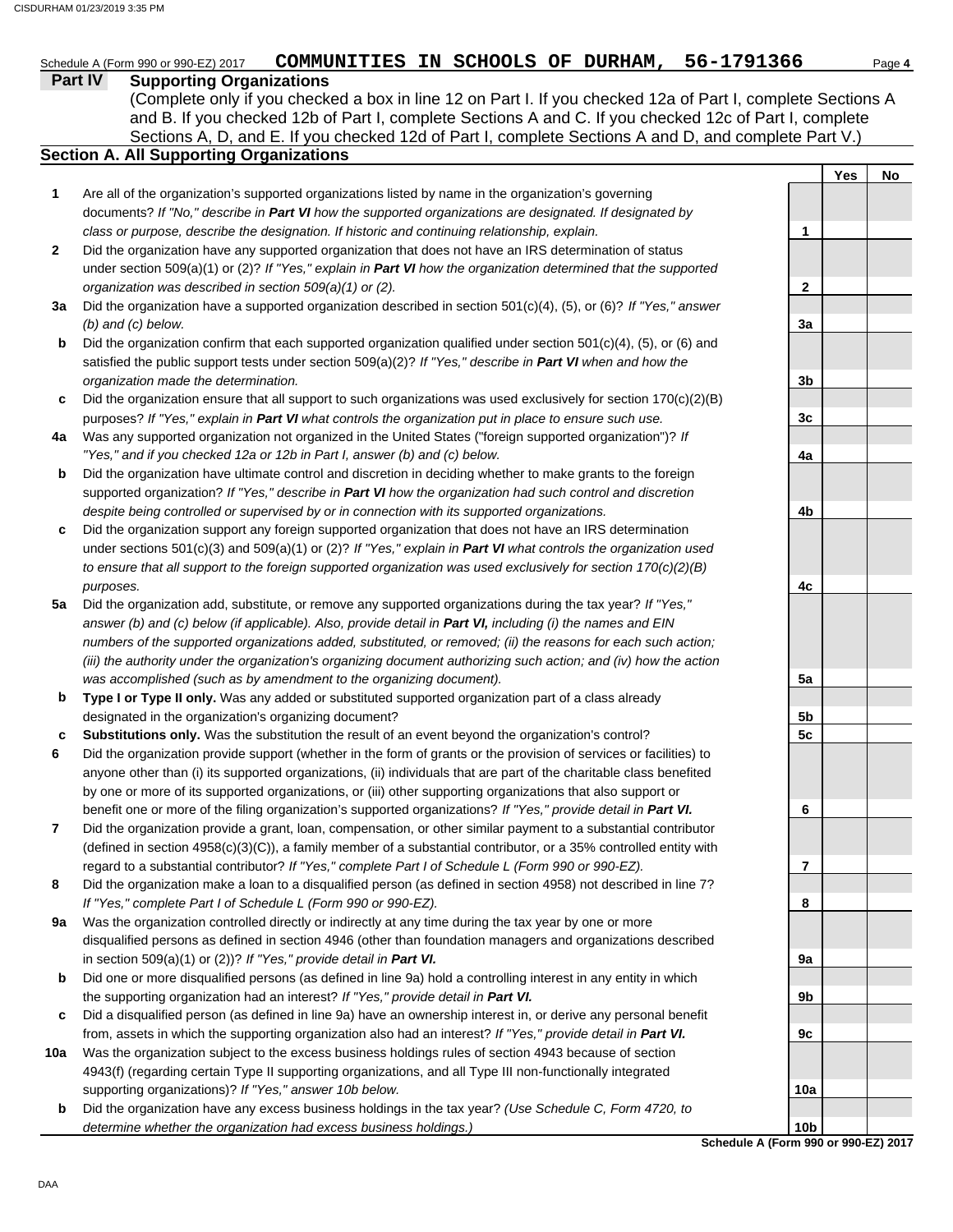|              | COMMUNITIES IN SCHOOLS OF DURHAM, 56-1791366<br>Schedule A (Form 990 or 990-EZ) 2017                                              |                 |     | Page 5 |
|--------------|-----------------------------------------------------------------------------------------------------------------------------------|-----------------|-----|--------|
|              | <b>Supporting Organizations (continued)</b><br>Part IV                                                                            |                 | Yes | No     |
| 11           | Has the organization accepted a gift or contribution from any of the following persons?                                           |                 |     |        |
| а            | A person who directly or indirectly controls, either alone or together with persons described in (b) and (c)                      |                 |     |        |
|              | below, the governing body of a supported organization?                                                                            | 11a             |     |        |
| b            | A family member of a person described in (a) above?                                                                               | 11 <sub>b</sub> |     |        |
| c            | A 35% controlled entity of a person described in (a) or (b) above? If "Yes" to a, b, or c, provide detail in Part VI.             | 11c             |     |        |
|              | <b>Section B. Type I Supporting Organizations</b>                                                                                 |                 |     |        |
|              |                                                                                                                                   |                 | Yes | No     |
| 1            | Did the directors, trustees, or membership of one or more supported organizations have the power to                               |                 |     |        |
|              | regularly appoint or elect at least a majority of the organization's directors or trustees at all times during the                |                 |     |        |
|              | tax year? If "No," describe in Part VI how the supported organization(s) effectively operated, supervised, or                     |                 |     |        |
|              | controlled the organization's activities. If the organization had more than one supported organization,                           |                 |     |        |
|              | describe how the powers to appoint and/or remove directors or trustees were allocated among the supported                         |                 |     |        |
|              | organizations and what conditions or restrictions, if any, applied to such powers during the tax year.                            | 1               |     |        |
| $\mathbf{2}$ | Did the organization operate for the benefit of any supported organization other than the supported                               |                 |     |        |
|              | organization(s) that operated, supervised, or controlled the supporting organization? If "Yes," explain in Part                   |                 |     |        |
|              | VI how providing such benefit carried out the purposes of the supported organization(s) that operated,                            |                 |     |        |
|              | supervised, or controlled the supporting organization.                                                                            | $\mathbf{2}$    |     |        |
|              | <b>Section C. Type II Supporting Organizations</b>                                                                                |                 |     |        |
|              |                                                                                                                                   |                 | Yes | No     |
| 1            | Were a majority of the organization's directors or trustees during the tax year also a majority of the directors                  |                 |     |        |
|              | or trustees of each of the organization's supported organization(s)? If "No," describe in Part VI how control                     |                 |     |        |
|              | or management of the supporting organization was vested in the same persons that controlled or managed                            |                 |     |        |
|              | the supported organization(s).                                                                                                    | 1               |     |        |
|              | <b>Section D. All Type III Supporting Organizations</b>                                                                           |                 |     |        |
|              |                                                                                                                                   |                 | Yes | No     |
| 1            | Did the organization provide to each of its supported organizations, by the last day of the fifth month of the                    |                 |     |        |
|              | organization's tax year, (i) a written notice describing the type and amount of support provided during the prior tax             |                 |     |        |
|              | year, (ii) a copy of the Form 990 that was most recently filed as of the date of notification, and (iii) copies of the            |                 |     |        |
|              | organization's governing documents in effect on the date of notification, to the extent not previously provided?                  | 1               |     |        |
| $\mathbf{2}$ | Were any of the organization's officers, directors, or trustees either (i) appointed or elected by the supported                  |                 |     |        |
|              | organization(s) or (ii) serving on the governing body of a supported organization? If "No," explain in Part VI how                |                 |     |        |
|              | the organization maintained a close and continuous working relationship with the supported organization(s).                       | $\mathbf{2}$    |     |        |
| 3            | By reason of the relationship described in (2), did the organization's supported organizations have a                             |                 |     |        |
|              | significant voice in the organization's investment policies and in directing the use of the organization's                        |                 |     |        |
|              | income or assets at all times during the tax year? If "Yes," describe in Part VI the role the organization's                      |                 |     |        |
|              | supported organizations played in this regard.                                                                                    | 3               |     |        |
|              | Section E. Type III Functionally-Integrated Supporting Organizations                                                              |                 |     |        |
| 1            | Check the box next to the method that the organization used to satisfy the Integral Part Test during the year (see instructions). |                 |     |        |
| a            | The organization satisfied the Activities Test. Complete line 2 below.                                                            |                 |     |        |
| b            | The organization is the parent of each of its supported organizations. Complete line 3 below.                                     |                 |     |        |
| c            | The organization supported a governmental entity. Describe in Part VI how you supported a government entity (see instructions).   |                 |     |        |
|              | 2 Activities Test. Answer (a) and (b) below.                                                                                      |                 | Yes | No     |
| а            | Did substantially all of the organization's activities during the tax year directly further the exempt purposes of                |                 |     |        |
|              | the supported organization(s) to which the organization was responsive? If "Yes," then in Part VI identify                        |                 |     |        |
|              | those supported organizations and explain how these activities directly furthered their exempt purposes,                          |                 |     |        |
|              | how the organization was responsive to those supported organizations, and how the organization determined                         |                 |     |        |
|              | that these activities constituted substantially all of its activities.                                                            | 2a              |     |        |

- **b** Did the activities described in (a) constitute activities that, but for the organization's involvement, one or more of the organization's supported organization(s) would have been engaged in? *If "Yes," explain in Part VI the reasons for the organization's position that its supported organization(s) would have engaged in these activities but for the organization's involvement.*
- **3** Parent of Supported Organizations. *Answer (a) and (b) below.*
- **a** Did the organization have the power to regularly appoint or elect a majority of the officers, directors, or trustees of each of the supported organizations? *Provide details in Part VI.*
- **b** Did the organization exercise a substantial degree of direction over the policies, programs, and activities of each of its supported organizations? *If "Yes," describe in Part VI the role played by the organization in this regard.*

DAA **Schedule A (Form 990 or 990-EZ) 2017 3b**

**3a**

**2b**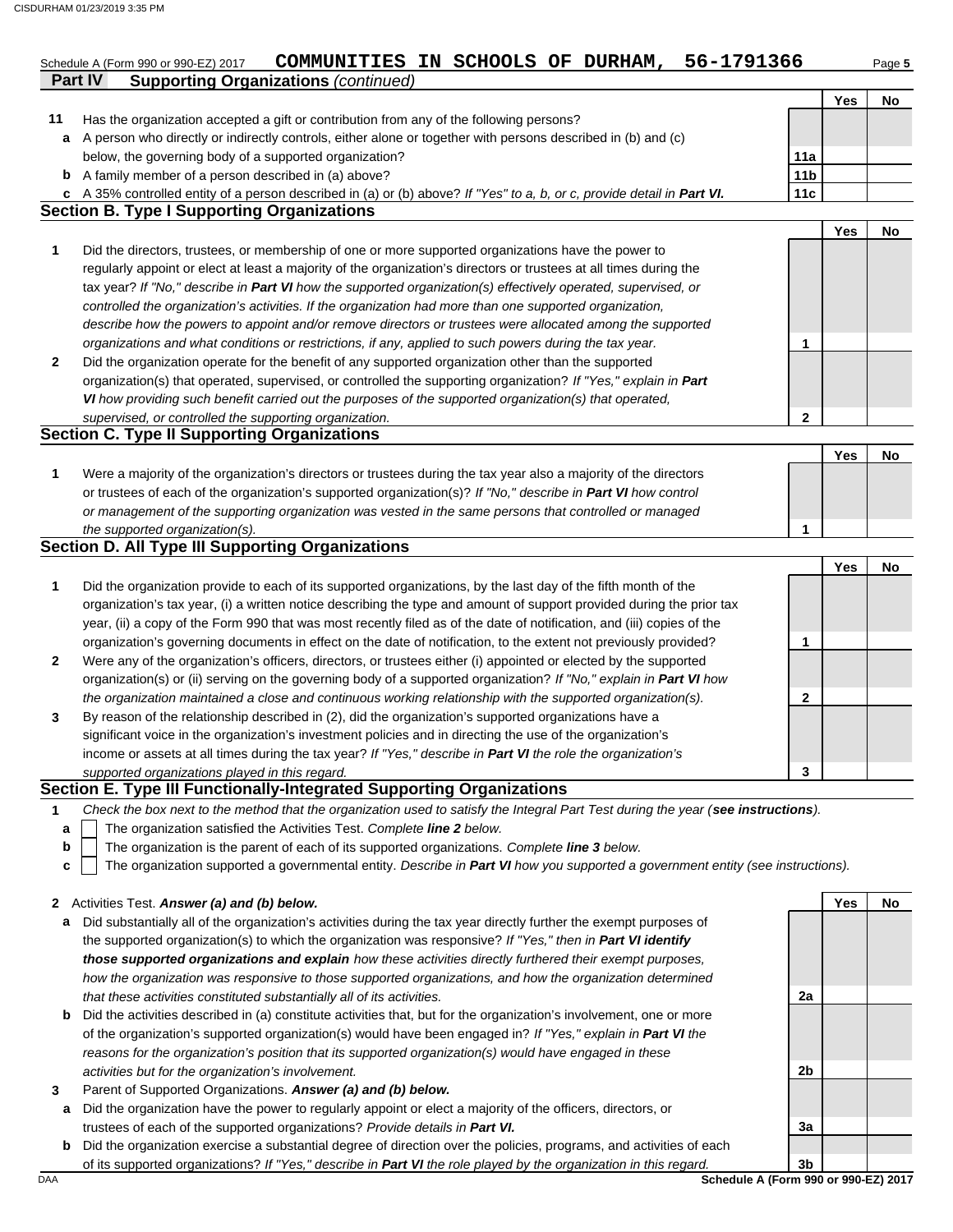| COMMUNITIES IN SCHOOLS OF DURHAM, 56-1791366<br>Schedule A (Form 990 or 990-EZ) 2017                                                             |                |                | Page 6                         |  |  |  |  |  |
|--------------------------------------------------------------------------------------------------------------------------------------------------|----------------|----------------|--------------------------------|--|--|--|--|--|
| Type III Non-Functionally Integrated 509(a)(3) Supporting Organizations<br><b>Part V</b>                                                         |                |                |                                |  |  |  |  |  |
| Check here if the organization satisfied the Integral Part Test as a qualifying trust on Nov. 20, 1970 (explain in Part VI). See<br>$\mathbf{1}$ |                |                |                                |  |  |  |  |  |
| instructions. All other Type III non-functionally integrated supporting organizations must complete Sections A through E.                        |                |                |                                |  |  |  |  |  |
| <b>Section A - Adjusted Net Income</b>                                                                                                           |                | (A) Prior Year | (B) Current Year               |  |  |  |  |  |
|                                                                                                                                                  |                |                | (optional)                     |  |  |  |  |  |
| Net short-term capital gain<br>1                                                                                                                 | 1              |                |                                |  |  |  |  |  |
| $\mathbf{2}$<br>Recoveries of prior-year distributions                                                                                           | $\mathbf{2}$   |                |                                |  |  |  |  |  |
| 3<br>Other gross income (see instructions)                                                                                                       | 3              |                |                                |  |  |  |  |  |
| 4<br>Add lines 1 through 3.                                                                                                                      | 4              |                |                                |  |  |  |  |  |
| 5<br>Depreciation and depletion                                                                                                                  | 5              |                |                                |  |  |  |  |  |
| Portion of operating expenses paid or incurred for production or<br>6                                                                            |                |                |                                |  |  |  |  |  |
| collection of gross income or for management, conservation, or                                                                                   |                |                |                                |  |  |  |  |  |
| maintenance of property held for production of income (see instructions)                                                                         | 6              |                |                                |  |  |  |  |  |
| 7<br>Other expenses (see instructions)                                                                                                           | 7              |                |                                |  |  |  |  |  |
| Adjusted Net Income (subtract lines 5, 6 and 7 from line 4).<br>8                                                                                | 8              |                |                                |  |  |  |  |  |
| <b>Section B - Minimum Asset Amount</b>                                                                                                          |                | (A) Prior Year | (B) Current Year<br>(optional) |  |  |  |  |  |
| Aggregate fair market value of all non-exempt-use assets (see<br>1                                                                               |                |                |                                |  |  |  |  |  |
| instructions for short tax year or assets held for part of year):                                                                                |                |                |                                |  |  |  |  |  |
| a Average monthly value of securities                                                                                                            | 1a             |                |                                |  |  |  |  |  |
| <b>b</b> Average monthly cash balances                                                                                                           | 1b             |                |                                |  |  |  |  |  |
| <b>c</b> Fair market value of other non-exempt-use assets                                                                                        | 1c             |                |                                |  |  |  |  |  |
| <b>d Total</b> (add lines 1a, 1b, and 1c)                                                                                                        | 1 <sub>d</sub> |                |                                |  |  |  |  |  |
| <b>Discount</b> claimed for blockage or other<br>е                                                                                               |                |                |                                |  |  |  |  |  |
| factors (explain in detail in Part VI):                                                                                                          |                |                |                                |  |  |  |  |  |
| Acquisition indebtedness applicable to non-exempt-use assets<br>$\mathbf{2}$                                                                     | $\mathbf 2$    |                |                                |  |  |  |  |  |
| 3<br>Subtract line 2 from line 1d.                                                                                                               | 3              |                |                                |  |  |  |  |  |
| Cash deemed held for exempt use. Enter 1-1/2% of line 3 (for greater amount,<br>4                                                                |                |                |                                |  |  |  |  |  |
| see instructions).                                                                                                                               | 4              |                |                                |  |  |  |  |  |
| 5<br>Net value of non-exempt-use assets (subtract line 4 from line 3)                                                                            | 5              |                |                                |  |  |  |  |  |
| 6<br>Multiply line 5 by .035.                                                                                                                    | 6              |                |                                |  |  |  |  |  |
| $\overline{7}$<br>Recoveries of prior-year distributions                                                                                         | $\overline{7}$ |                |                                |  |  |  |  |  |
| Minimum Asset Amount (add line 7 to line 6)<br>8                                                                                                 | 8              |                |                                |  |  |  |  |  |
| <b>Section C - Distributable Amount</b>                                                                                                          |                |                | <b>Current Year</b>            |  |  |  |  |  |
| Adjusted net income for prior year (from Section A, line 8, Column A)<br>1                                                                       | 1              |                |                                |  |  |  |  |  |
| $\mathbf{2}$<br>Enter 85% of line 1.                                                                                                             | $\mathbf 2$    |                |                                |  |  |  |  |  |
| Minimum asset amount for prior year (from Section B, line 8, Column A)<br>3                                                                      | 3              |                |                                |  |  |  |  |  |
| Enter greater of line 2 or line 3.<br>4                                                                                                          | 4              |                |                                |  |  |  |  |  |
| 5<br>Income tax imposed in prior year                                                                                                            | 5              |                |                                |  |  |  |  |  |
| Distributable Amount. Subtract line 5 from line 4, unless subject to<br>6                                                                        |                |                |                                |  |  |  |  |  |
| emergency temporary reduction (see instructions).                                                                                                | 6              |                |                                |  |  |  |  |  |

**7** | Check here if the current year is the organization's first as a non-functionally integrated Type III supporting organization (see instructions).

**Schedule A (Form 990 or 990-EZ) 2017**

DAA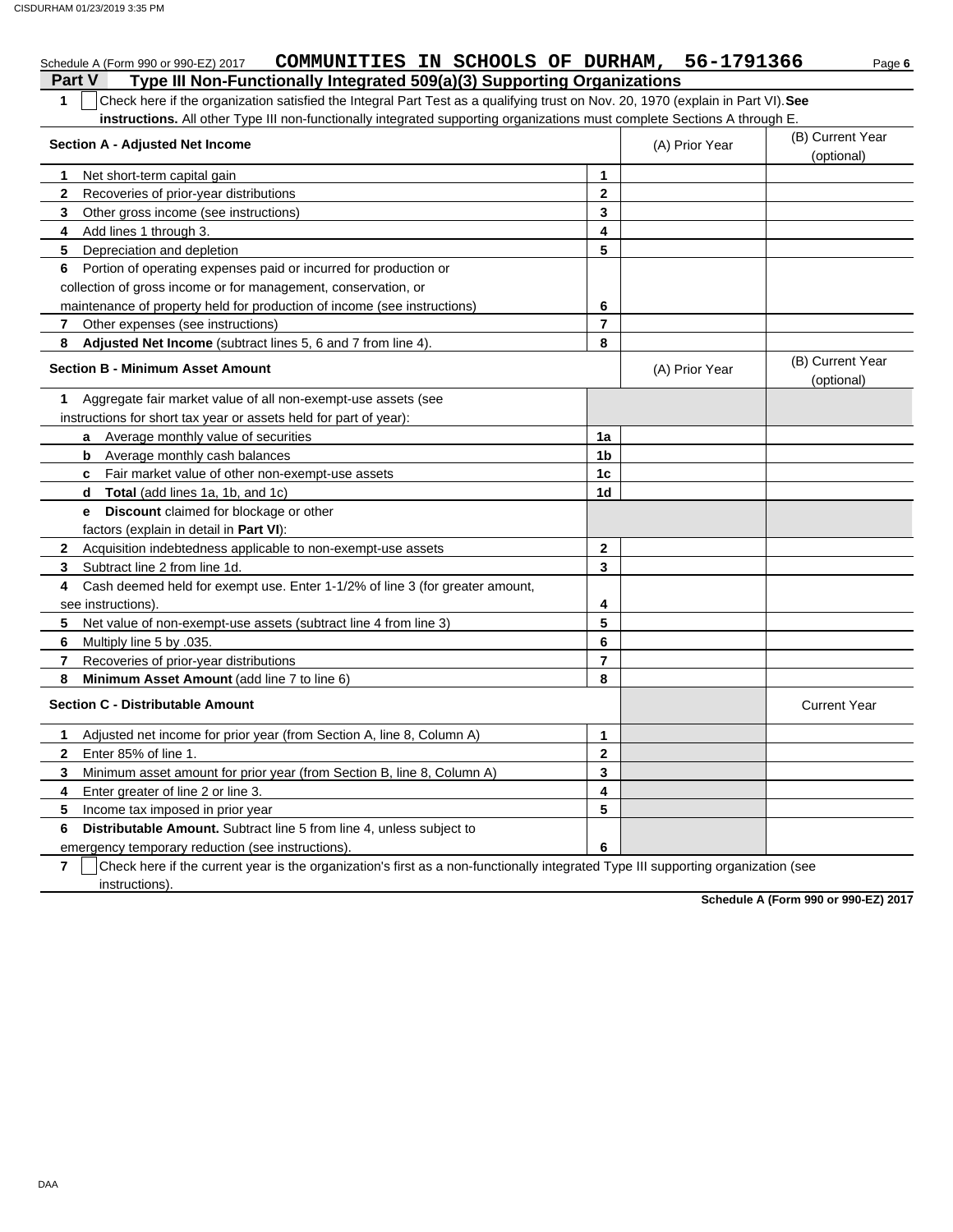CISDURHAM 01/23/2019 3:35 PM

|                   | COMMUNITIES IN SCHOOLS OF DURHAM, 56-1791366<br>Schedule A (Form 990 or 990-EZ) 2017                                                                          |                                    |                                              | Page 7                                                  |
|-------------------|---------------------------------------------------------------------------------------------------------------------------------------------------------------|------------------------------------|----------------------------------------------|---------------------------------------------------------|
| <b>Part V</b>     | Type III Non-Functionally Integrated 509(a)(3) Supporting Organizations (continued)                                                                           |                                    |                                              |                                                         |
|                   | <b>Section D - Distributions</b>                                                                                                                              |                                    |                                              | <b>Current Year</b>                                     |
| 1<br>$\mathbf{2}$ | Amounts paid to supported organizations to accomplish exempt purposes<br>Amounts paid to perform activity that directly furthers exempt purposes of supported |                                    |                                              |                                                         |
|                   | organizations, in excess of income from activity                                                                                                              |                                    |                                              |                                                         |
| 3                 | Administrative expenses paid to accomplish exempt purposes of supported organizations                                                                         |                                    |                                              |                                                         |
| 4                 | Amounts paid to acquire exempt-use assets                                                                                                                     |                                    |                                              |                                                         |
| 5                 | Qualified set-aside amounts (prior IRS approval required)                                                                                                     |                                    |                                              |                                                         |
| 6                 | Other distributions (describe in Part VI). See instructions.                                                                                                  |                                    |                                              |                                                         |
| 7                 | Total annual distributions. Add lines 1 through 6.                                                                                                            |                                    |                                              |                                                         |
| 8                 | Distributions to attentive supported organizations to which the organization is responsive                                                                    |                                    |                                              |                                                         |
|                   | (provide details in Part VI). See instructions.                                                                                                               |                                    |                                              |                                                         |
| 9                 | Distributable amount for 2017 from Section C, line 6                                                                                                          |                                    |                                              |                                                         |
| 10                | Line 8 amount divided by line 9 amount                                                                                                                        |                                    |                                              |                                                         |
|                   | Section E - Distribution Allocations (see instructions)                                                                                                       | (i)<br><b>Excess Distributions</b> | (i)<br><b>Underdistributions</b><br>Pre-2017 | (iii)<br><b>Distributable</b><br><b>Amount for 2017</b> |
| 1                 | Distributable amount for 2017 from Section C, line 6                                                                                                          |                                    |                                              |                                                         |
| $\mathbf{2}$      | Underdistributions, if any, for years prior to 2017<br>(reasonable cause required-explain in Part VI). See<br>instructions.                                   |                                    |                                              |                                                         |
| 3                 | Excess distributions carryover, if any, to 2017:                                                                                                              |                                    |                                              |                                                         |
| a                 |                                                                                                                                                               |                                    |                                              |                                                         |
|                   | <b>b</b> From 2013                                                                                                                                            |                                    |                                              |                                                         |
|                   | c From 2014                                                                                                                                                   |                                    |                                              |                                                         |
|                   | d From 2015 <u></u>                                                                                                                                           |                                    |                                              |                                                         |
|                   |                                                                                                                                                               |                                    |                                              |                                                         |
|                   | f Total of lines 3a through e                                                                                                                                 |                                    |                                              |                                                         |
|                   | g Applied to underdistributions of prior years                                                                                                                |                                    |                                              |                                                         |
|                   | h Applied to 2017 distributable amount                                                                                                                        |                                    |                                              |                                                         |
|                   | Carryover from 2012 not applied (see instructions)                                                                                                            |                                    |                                              |                                                         |
|                   | Remainder. Subtract lines 3g, 3h, and 3i from 3f.                                                                                                             |                                    |                                              |                                                         |
| 4                 | Distributions for 2017 from                                                                                                                                   |                                    |                                              |                                                         |
|                   | \$<br>Section D, line 7:                                                                                                                                      |                                    |                                              |                                                         |
|                   | a Applied to underdistributions of prior years                                                                                                                |                                    |                                              |                                                         |
|                   | <b>b</b> Applied to 2017 distributable amount                                                                                                                 |                                    |                                              |                                                         |
|                   | c Remainder. Subtract lines 4a and 4b from 4.                                                                                                                 |                                    |                                              |                                                         |
| 5.                | Remaining underdistributions for years prior to 2017, if                                                                                                      |                                    |                                              |                                                         |
|                   | any. Subtract lines 3g and 4a from line 2. For result                                                                                                         |                                    |                                              |                                                         |
|                   | greater than zero, explain in Part VI. See instructions.                                                                                                      |                                    |                                              |                                                         |
| 6                 | Remaining underdistributions for 2017. Subtract lines 3h                                                                                                      |                                    |                                              |                                                         |
|                   | and 4b from line 1. For result greater than zero, explain in                                                                                                  |                                    |                                              |                                                         |
|                   | Part VI. See instructions.                                                                                                                                    |                                    |                                              |                                                         |
| 7                 | Excess distributions carryover to 2018. Add lines 3j                                                                                                          |                                    |                                              |                                                         |
|                   | and 4c.                                                                                                                                                       |                                    |                                              |                                                         |
| 8                 | Breakdown of line 7:                                                                                                                                          |                                    |                                              |                                                         |
|                   | a Excess from 2013                                                                                                                                            |                                    |                                              |                                                         |
|                   | <b>b</b> Excess from 2014                                                                                                                                     |                                    |                                              |                                                         |
|                   | c Excess from 2015                                                                                                                                            |                                    |                                              |                                                         |
|                   |                                                                                                                                                               |                                    |                                              |                                                         |
|                   | e Excess from 2017                                                                                                                                            |                                    |                                              |                                                         |

**Schedule A (Form 990 or 990-EZ) 2017**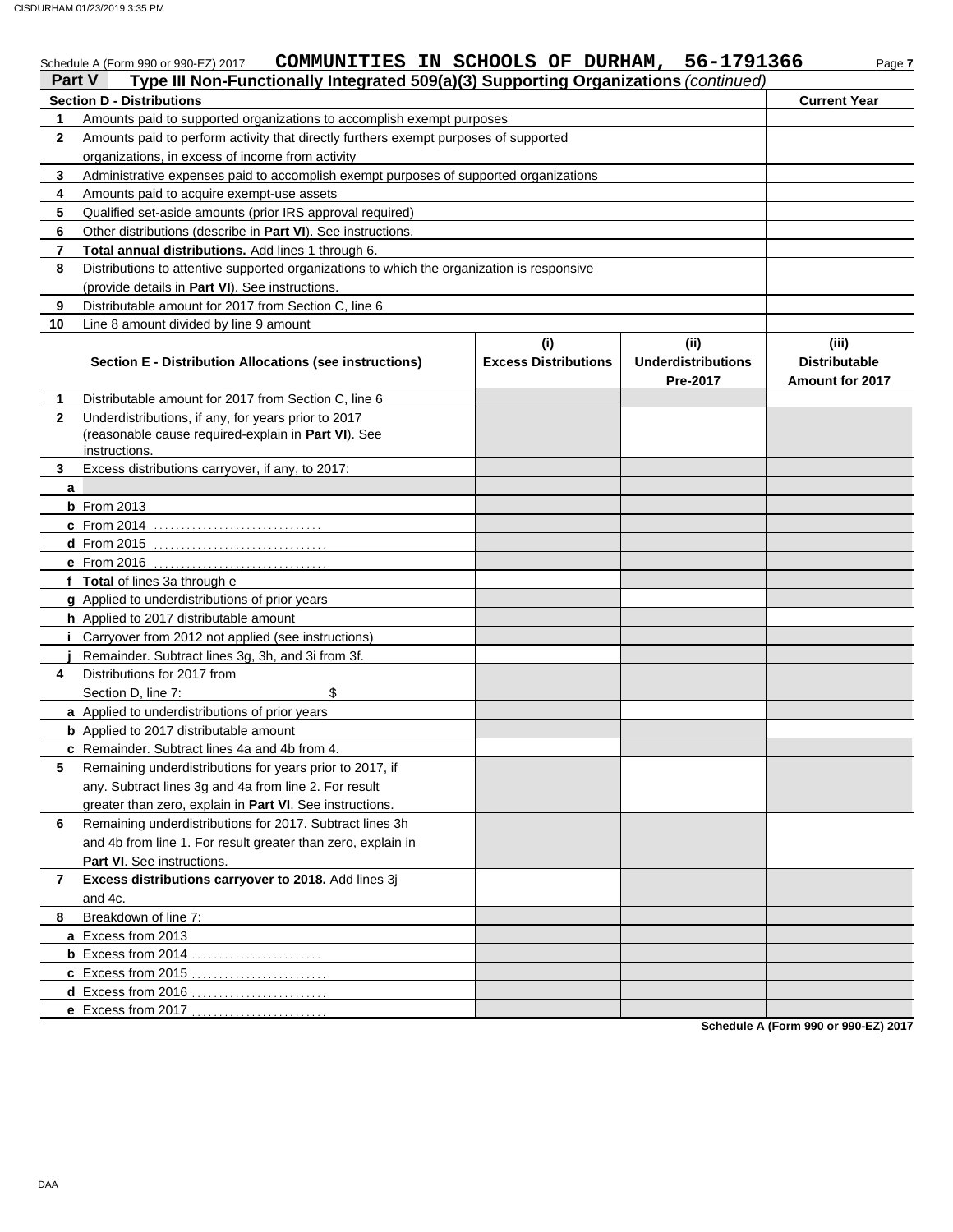|         |                                        |  |     | Schedule A (Form 990 or 990-EZ) 2017 COMMUNITIES IN SCHOOLS OF DURHAM, 56-1791366              |                                                                                                                                                                                                                                                                                                                                                                   | Page 8 |
|---------|----------------------------------------|--|-----|------------------------------------------------------------------------------------------------|-------------------------------------------------------------------------------------------------------------------------------------------------------------------------------------------------------------------------------------------------------------------------------------------------------------------------------------------------------------------|--------|
| Part VI |                                        |  |     |                                                                                                | Supplemental Information. Provide the explanations required by Part II, line 10; Part II, line 17a or 17b; Part<br>III, line 12; Part IV, Section A, lines 1, 2, 3b, 3c, 4b, 4c, 5a, 6, 9a, 9b, 9c, 11a, 11b, and 11c; Part IV, Section<br>B, lines 1 and 2; Part IV, Section C, line 1; Part IV, Section D, lines 2 and 3; Part IV, Section E, lines 1c, 2a, 2b, |        |
|         |                                        |  |     | lines 2, 5, and 6. Also complete this part for any additional information. (See instructions.) | 3a and 3b; Part V, line 1; Part V, Section B, line 1e; Part V, Section D, lines 5, 6, and 8; and Part V, Section E,                                                                                                                                                                                                                                               |        |
|         | PART II, LINE 10 - OTHER INCOME DETAIL |  |     |                                                                                                |                                                                                                                                                                                                                                                                                                                                                                   |        |
|         | <b>OTHER INCOME</b>                    |  | \$. | 25,107                                                                                         |                                                                                                                                                                                                                                                                                                                                                                   |        |
|         |                                        |  |     |                                                                                                |                                                                                                                                                                                                                                                                                                                                                                   |        |
|         |                                        |  |     |                                                                                                |                                                                                                                                                                                                                                                                                                                                                                   |        |
|         |                                        |  |     |                                                                                                |                                                                                                                                                                                                                                                                                                                                                                   |        |
|         |                                        |  |     |                                                                                                |                                                                                                                                                                                                                                                                                                                                                                   |        |
|         |                                        |  |     |                                                                                                |                                                                                                                                                                                                                                                                                                                                                                   |        |
|         |                                        |  |     |                                                                                                |                                                                                                                                                                                                                                                                                                                                                                   |        |
|         |                                        |  |     |                                                                                                |                                                                                                                                                                                                                                                                                                                                                                   |        |
|         |                                        |  |     |                                                                                                |                                                                                                                                                                                                                                                                                                                                                                   |        |
|         |                                        |  |     |                                                                                                |                                                                                                                                                                                                                                                                                                                                                                   |        |
|         |                                        |  |     |                                                                                                |                                                                                                                                                                                                                                                                                                                                                                   |        |
|         |                                        |  |     |                                                                                                |                                                                                                                                                                                                                                                                                                                                                                   |        |
|         |                                        |  |     |                                                                                                |                                                                                                                                                                                                                                                                                                                                                                   |        |
|         |                                        |  |     |                                                                                                |                                                                                                                                                                                                                                                                                                                                                                   |        |
|         |                                        |  |     |                                                                                                |                                                                                                                                                                                                                                                                                                                                                                   |        |
|         |                                        |  |     |                                                                                                |                                                                                                                                                                                                                                                                                                                                                                   |        |
|         |                                        |  |     |                                                                                                |                                                                                                                                                                                                                                                                                                                                                                   |        |
|         |                                        |  |     |                                                                                                |                                                                                                                                                                                                                                                                                                                                                                   |        |
|         |                                        |  |     |                                                                                                |                                                                                                                                                                                                                                                                                                                                                                   |        |
|         |                                        |  |     |                                                                                                |                                                                                                                                                                                                                                                                                                                                                                   |        |
|         |                                        |  |     |                                                                                                |                                                                                                                                                                                                                                                                                                                                                                   |        |
|         |                                        |  |     |                                                                                                |                                                                                                                                                                                                                                                                                                                                                                   |        |
|         |                                        |  |     |                                                                                                |                                                                                                                                                                                                                                                                                                                                                                   |        |
|         |                                        |  |     |                                                                                                |                                                                                                                                                                                                                                                                                                                                                                   |        |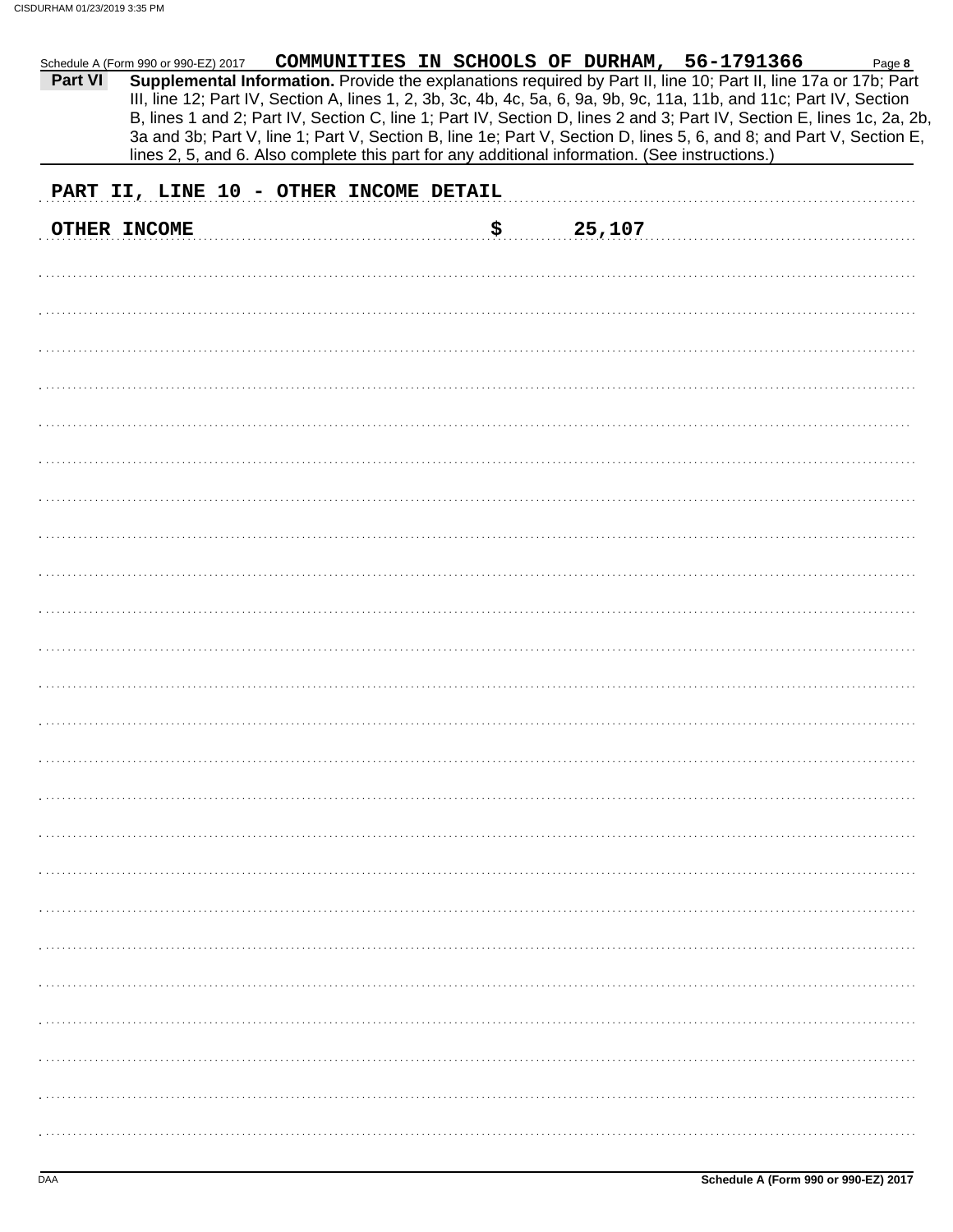| <b>Schedule B</b><br>(Form 990, 990-EZ,<br>or 990-PF)<br>Department of the Treasury<br>Internal Revenue Service | <b>Schedule of Contributors</b><br>Attach to Form 990, Form 990-EZ, or Form 990-PF.<br>Go to www.irs.gov/Form990 for the latest information.                                                                |            | OMB No. 1545-0047<br>2017             |
|-----------------------------------------------------------------------------------------------------------------|-------------------------------------------------------------------------------------------------------------------------------------------------------------------------------------------------------------|------------|---------------------------------------|
| Name of the organization<br>INC.<br>Organization type (check one):                                              | COMMUNITIES IN SCHOOLS OF DURHAM,                                                                                                                                                                           | 56-1791366 | <b>Employer identification number</b> |
| Filers of:                                                                                                      | Section:                                                                                                                                                                                                    |            |                                       |
| Form 990 or 990-EZ                                                                                              | 3 ) (enter number) organization<br>$ \mathbf{X} $<br>501(c)(                                                                                                                                                |            |                                       |
|                                                                                                                 | $4947(a)(1)$ nonexempt charitable trust <b>not</b> treated as a private foundation                                                                                                                          |            |                                       |
|                                                                                                                 | 527 political organization                                                                                                                                                                                  |            |                                       |
| Form 990-PF                                                                                                     | 501(c)(3) exempt private foundation                                                                                                                                                                         |            |                                       |
|                                                                                                                 | 4947(a)(1) nonexempt charitable trust treated as a private foundation                                                                                                                                       |            |                                       |
|                                                                                                                 | $501(c)(3)$ taxable private foundation                                                                                                                                                                      |            |                                       |
|                                                                                                                 |                                                                                                                                                                                                             |            |                                       |
| instructions.                                                                                                   | Check if your organization is covered by the General Rule or a Special Rule.<br>Note: Only a section 501(c)(7), (8), or (10) organization can check boxes for both the General Rule and a Special Rule. See |            |                                       |

#### **General Rule**

For an organization filing Form 990, 990-EZ, or 990-PF that received, during the year, contributions totaling \$5,000 or more (in money or property) from any one contributor. Complete Parts I and II. See instructions for determining a contributor's total contributions.

#### **Special Rules**

| $\overline{X}$ For an organization described in section 501(c)(3) filing Form 990 or 990-EZ that met the 331/3% support test of the |
|-------------------------------------------------------------------------------------------------------------------------------------|
| regulations under sections 509(a)(1) and 170(b)(1)(A)(vi), that checked Schedule A (Form 990 or 990-EZ), Part II, line              |
| 13, 16a, or 16b, and that received from any one contributor, during the year, total contributions of the greater of (1)             |
| \$5,000; or (2) 2% of the amount on (i) Form 990, Part VIII, line 1h; or (ii) Form 990-EZ, line 1. Complete Parts I and II.         |

literary, or educational purposes, or for the prevention of cruelty to children or animals. Complete Parts I, II, and III. For an organization described in section 501(c)(7), (8), or (10) filing Form 990 or 990-EZ that received from any one contributor, during the year, total contributions of more than \$1,000 *exclusively* for religious, charitable, scientific,

For an organization described in section 501(c)(7), (8), or (10) filing Form 990 or 990-EZ that received from any one contributor, during the year, contributions *exclusively* for religious, charitable, etc., purposes, but no such contributions totaled more than \$1,000. If this box is checked, enter here the total contributions that were received during the year for an *exclusively* religious, charitable, etc., purpose. Don't complete any of the parts unless the **General Rule** applies to this organization because it received *nonexclusively* religious, charitable, etc., contributions totaling \$5,000 or more during the year . . . . . . . . . . . . . . . . . . . . . . . . . . . . . . . . . . . . . . . . . . . . . . . . . . . . . . . . . . . . . . . . . . . . . . . . . . . . \$ . . . . . . . . . . . . . . . . . . . . . . . . . . .

990-EZ, or 990-PF), but it **must** answer "No" on Part IV, line 2, of its Form 990; or check the box on line H of its Form 990-EZ or on its Form 990-PF, Part I, line 2, to certify that it doesn't meet the filing requirements of Schedule B (Form 990, 990-EZ, or 990-PF). **Caution:** An organization that isn't covered by the General Rule and/or the Special Rules doesn't file Schedule B (Form 990,

**For Paperwork Reduction Act Notice, see the instructions for Form 990, 990-EZ, or 990-PF.**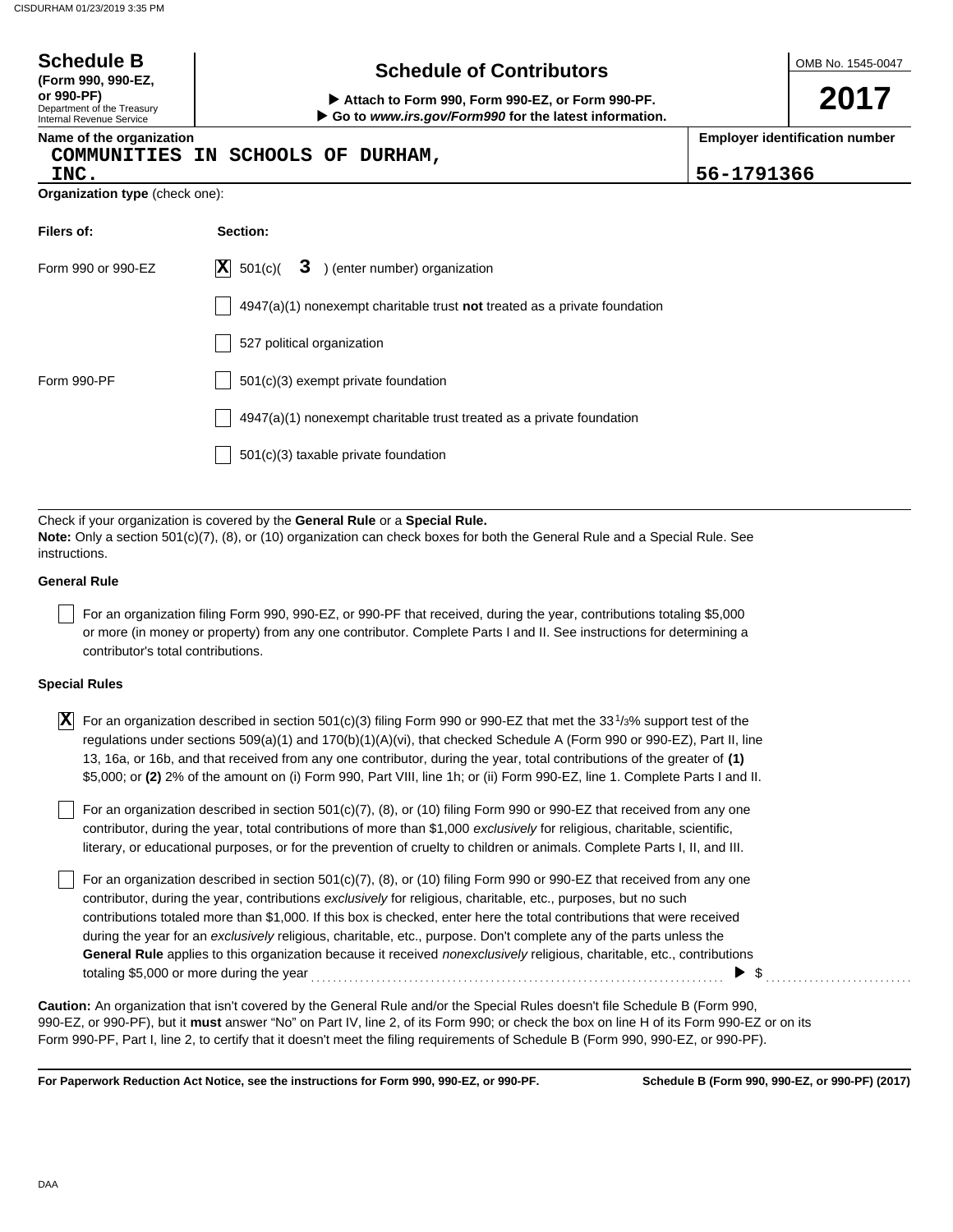|                | Schedule B (Form 990, 990-EZ, or 990-PF) (2017)<br>Name of organization                                                         |                                            | PAGE 1 OF 2<br>Page 2<br><b>Employer identification number</b>                                                       |  |  |
|----------------|---------------------------------------------------------------------------------------------------------------------------------|--------------------------------------------|----------------------------------------------------------------------------------------------------------------------|--|--|
|                | COMMUNITIES IN SCHOOLS OF DURHAM,                                                                                               |                                            | 56-1791366                                                                                                           |  |  |
| Part I         | <b>Contributors</b> (see instructions). Use duplicate copies of Part I if additional space is needed.                           |                                            |                                                                                                                      |  |  |
| (a)<br>No.     | (b)<br>Name, address, and ZIP + 4                                                                                               | (c)<br><b>Total contributions</b>          | (d)<br><b>Type of contribution</b>                                                                                   |  |  |
| $\mathbf{1}$   | <b>21ST CENTURY</b><br>6350 MAIL SERVICE CENTER<br>NC 27699<br><b>RALEIGH</b>                                                   | 424,571<br>$\frac{1}{2}$                   | $\overline{\mathbf{x}}$<br>Person<br>Payroll<br><b>Noncash</b><br>(Complete Part II for<br>noncash contributions.)   |  |  |
| (a)<br>No.     | (b)<br>Name, address, and ZIP + 4                                                                                               | (c)<br><b>Total contributions</b>          | (d)<br>Type of contribution                                                                                          |  |  |
| $\mathbf{2}$   | OF HEALTH AND HUMAN SERVICES<br>DEPT.<br>820 S. BOYLAN AVE.<br>NC 27699<br><b>RALEIGH</b>                                       | 132,357<br>\$                              | x<br>Person<br><b>Payroll</b><br><b>Noncash</b><br>(Complete Part II for<br>noncash contributions.)                  |  |  |
| (a)<br>No.     | (b)<br>Name, address, and ZIP + 4                                                                                               | (c)<br><b>Total contributions</b>          | (d)<br>Type of contribution                                                                                          |  |  |
| 3              | DURHAM PARTNERSHIP FOR CHILDREN<br>1201 S. BRIGGS AVE. SUITE 210<br>NC 27703<br><b>DURHAM</b>                                   | 44,549<br>\$                               | x<br>Person<br><b>Payroll</b><br><b>Noncash</b><br>(Complete Part II for<br>noncash contributions.)                  |  |  |
| (a)<br>No.     | (b)<br>Name, address, and ZIP + 4                                                                                               | (c)<br><b>Total contributions</b>          | (d)<br>Type of contribution                                                                                          |  |  |
| $\frac{4}{1}$  | COMMUNITIES IN SCHOOLS OF NC<br>222 N PERSON DR. SUITE 203<br>NC 27601<br><b>RALEIGH</b>                                        | 64,291<br>\$                               | $\overline{\textbf{x}}$<br>Person<br><b>Payroll</b><br>Noncash<br>(Complete Part II for<br>noncash contributions.)   |  |  |
| (a)            | (b)                                                                                                                             | (c)                                        | (d)                                                                                                                  |  |  |
| No.<br>5.1     | Name, address, and ZIP + 4<br>UNITED WAY OF THE TRIANGLE<br>2400 PERIMETER PARK DR. SUITE 150<br>NC 27560<br><b>MORRISVILLE</b> | <b>Total contributions</b><br>23,250<br>\$ | Type of contribution<br>X<br>Person<br>Payroll<br><b>Noncash</b><br>(Complete Part II for<br>noncash contributions.) |  |  |
| (a)<br>No.     | (b)<br>Name, address, and ZIP + 4                                                                                               | (c)<br><b>Total contributions</b>          | (d)<br>Type of contribution                                                                                          |  |  |
| 6 <sub>1</sub> | FREUDENBURG PERFORMANCE MATERIALS LP<br>& FREUDENBERG IT LP<br>3500 INDUSTRIAL DRIVE<br>NC 27704<br><b>DURHAM</b>               | 117,035<br>\$                              | X<br>Person<br>Payroll<br>Noncash<br>(Complete Part II for<br>noncash contributions.)                                |  |  |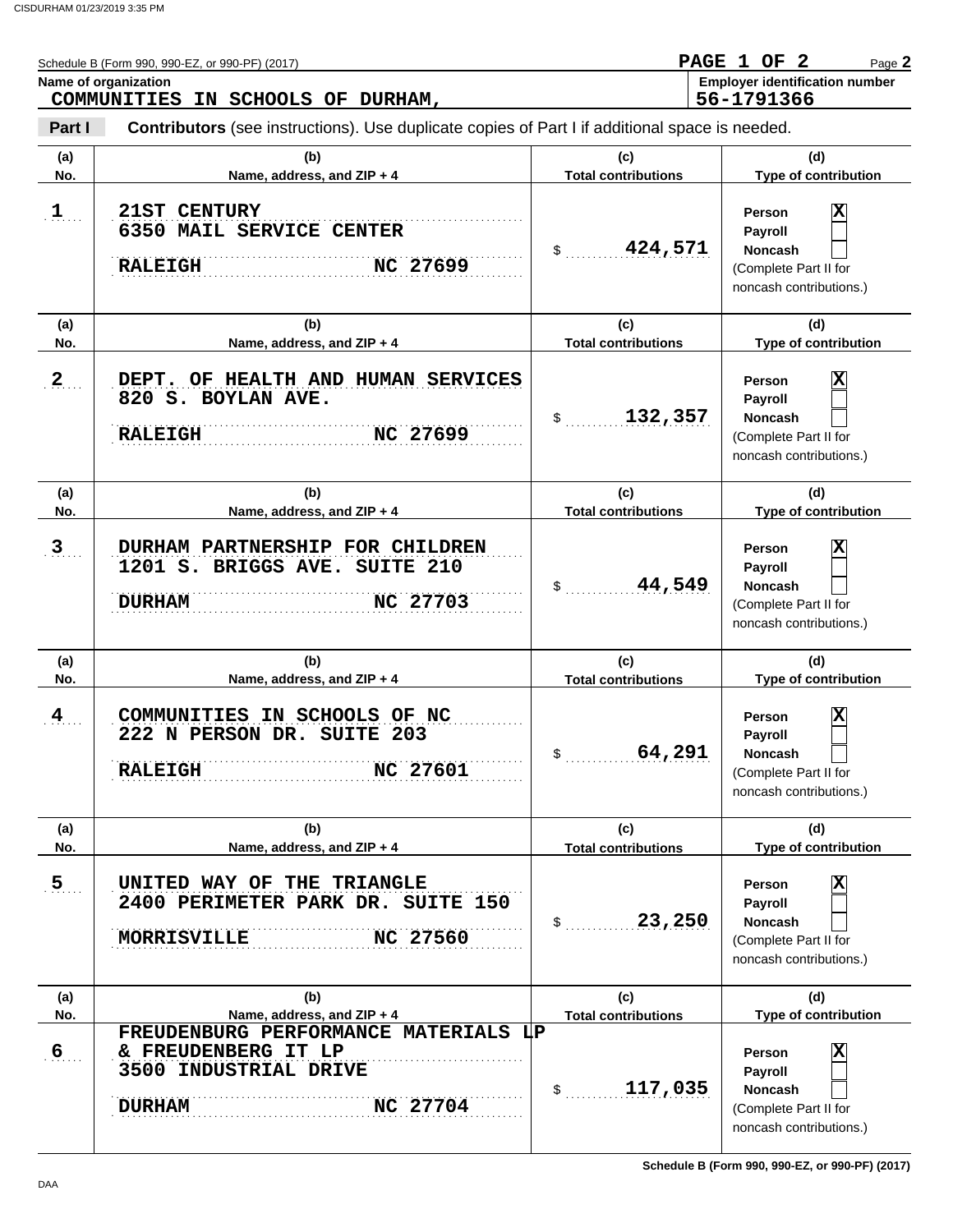|            | Name of organization<br>COMMUNITIES IN SCHOOLS OF DURHAM,                                      |                                   | <b>Employer identification number</b><br>56-1791366                                            |  |  |
|------------|------------------------------------------------------------------------------------------------|-----------------------------------|------------------------------------------------------------------------------------------------|--|--|
| Part I     | Contributors (see instructions). Use duplicate copies of Part I if additional space is needed. |                                   |                                                                                                |  |  |
| (a)<br>No. | (b)<br>Name, address, and ZIP + 4                                                              | (c)<br><b>Total contributions</b> | (d)<br>Type of contribution                                                                    |  |  |
| 7.         | TRIANGLE COMMUNITY FOUNDATION<br>PO BOX 12729<br>NC 27709<br><b>DURHAM</b>                     | 25,000<br>\$                      | x<br>Person<br>Payroll<br>Noncash<br>(Complete Part II for<br>noncash contributions.)          |  |  |
| (a)<br>No. | (b)<br>Name, address, and ZIP + 4                                                              | (c)<br><b>Total contributions</b> | (d)<br>Type of contribution                                                                    |  |  |
|            |                                                                                                | \$                                | Person<br><b>Payroll</b><br><b>Noncash</b><br>(Complete Part II for<br>noncash contributions.) |  |  |
| (a)<br>No. | (b)<br>Name, address, and ZIP + 4                                                              | (c)<br><b>Total contributions</b> | (d)<br>Type of contribution                                                                    |  |  |
|            |                                                                                                | \$                                | Person<br><b>Payroll</b><br>Noncash<br>(Complete Part II for<br>noncash contributions.)        |  |  |
| (a)<br>No. | (b)<br>Name, address, and ZIP + 4                                                              | (c)<br><b>Total contributions</b> | (d)<br>Type of contribution                                                                    |  |  |
| .          |                                                                                                | \$                                | Person<br>Payroll<br><b>Noncash</b><br>(Complete Part II for<br>noncash contributions.)        |  |  |
| (a)<br>No. | (b)<br>Name, address, and ZIP + 4                                                              | (c)<br><b>Total contributions</b> | (d)<br>Type of contribution                                                                    |  |  |
|            |                                                                                                | \$                                | Person<br>Payroll<br><b>Noncash</b><br>(Complete Part II for<br>noncash contributions.)        |  |  |
| (a)<br>No. | (b)<br>Name, address, and ZIP + 4                                                              | (c)<br><b>Total contributions</b> | (d)<br>Type of contribution                                                                    |  |  |
|            |                                                                                                | \$                                | Person<br>Payroll<br><b>Noncash</b><br>(Complete Part II for<br>noncash contributions.)        |  |  |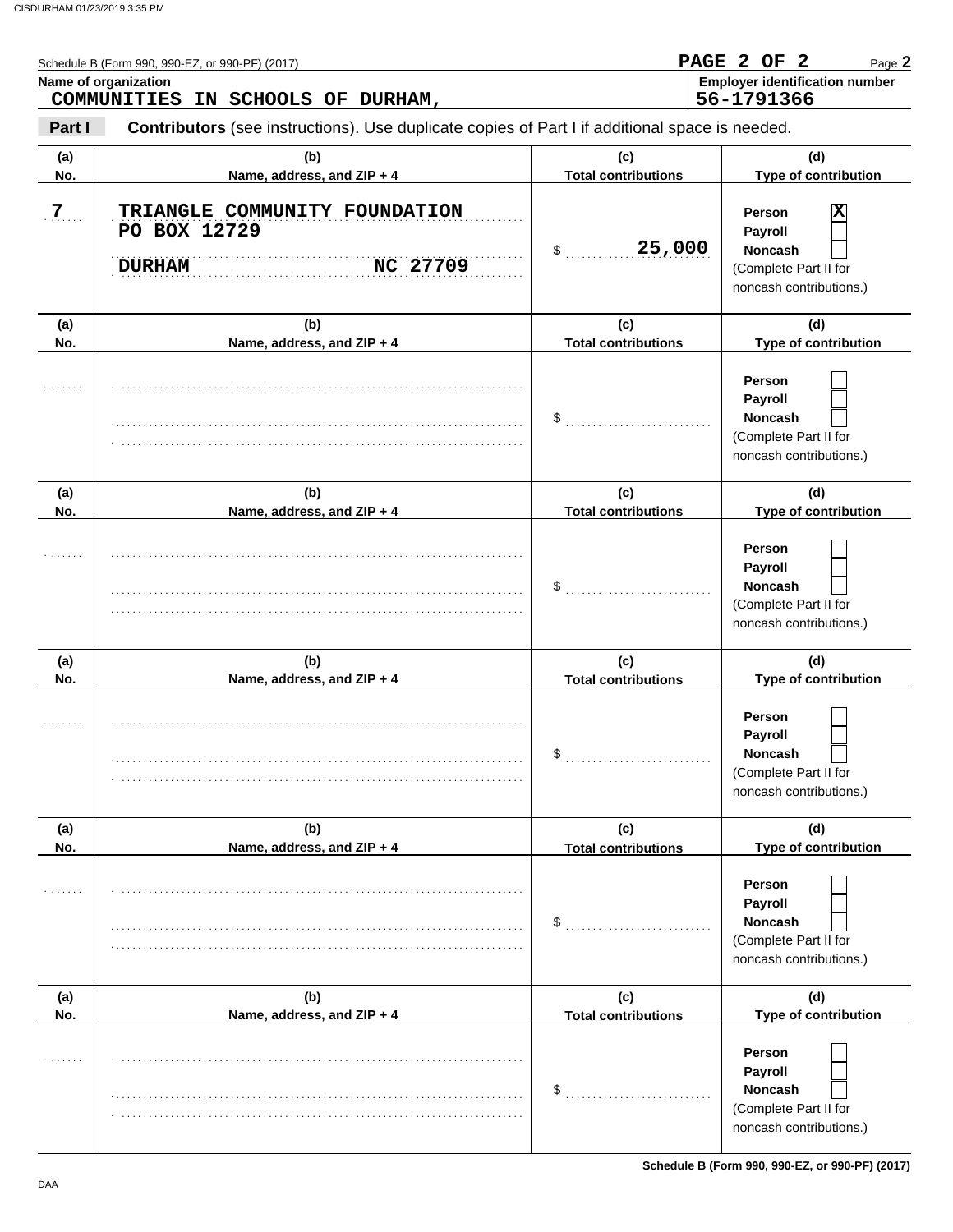|   | <b>SCHEDULE D</b><br>(Form 990)<br>Department of the Treasury |                                                                                                                                                                                    | <b>Supplemental Financial Statements</b><br>Complete if the organization answered "Yes" on Form 990,<br>Part IV, line 6, 7, 8, 9, 10, 11a, 11b, 11c, 11d, 11e, 11f, 12a, or 12b.<br>Attach to Form 990. | OMB No. 1545-0047<br><b>Open to Public</b> |
|---|---------------------------------------------------------------|------------------------------------------------------------------------------------------------------------------------------------------------------------------------------------|---------------------------------------------------------------------------------------------------------------------------------------------------------------------------------------------------------|--------------------------------------------|
|   | Internal Revenue Service                                      |                                                                                                                                                                                    | Go to www.irs.gov/Form990 for instructions and the latest information.                                                                                                                                  | <b>Inspection</b>                          |
|   | Name of the organization                                      |                                                                                                                                                                                    |                                                                                                                                                                                                         | <b>Employer identification number</b>      |
|   |                                                               | COMMUNITIES IN SCHOOLS OF DURHAM,                                                                                                                                                  |                                                                                                                                                                                                         |                                            |
|   | INC.                                                          |                                                                                                                                                                                    |                                                                                                                                                                                                         | 56-1791366                                 |
|   | Part I                                                        | Organizations Maintaining Donor Advised Funds or Other Similar Funds or Accounts.<br>Complete if the organization answered "Yes" on Form 990, Part IV, line 6.                     |                                                                                                                                                                                                         |                                            |
|   |                                                               |                                                                                                                                                                                    |                                                                                                                                                                                                         |                                            |
|   |                                                               |                                                                                                                                                                                    | (a) Donor advised funds                                                                                                                                                                                 | (b) Funds and other accounts               |
| 1 | Total number at end of year                                   |                                                                                                                                                                                    |                                                                                                                                                                                                         |                                            |
| 2 |                                                               | Aggregate value of contributions to (during year)                                                                                                                                  |                                                                                                                                                                                                         |                                            |
| 3 |                                                               |                                                                                                                                                                                    |                                                                                                                                                                                                         |                                            |
| 4 |                                                               | Did the organization inform all donors and donor advisors in writing that the assets held in donor advised                                                                         |                                                                                                                                                                                                         |                                            |
| 5 |                                                               |                                                                                                                                                                                    |                                                                                                                                                                                                         | Yes<br>No                                  |
| 6 |                                                               | Did the organization inform all grantees, donors, and donor advisors in writing that grant funds can be used                                                                       |                                                                                                                                                                                                         |                                            |
|   |                                                               | only for charitable purposes and not for the benefit of the donor or donor advisor, or for any other purpose                                                                       |                                                                                                                                                                                                         |                                            |
|   |                                                               |                                                                                                                                                                                    |                                                                                                                                                                                                         | <b>Yes</b><br>No                           |
|   | Part II                                                       | <b>Conservation Easements.</b>                                                                                                                                                     |                                                                                                                                                                                                         |                                            |
|   |                                                               | Complete if the organization answered "Yes" on Form 990, Part IV, line 7.                                                                                                          |                                                                                                                                                                                                         |                                            |
| 1 |                                                               | Purpose(s) of conservation easements held by the organization (check all that apply).                                                                                              |                                                                                                                                                                                                         |                                            |
|   |                                                               | Preservation of land for public use (e.g., recreation or education)                                                                                                                | Preservation of a historically important land area                                                                                                                                                      |                                            |
|   | Protection of natural habitat                                 |                                                                                                                                                                                    | Preservation of a certified historic structure                                                                                                                                                          |                                            |
|   | Preservation of open space                                    |                                                                                                                                                                                    |                                                                                                                                                                                                         |                                            |
| 2 |                                                               | Complete lines 2a through 2d if the organization held a qualified conservation contribution in the form of a conservation                                                          |                                                                                                                                                                                                         |                                            |
|   | easement on the last day of the tax year.                     |                                                                                                                                                                                    |                                                                                                                                                                                                         | Held at the End of the Tax Year            |
|   |                                                               |                                                                                                                                                                                    |                                                                                                                                                                                                         | 2a                                         |
| a | Total number of conservation easements                        |                                                                                                                                                                                    |                                                                                                                                                                                                         | 2 <sub>b</sub>                             |
| b |                                                               | Number of conservation easements on a certified historic structure included in (a) [11] Number of conservation                                                                     |                                                                                                                                                                                                         | 2c                                         |
| c |                                                               | d Number of conservation easements included in (c) acquired after 7/25/06, and not on a                                                                                            |                                                                                                                                                                                                         |                                            |
|   |                                                               |                                                                                                                                                                                    |                                                                                                                                                                                                         | 2d                                         |
|   |                                                               | historic structure listed in the National Register<br>Number of conservation easements modified, transferred, released, extinguished, or terminated by the organization during the |                                                                                                                                                                                                         |                                            |
| 3 |                                                               |                                                                                                                                                                                    |                                                                                                                                                                                                         |                                            |
|   | tax year $\blacktriangleright$                                |                                                                                                                                                                                    |                                                                                                                                                                                                         |                                            |
|   |                                                               | Number of states where property subject to conservation easement is located $\blacktriangleright$                                                                                  |                                                                                                                                                                                                         |                                            |
| 5 |                                                               | Does the organization have a written policy regarding the periodic monitoring, inspection, handling of                                                                             |                                                                                                                                                                                                         | Yes $ $<br>No                              |
|   |                                                               | Staff and volunteer hours devoted to monitoring, inspecting, handling of violations, and enforcing conservation easements during the year                                          |                                                                                                                                                                                                         |                                            |
| 6 |                                                               |                                                                                                                                                                                    |                                                                                                                                                                                                         |                                            |
| 7 |                                                               | Amount of expenses incurred in monitoring, inspecting, handling of violations, and enforcing conservation easements during the year                                                |                                                                                                                                                                                                         |                                            |
|   | $\triangleright$ \$                                           |                                                                                                                                                                                    |                                                                                                                                                                                                         |                                            |
| 8 |                                                               | Does each conservation easement reported on line $2(d)$ above satisfy the requirements of section $170(h)(4)(B)(i)$                                                                |                                                                                                                                                                                                         |                                            |
|   |                                                               |                                                                                                                                                                                    |                                                                                                                                                                                                         | Yes<br>No                                  |
| 9 |                                                               | In Part XIII, describe how the organization reports conservation easements in its revenue and expense statement, and                                                               |                                                                                                                                                                                                         |                                            |
|   |                                                               | balance sheet, and include, if applicable, the text of the footnote to the organization's financial statements that describes the                                                  |                                                                                                                                                                                                         |                                            |
|   |                                                               | organization's accounting for conservation easements.                                                                                                                              |                                                                                                                                                                                                         |                                            |
|   | <b>Part III</b>                                               | Organizations Maintaining Collections of Art, Historical Treasures, or Other Similar Assets.                                                                                       |                                                                                                                                                                                                         |                                            |
|   |                                                               | Complete if the organization answered "Yes" on Form 990, Part IV, line 8.                                                                                                          |                                                                                                                                                                                                         |                                            |
|   |                                                               | 1a If the organization elected, as permitted under SFAS 116 (ASC 958), not to report in its revenue statement and balance sheet                                                    |                                                                                                                                                                                                         |                                            |
|   |                                                               | works of art, historical treasures, or other similar assets held for public exhibition, education, or research in furtherance of                                                   |                                                                                                                                                                                                         |                                            |
|   |                                                               | public service, provide, in Part XIII, the text of the footnote to its financial statements that describes these items.                                                            |                                                                                                                                                                                                         |                                            |
|   |                                                               | <b>b</b> If the organization elected, as permitted under SFAS 116 (ASC 958), to report in its revenue statement and balance sheet                                                  |                                                                                                                                                                                                         |                                            |
|   |                                                               | works of art, historical treasures, or other similar assets held for public exhibition, education, or research in furtherance of                                                   |                                                                                                                                                                                                         |                                            |
|   |                                                               | public service, provide the following amounts relating to these items:                                                                                                             |                                                                                                                                                                                                         |                                            |
|   |                                                               |                                                                                                                                                                                    |                                                                                                                                                                                                         |                                            |
|   |                                                               | (i) Revenue included on Form 990, Part VIII, line 1<br>(i) Revenue included on Form 990, Part VIII, line 1<br>(ii) Assets included in Form 990, Part X                             |                                                                                                                                                                                                         |                                            |
| 2 |                                                               | If the organization received or held works of art, historical treasures, or other similar assets for financial gain, provide the                                                   |                                                                                                                                                                                                         |                                            |
|   |                                                               | following amounts required to be reported under SFAS 116 (ASC 958) relating to these items:                                                                                        |                                                                                                                                                                                                         |                                            |
| a |                                                               |                                                                                                                                                                                    |                                                                                                                                                                                                         | $\triangleright$ \$                        |
|   |                                                               |                                                                                                                                                                                    |                                                                                                                                                                                                         |                                            |
|   |                                                               | For Paperwork Reduction Act Notice, see the Instructions for Form 990.                                                                                                             |                                                                                                                                                                                                         | Schedule D (Form 990) 2017                 |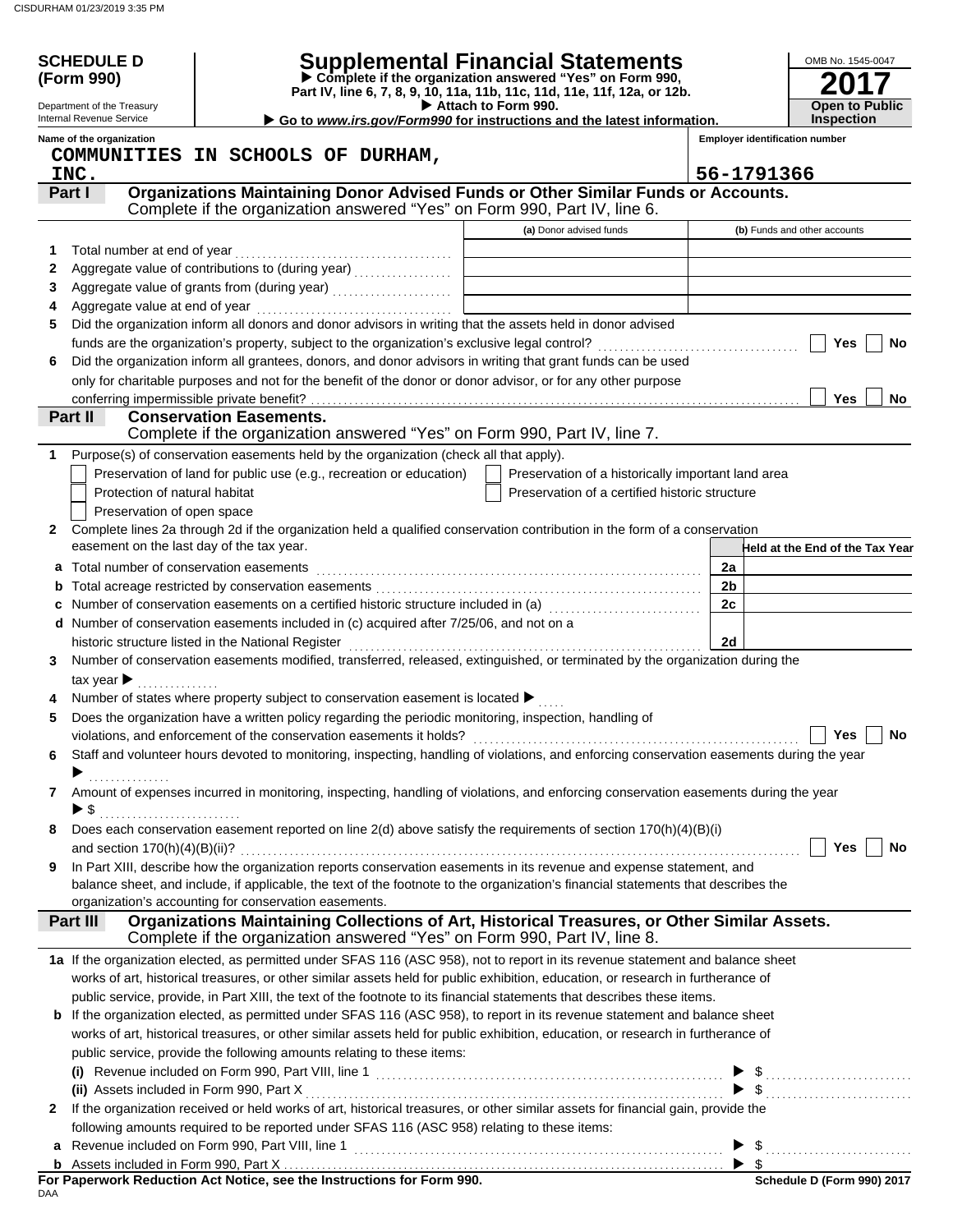|    | Schedule D (Form 990) 2017 COMMUNITIES IN SCHOOLS OF DURHAM, 56-1791366                                                                                                      |                         |                |                           |                 |                      | Page 2                  |
|----|------------------------------------------------------------------------------------------------------------------------------------------------------------------------------|-------------------------|----------------|---------------------------|-----------------|----------------------|-------------------------|
|    | Organizations Maintaining Collections of Art, Historical Treasures, or Other Similar Assets (continued)<br>Part III                                                          |                         |                |                           |                 |                      |                         |
| 3. | Using the organization's acquisition, accession, and other records, check any of the following that are a significant use of its<br>collection items (check all that apply): |                         |                |                           |                 |                      |                         |
| a  | Public exhibition                                                                                                                                                            | d                       |                | Loan or exchange programs |                 |                      |                         |
| b  | Scholarly research                                                                                                                                                           | е                       |                |                           |                 |                      |                         |
| c  | Preservation for future generations                                                                                                                                          |                         |                |                           |                 |                      |                         |
| 4  | Provide a description of the organization's collections and explain how they further the organization's exempt purpose in Part                                               |                         |                |                           |                 |                      |                         |
|    | XIII.                                                                                                                                                                        |                         |                |                           |                 |                      |                         |
| 5  | During the year, did the organization solicit or receive donations of art, historical treasures, or other similar                                                            |                         |                |                           |                 |                      |                         |
|    |                                                                                                                                                                              |                         |                |                           |                 |                      | <b>Yes</b><br><b>No</b> |
|    | <b>Escrow and Custodial Arrangements.</b><br>Part IV                                                                                                                         |                         |                |                           |                 |                      |                         |
|    | Complete if the organization answered "Yes" on Form 990, Part IV, line 9, or reported an amount on Form                                                                      |                         |                |                           |                 |                      |                         |
|    | 990, Part X, line 21.                                                                                                                                                        |                         |                |                           |                 |                      |                         |
|    | 1a Is the organization an agent, trustee, custodian or other intermediary for contributions or other assets not                                                              |                         |                |                           |                 |                      |                         |
|    | included on Form 990, Part X?                                                                                                                                                |                         |                |                           |                 |                      | Yes<br><b>No</b>        |
|    | <b>b</b> If "Yes," explain the arrangement in Part XIII and complete the following table:                                                                                    |                         |                |                           |                 |                      |                         |
|    |                                                                                                                                                                              |                         |                |                           |                 |                      | Amount                  |
|    | c Beginning balance                                                                                                                                                          |                         |                |                           |                 | 1c                   |                         |
|    |                                                                                                                                                                              |                         |                |                           |                 | 1 <sub>d</sub>       |                         |
|    |                                                                                                                                                                              |                         |                |                           |                 | 1e                   |                         |
|    |                                                                                                                                                                              |                         |                |                           |                 | 1f                   |                         |
|    | 2a Did the organization include an amount on Form 990, Part X, line 21, for escrow or custodial account liability?                                                           |                         |                |                           |                 |                      | <b>Yes</b><br>No        |
|    | b If "Yes," explain the arrangement in Part XIII. Check here if the explanation has been provided on Part XIII                                                               |                         |                |                           |                 |                      |                         |
|    | Part V<br><b>Endowment Funds.</b>                                                                                                                                            |                         |                |                           |                 |                      |                         |
|    | Complete if the organization answered "Yes" on Form 990, Part IV, line 10.                                                                                                   |                         |                |                           |                 |                      |                         |
|    |                                                                                                                                                                              | (a) Current year        | (b) Prior year | (c) Two years back        |                 | (d) Three years back | (e) Four years back     |
|    | 1a Beginning of year balance <i>manumers</i>                                                                                                                                 |                         |                |                           |                 |                      |                         |
|    | <b>b</b> Contributions <b>contributions</b>                                                                                                                                  |                         |                |                           |                 |                      |                         |
|    | c Net investment earnings, gains, and                                                                                                                                        |                         |                |                           |                 |                      |                         |
|    | losses                                                                                                                                                                       |                         |                |                           |                 |                      |                         |
|    | d Grants or scholarships                                                                                                                                                     |                         |                |                           |                 |                      |                         |
|    | e Other expenditures for facilities and                                                                                                                                      |                         |                |                           |                 |                      |                         |
|    |                                                                                                                                                                              |                         |                |                           |                 |                      |                         |
|    | f Administrative expenses                                                                                                                                                    |                         |                |                           |                 |                      |                         |
|    | End of year balance                                                                                                                                                          |                         |                |                           |                 |                      |                         |
|    | Provide the estimated percentage of the current year end balance (line 1g, column (a)) held as:                                                                              |                         |                |                           |                 |                      |                         |
|    | a Board designated or quasi-endowment > %                                                                                                                                    |                         |                |                           |                 |                      |                         |
|    | <b>b</b> Permanent endowment $\blacktriangleright$                                                                                                                           |                         |                |                           |                 |                      |                         |
|    | . %<br>c Temporarily restricted endowment >                                                                                                                                  |                         |                |                           |                 |                      |                         |
|    | The percentages on lines 2a, 2b, and 2c should equal 100%.                                                                                                                   |                         |                |                           |                 |                      |                         |
|    | 3a Are there endowment funds not in the possession of the organization that are held and administered for the                                                                |                         |                |                           |                 |                      |                         |
|    | organization by:                                                                                                                                                             |                         |                |                           |                 |                      | Yes<br>No               |
|    | (i) unrelated organizations                                                                                                                                                  |                         |                |                           |                 |                      | 3a(i)                   |
|    | (ii) related organizations                                                                                                                                                   |                         |                |                           |                 |                      | 3a(ii)                  |
|    |                                                                                                                                                                              |                         |                |                           |                 |                      | 3b                      |
|    | Describe in Part XIII the intended uses of the organization's endowment funds.                                                                                               |                         |                |                           |                 |                      |                         |
|    | Part VI<br>Land, Buildings, and Equipment.                                                                                                                                   |                         |                |                           |                 |                      |                         |
|    | Complete if the organization answered "Yes" on Form 990, Part IV, line 11a. See Form 990, Part X, line 10.                                                                   |                         |                |                           |                 |                      |                         |
|    | Description of property                                                                                                                                                      | (a) Cost or other basis |                | (b) Cost or other basis   | (c) Accumulated |                      | (d) Book value          |
|    |                                                                                                                                                                              | (investment)            |                | (other)                   | depreciation    |                      |                         |
|    |                                                                                                                                                                              |                         |                |                           |                 |                      |                         |
|    | 1a Land                                                                                                                                                                      |                         |                |                           |                 |                      |                         |
|    | <b>b</b> Buildings                                                                                                                                                           |                         |                |                           |                 |                      |                         |
|    | c Leasehold improvements                                                                                                                                                     |                         |                | 57,628                    |                 | 43,205               | 14,423                  |
|    | d Equipment                                                                                                                                                                  |                         |                |                           |                 |                      |                         |
|    |                                                                                                                                                                              |                         |                |                           |                 | ▶                    | 14,423                  |
|    |                                                                                                                                                                              |                         |                |                           |                 |                      |                         |

**Schedule D (Form 990) 2017**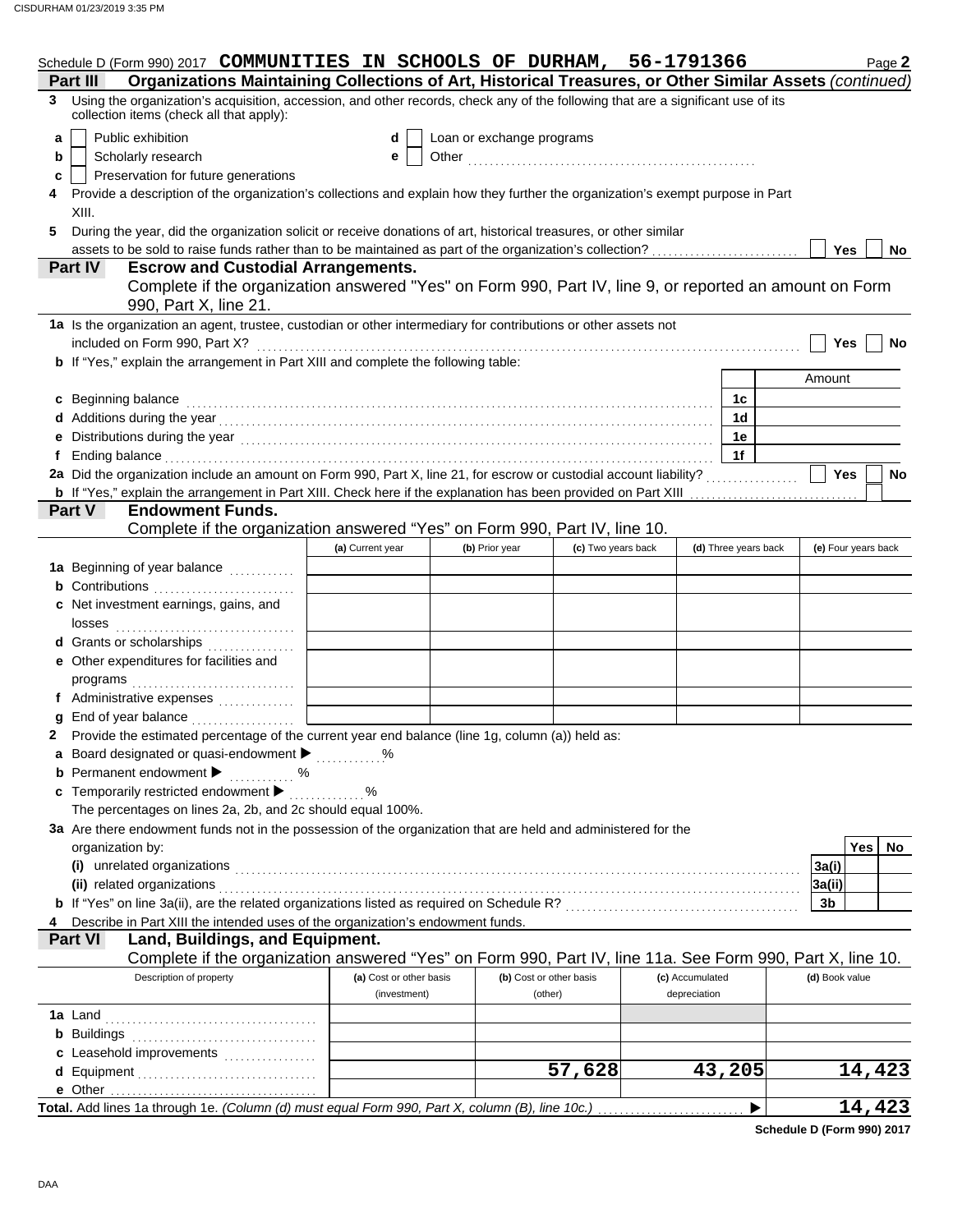|                           | Schedule D (Form 990) 2017 COMMUNITIES IN SCHOOLS OF DURHAM,                                                                                                                                                                   |                | 56-1791366                                                   | Page 3         |
|---------------------------|--------------------------------------------------------------------------------------------------------------------------------------------------------------------------------------------------------------------------------|----------------|--------------------------------------------------------------|----------------|
| <b>Part VII</b>           | <b>Investments-Other Securities.</b>                                                                                                                                                                                           |                |                                                              |                |
|                           | Complete if the organization answered "Yes" on Form 990, Part IV, line 11b. See Form 990, Part X, line 12.                                                                                                                     |                |                                                              |                |
|                           | (a) Description of security or category<br>(including name of security)                                                                                                                                                        | (b) Book value | (c) Method of valuation:<br>Cost or end-of-year market value |                |
| (1) Financial derivatives |                                                                                                                                                                                                                                |                |                                                              |                |
|                           |                                                                                                                                                                                                                                |                |                                                              |                |
| $(3)$ Other               |                                                                                                                                                                                                                                |                |                                                              |                |
|                           | $(A)$ . The contract of the contract of the contract of the contract of the contract of the contract of the contract of the contract of the contract of the contract of the contract of the contract of the contract of the co |                |                                                              |                |
|                           |                                                                                                                                                                                                                                |                |                                                              |                |
|                           |                                                                                                                                                                                                                                |                |                                                              |                |
|                           |                                                                                                                                                                                                                                |                |                                                              |                |
|                           |                                                                                                                                                                                                                                |                |                                                              |                |
|                           |                                                                                                                                                                                                                                |                |                                                              |                |
| (G)                       |                                                                                                                                                                                                                                |                |                                                              |                |
| (H)                       |                                                                                                                                                                                                                                |                |                                                              |                |
|                           | Total. (Column (b) must equal Form 990, Part X, col. (B) line 12.) ▶                                                                                                                                                           |                |                                                              |                |
| <b>Part VIII</b>          | <b>Investments-Program Related.</b><br>Complete if the organization answered "Yes" on Form 990, Part IV, line 11c. See Form 990, Part X, line 13.                                                                              |                |                                                              |                |
|                           | (a) Description of investment                                                                                                                                                                                                  | (b) Book value | (c) Method of valuation:                                     |                |
|                           |                                                                                                                                                                                                                                |                | Cost or end-of-year market value                             |                |
| (1)                       |                                                                                                                                                                                                                                |                |                                                              |                |
| (2)                       |                                                                                                                                                                                                                                |                |                                                              |                |
| (3)                       |                                                                                                                                                                                                                                |                |                                                              |                |
| (4)                       |                                                                                                                                                                                                                                |                |                                                              |                |
| (5)                       |                                                                                                                                                                                                                                |                |                                                              |                |
| (6)                       |                                                                                                                                                                                                                                |                |                                                              |                |
| (7)                       |                                                                                                                                                                                                                                |                |                                                              |                |
| (8)                       |                                                                                                                                                                                                                                |                |                                                              |                |
| (9)                       |                                                                                                                                                                                                                                |                |                                                              |                |
|                           | Total. (Column (b) must equal Form 990, Part X, col. (B) line 13.) ▶<br><b>Other Assets.</b>                                                                                                                                   |                |                                                              |                |
| Part IX                   | Complete if the organization answered "Yes" on Form 990, Part IV, line 11d. See Form 990, Part X, line 15.                                                                                                                     |                |                                                              |                |
|                           | (a) Description                                                                                                                                                                                                                |                |                                                              | (b) Book value |
| (1)                       |                                                                                                                                                                                                                                |                |                                                              |                |
| (2)                       |                                                                                                                                                                                                                                |                |                                                              |                |
| (3)                       |                                                                                                                                                                                                                                |                |                                                              |                |
| (4)                       |                                                                                                                                                                                                                                |                |                                                              |                |
|                           |                                                                                                                                                                                                                                |                |                                                              |                |
| $\frac{(5)}{(6)}$         |                                                                                                                                                                                                                                |                |                                                              |                |
|                           |                                                                                                                                                                                                                                |                |                                                              |                |
| (8)                       |                                                                                                                                                                                                                                |                |                                                              |                |
| (9)                       |                                                                                                                                                                                                                                |                |                                                              |                |
| Part X                    | Total. (Column (b) must equal Form 990, Part X, col. (B) line 15.)<br><b>Other Liabilities.</b>                                                                                                                                |                |                                                              |                |
|                           | Complete if the organization answered "Yes" on Form 990, Part IV, line 11e or 11f. See Form 990, Part X,                                                                                                                       |                |                                                              |                |
|                           | line 25.                                                                                                                                                                                                                       |                |                                                              |                |
| 1.                        | (a) Description of liability                                                                                                                                                                                                   | (b) Book value |                                                              |                |
| (1)                       | Federal income taxes                                                                                                                                                                                                           |                |                                                              |                |
| (2)                       | PNC LINE OF CREDIT                                                                                                                                                                                                             | 43,622         |                                                              |                |
| (3)                       | <b>COPIER LEASE</b>                                                                                                                                                                                                            | 14,593         |                                                              |                |
| (4)                       |                                                                                                                                                                                                                                |                |                                                              |                |
| (5)                       |                                                                                                                                                                                                                                |                |                                                              |                |
| (6)                       |                                                                                                                                                                                                                                |                |                                                              |                |
| (7)                       |                                                                                                                                                                                                                                |                |                                                              |                |
| (8)                       |                                                                                                                                                                                                                                |                |                                                              |                |
| (9)                       |                                                                                                                                                                                                                                |                |                                                              |                |
|                           | Total. (Column (b) must equal Form 990, Part X, col. (B) line 25.)<br>2. Lipbility for uncertain tax positions. In Part VIII, provide the taxt of the fectpote to the examization's financial statements that reports the      | 58,215         |                                                              |                |

Liability for uncertain tax positions. In Part XIII, provide the text of the footnote to the organization's financial statements that reports the **2.** organization's liability for uncertain tax positions under FIN 48 (ASC 740). Check here if the text of the footnote has been provided in Part XIII

**X**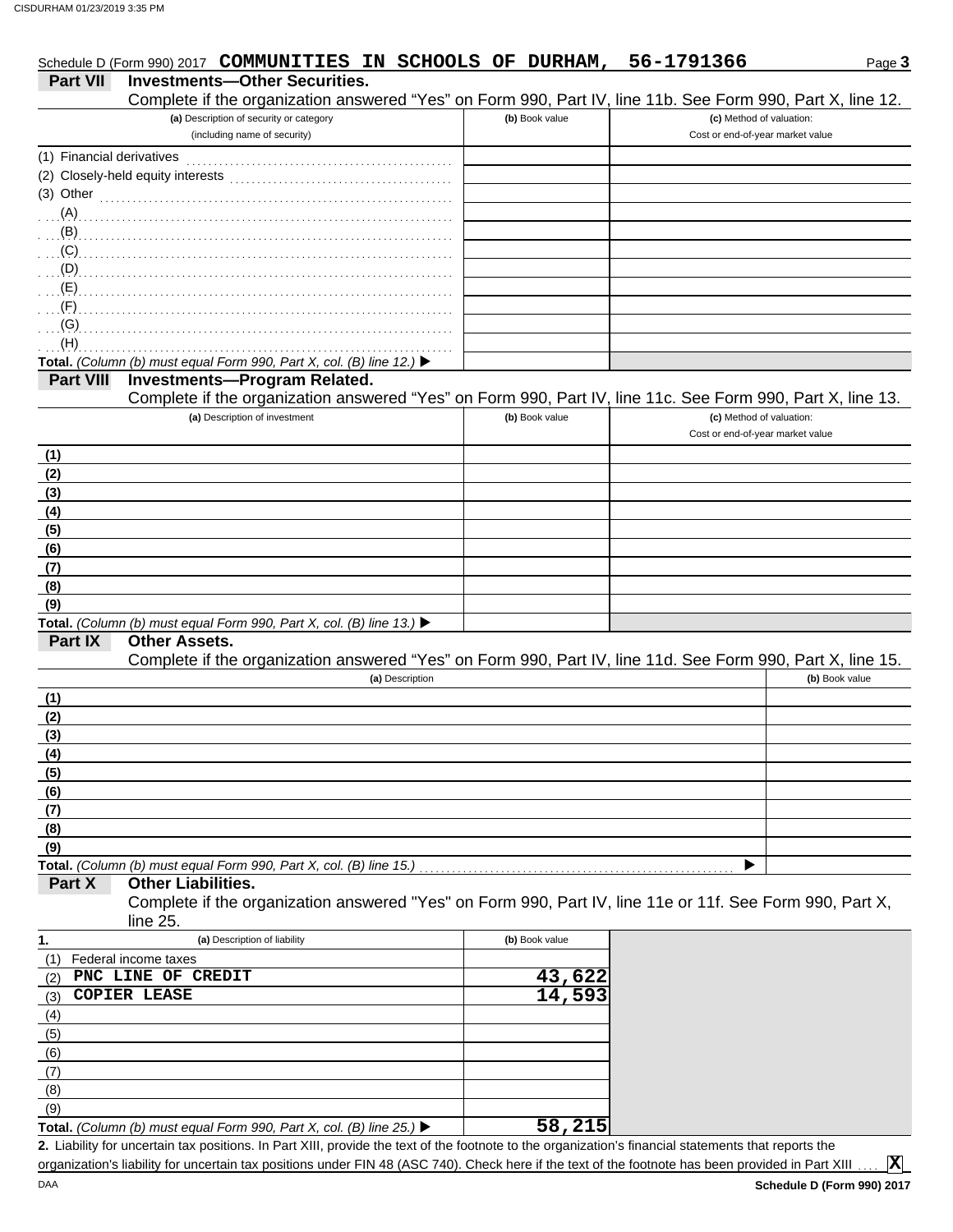| Schedule D (Form 990) 2017 COMMUNITIES IN SCHOOLS OF DURHAM, 56-1791366                                  |                |        |                | Page 4                     |
|----------------------------------------------------------------------------------------------------------|----------------|--------|----------------|----------------------------|
| Reconciliation of Revenue per Audited Financial Statements With Revenue per Return.<br>Part XI           |                |        |                |                            |
| Complete if the organization answered "Yes" on Form 990, Part IV, line 12a.                              |                |        | 1              | 1,084,678                  |
| Amounts included on line 1 but not on Form 990, Part VIII, line 12:                                      |                |        |                |                            |
| a                                                                                                        | 2a             |        |                |                            |
|                                                                                                          | 2 <sub>h</sub> | 53,566 |                |                            |
|                                                                                                          | 2c             |        |                |                            |
| d                                                                                                        | 2d             |        |                |                            |
|                                                                                                          |                |        | 2е             |                            |
|                                                                                                          |                |        | $\overline{3}$ | $\frac{53,566}{1,031,112}$ |
| Amounts included on Form 990, Part VIII, line 12, but not on line 1:<br>4                                |                |        |                |                            |
| Investment expenses not included on Form 990, Part VIII, line 7b [100]                                   |                |        |                |                            |
|                                                                                                          | 4 <sub>h</sub> |        |                |                            |
| c Add lines 4a and 4b                                                                                    |                |        | 4c             |                            |
|                                                                                                          |                |        | 5              | 1,031,112                  |
| Reconciliation of Expenses per Audited Financial Statements With Expenses per Return.<br><b>Part XII</b> |                |        |                |                            |
| Complete if the organization answered "Yes" on Form 990, Part IV, line 12a.                              |                |        |                |                            |
| Total expenses and losses per audited financial statements                                               |                |        |                | 938,752                    |
| Amounts included on line 1 but not on Form 990, Part IX, line 25:<br>2                                   |                |        |                |                            |
| a                                                                                                        | 2a             | 53,566 |                |                            |
| b                                                                                                        | 2 <sub>b</sub> |        |                |                            |
| Other losses<br>c                                                                                        | 2c             |        |                |                            |
| d                                                                                                        | 2d             |        |                |                            |
| Add lines 2a through 2d<br>е                                                                             |                |        | 2e             | 53,566                     |
| 3                                                                                                        |                |        | $\overline{3}$ | 885,186                    |
| Amounts included on Form 990, Part IX, line 25, but not on line 1:                                       |                |        |                |                            |
| Investment expenses not included on Form 990, Part VIII, line 7b<br>a                                    |                |        |                |                            |
|                                                                                                          | 4a             |        |                |                            |
|                                                                                                          | 4 <sub>b</sub> |        |                |                            |
| c Add lines 4a and 4b                                                                                    |                |        | 4c             |                            |
|                                                                                                          |                |        | 5              | 885,186                    |
| Part XIII Supplemental Information.                                                                      |                |        |                |                            |

Provide the descriptions required for Part II, lines 3, 5, and 9; Part III, lines 1a and 4; Part IV, lines 1b and 2b; Part V, line 4; Part X, line 2; Part XI, lines 2d and 4b; and Part XII, lines 2d and 4b. Also complete this part to provide any additional information.

**PART X - FIN 48 FOOTNOTE**

THE ORGANIZATION EVALUATES ITS UNCERTAIN TAX POSITIONS USING THE PROVISION OF ASC 740-10-25, RECOGNITION OF A TAX POSITION. ACCORDINGLY, THE ORGANIZATION'S POLICY IS TO RECORD A LIABILITY FOR ANY TAX POSITION TAKEN THAT IS BENEFICIAL TO THE ORGANIZATION, INCLUDING ANY RELATED INTEREST AND PENALTIES, WHEN IT IS MORE LIKELY THAN NOT THE POSITION OF MANAGEMENT WITH RESPCT TO A TRANSACTION OR CLASS OF TRANSACTIONS WILL BE OVERTURNED BY A . . . . . . . . . . . . . . . . . . . . . . . . . . . . . . . . . . . . . . . . . . . . . . . . . . . . . . . . . . . . . . . . . . . . . . . . . . . . . . . . . . . . . . . . . . . . . . . . . . . . . . . . . . . . . . . . . . . . . . . . . . . . . . . . . . . . . . . . . . . . . . . . . . . . . . . . . . . . . . . . . TAXING AUTHORITY UPON EXAMINATION. MANAGEMENT DOES NOT BELIEVE ANY SIGNIFICANT INCOME TAX UNCERTAINTIES EXIST AS OF JUNE 30, 2018.

. . . . . . . . . . . . . . . . . . . . . . . . . . . . . . . . . . . . . . . . . . . . . . . . . . . . . . . . . . . . . . . . . . . . . . . . . . . . . . . . . . . . . . . . . . . . . . . . . . . . . . . . . . . . . . . . . . . . . . . . . . . . . . . . . . . . . . . . . . . . . . . . . . . . . . . . . . . . . . . . .

. . . . . . . . . . . . . . . . . . . . . . . . . . . . . . . . . . . . . . . . . . . . . . . . . . . . . . . . . . . . . . . . . . . . . . . . . . . . . . . . . . . . . . . . . . . . . . . . . . . . . . . . . . . . . . . . . . . . . . . . . . . . . . . . . . . . . . . . . . . . . . . . . . . . . . . . . . . . . . . . .

. . . . . . . . . . . . . . . . . . . . . . . . . . . . . . . . . . . . . . . . . . . . . . . . . . . . . . . . . . . . . . . . . . . . . . . . . . . . . . . . . . . . . . . . . . . . . . . . . . . . . . . . . . . . . . . . . . . . . . . . . . . . . . . . . . . . . . . . . . . . . . . . . . . . . . . . . . . . . . . . .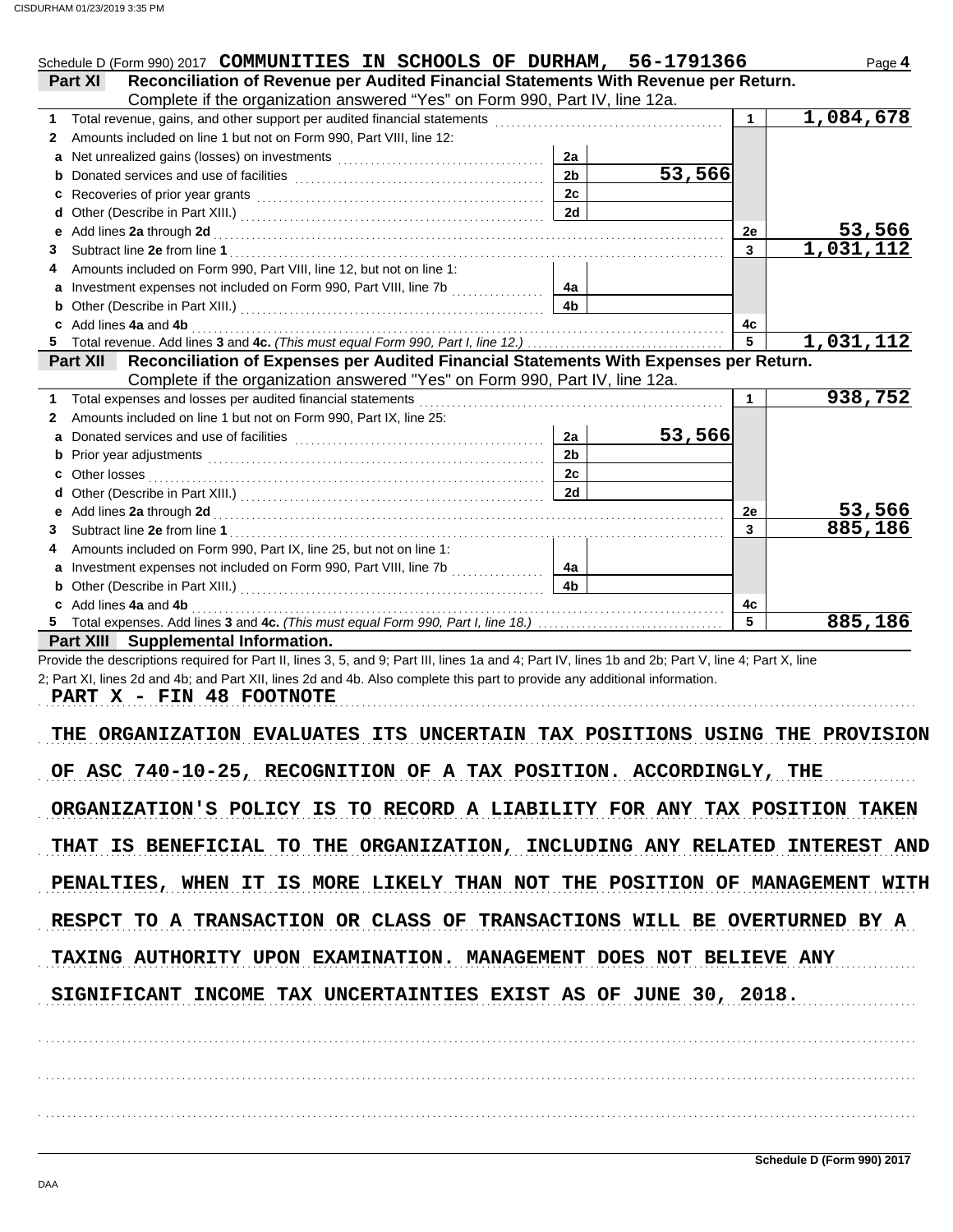| Schedule D (Form 990) 2017 COMMUNITIES IN SCHOOLS OF DURHAM,<br><b>Part XIII</b> Supplemental Information (continued) |  |  |  | 56-1791366 | Page 5 |
|-----------------------------------------------------------------------------------------------------------------------|--|--|--|------------|--------|
|                                                                                                                       |  |  |  |            |        |
|                                                                                                                       |  |  |  |            |        |
|                                                                                                                       |  |  |  |            |        |
|                                                                                                                       |  |  |  |            |        |
|                                                                                                                       |  |  |  |            |        |
|                                                                                                                       |  |  |  |            |        |
|                                                                                                                       |  |  |  |            |        |
|                                                                                                                       |  |  |  |            |        |
|                                                                                                                       |  |  |  |            |        |
|                                                                                                                       |  |  |  |            |        |
|                                                                                                                       |  |  |  |            |        |
|                                                                                                                       |  |  |  |            |        |
|                                                                                                                       |  |  |  |            |        |
|                                                                                                                       |  |  |  |            |        |
|                                                                                                                       |  |  |  |            |        |
|                                                                                                                       |  |  |  |            |        |
|                                                                                                                       |  |  |  |            |        |
|                                                                                                                       |  |  |  |            |        |
|                                                                                                                       |  |  |  |            |        |
|                                                                                                                       |  |  |  |            |        |
|                                                                                                                       |  |  |  |            |        |
|                                                                                                                       |  |  |  |            |        |
|                                                                                                                       |  |  |  |            |        |
|                                                                                                                       |  |  |  |            |        |
|                                                                                                                       |  |  |  |            |        |
|                                                                                                                       |  |  |  |            |        |
|                                                                                                                       |  |  |  |            |        |
|                                                                                                                       |  |  |  |            |        |
|                                                                                                                       |  |  |  |            |        |
|                                                                                                                       |  |  |  |            |        |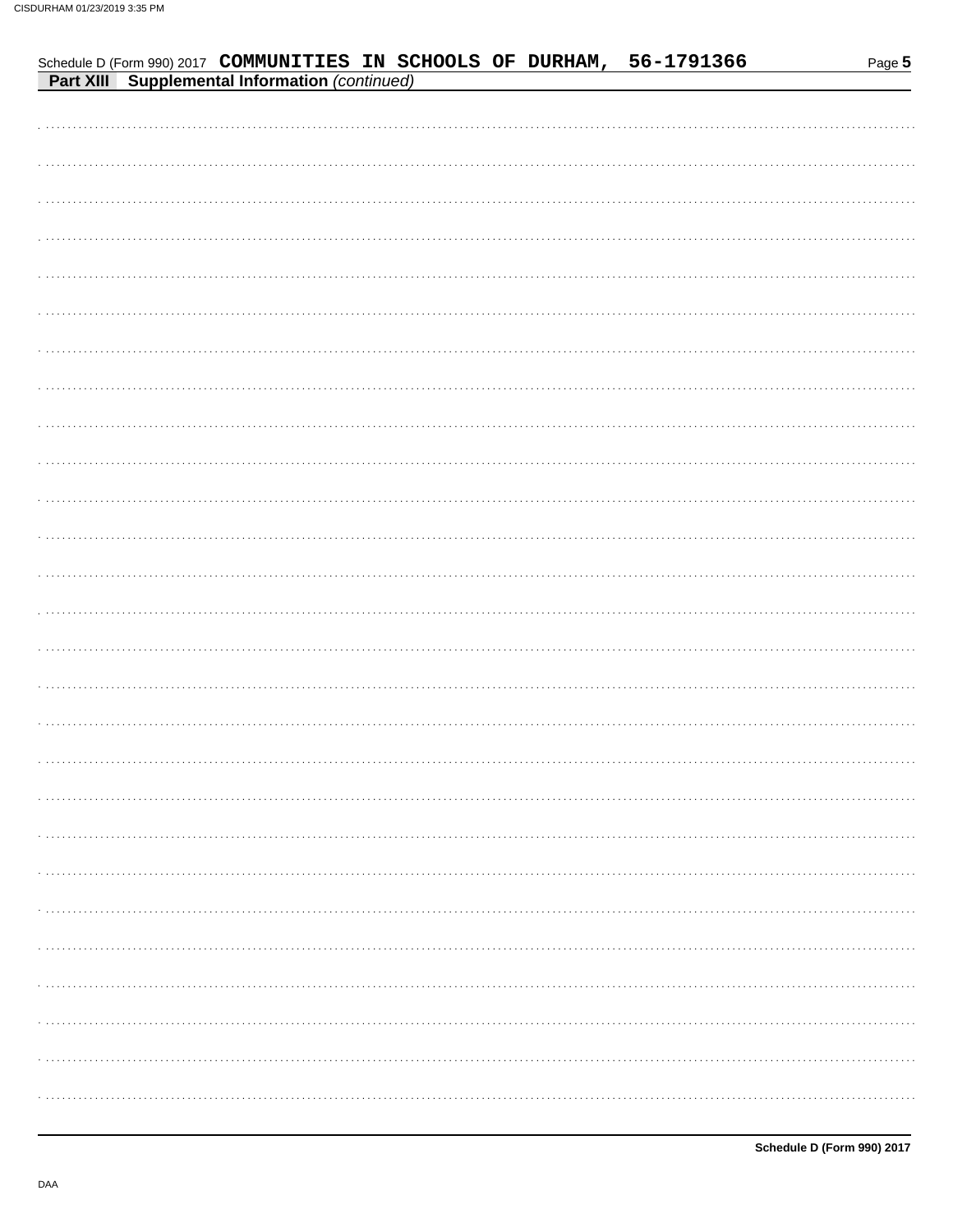| Supplemental Information to Form 990 or 990-EZ                          | OMB No. 1545-0047                                                                                                                                                                                                                                                                                                                                                                                                                                                                                                                                                                                                                                                                                                                                                                                                                                                                     |
|-------------------------------------------------------------------------|---------------------------------------------------------------------------------------------------------------------------------------------------------------------------------------------------------------------------------------------------------------------------------------------------------------------------------------------------------------------------------------------------------------------------------------------------------------------------------------------------------------------------------------------------------------------------------------------------------------------------------------------------------------------------------------------------------------------------------------------------------------------------------------------------------------------------------------------------------------------------------------|
|                                                                         | 2017                                                                                                                                                                                                                                                                                                                                                                                                                                                                                                                                                                                                                                                                                                                                                                                                                                                                                  |
|                                                                         | <b>Open to Public</b>                                                                                                                                                                                                                                                                                                                                                                                                                                                                                                                                                                                                                                                                                                                                                                                                                                                                 |
|                                                                         | <b>Inspection</b>                                                                                                                                                                                                                                                                                                                                                                                                                                                                                                                                                                                                                                                                                                                                                                                                                                                                     |
|                                                                         |                                                                                                                                                                                                                                                                                                                                                                                                                                                                                                                                                                                                                                                                                                                                                                                                                                                                                       |
|                                                                         |                                                                                                                                                                                                                                                                                                                                                                                                                                                                                                                                                                                                                                                                                                                                                                                                                                                                                       |
|                                                                         |                                                                                                                                                                                                                                                                                                                                                                                                                                                                                                                                                                                                                                                                                                                                                                                                                                                                                       |
|                                                                         | IN SCHOOL                                                                                                                                                                                                                                                                                                                                                                                                                                                                                                                                                                                                                                                                                                                                                                                                                                                                             |
|                                                                         |                                                                                                                                                                                                                                                                                                                                                                                                                                                                                                                                                                                                                                                                                                                                                                                                                                                                                       |
|                                                                         |                                                                                                                                                                                                                                                                                                                                                                                                                                                                                                                                                                                                                                                                                                                                                                                                                                                                                       |
|                                                                         |                                                                                                                                                                                                                                                                                                                                                                                                                                                                                                                                                                                                                                                                                                                                                                                                                                                                                       |
|                                                                         |                                                                                                                                                                                                                                                                                                                                                                                                                                                                                                                                                                                                                                                                                                                                                                                                                                                                                       |
|                                                                         |                                                                                                                                                                                                                                                                                                                                                                                                                                                                                                                                                                                                                                                                                                                                                                                                                                                                                       |
|                                                                         |                                                                                                                                                                                                                                                                                                                                                                                                                                                                                                                                                                                                                                                                                                                                                                                                                                                                                       |
|                                                                         |                                                                                                                                                                                                                                                                                                                                                                                                                                                                                                                                                                                                                                                                                                                                                                                                                                                                                       |
|                                                                         |                                                                                                                                                                                                                                                                                                                                                                                                                                                                                                                                                                                                                                                                                                                                                                                                                                                                                       |
|                                                                         |                                                                                                                                                                                                                                                                                                                                                                                                                                                                                                                                                                                                                                                                                                                                                                                                                                                                                       |
|                                                                         |                                                                                                                                                                                                                                                                                                                                                                                                                                                                                                                                                                                                                                                                                                                                                                                                                                                                                       |
|                                                                         |                                                                                                                                                                                                                                                                                                                                                                                                                                                                                                                                                                                                                                                                                                                                                                                                                                                                                       |
|                                                                         |                                                                                                                                                                                                                                                                                                                                                                                                                                                                                                                                                                                                                                                                                                                                                                                                                                                                                       |
|                                                                         |                                                                                                                                                                                                                                                                                                                                                                                                                                                                                                                                                                                                                                                                                                                                                                                                                                                                                       |
|                                                                         |                                                                                                                                                                                                                                                                                                                                                                                                                                                                                                                                                                                                                                                                                                                                                                                                                                                                                       |
|                                                                         |                                                                                                                                                                                                                                                                                                                                                                                                                                                                                                                                                                                                                                                                                                                                                                                                                                                                                       |
|                                                                         |                                                                                                                                                                                                                                                                                                                                                                                                                                                                                                                                                                                                                                                                                                                                                                                                                                                                                       |
|                                                                         | ALL STAFF, OFFICERS, AND BOARD MEMBERS MUST SIGN A COPY OF THE CONFLICT OF                                                                                                                                                                                                                                                                                                                                                                                                                                                                                                                                                                                                                                                                                                                                                                                                            |
|                                                                         | INTEREST POLICY UPON COMMENCEMENT OF SUCH PERSON'S RELATIONSHIP WITH CIS OF                                                                                                                                                                                                                                                                                                                                                                                                                                                                                                                                                                                                                                                                                                                                                                                                           |
|                                                                         | DURHAM, INC. AND AGAIN AT THE BEGINNING OF EACH FISCAL YEAR. SIGNED COPIES                                                                                                                                                                                                                                                                                                                                                                                                                                                                                                                                                                                                                                                                                                                                                                                                            |
|                                                                         |                                                                                                                                                                                                                                                                                                                                                                                                                                                                                                                                                                                                                                                                                                                                                                                                                                                                                       |
|                                                                         |                                                                                                                                                                                                                                                                                                                                                                                                                                                                                                                                                                                                                                                                                                                                                                                                                                                                                       |
|                                                                         |                                                                                                                                                                                                                                                                                                                                                                                                                                                                                                                                                                                                                                                                                                                                                                                                                                                                                       |
|                                                                         |                                                                                                                                                                                                                                                                                                                                                                                                                                                                                                                                                                                                                                                                                                                                                                                                                                                                                       |
| THE CHAIR OF THE BOARD OF DIRECTORS REVIEWS A STUDY BY THE NC NONPROFIT |                                                                                                                                                                                                                                                                                                                                                                                                                                                                                                                                                                                                                                                                                                                                                                                                                                                                                       |
|                                                                         |                                                                                                                                                                                                                                                                                                                                                                                                                                                                                                                                                                                                                                                                                                                                                                                                                                                                                       |
| CENTER AND ANOTHER ONE BY CIS OF NORTH CAROLINA ON SALARY LEVELS FOR    |                                                                                                                                                                                                                                                                                                                                                                                                                                                                                                                                                                                                                                                                                                                                                                                                                                                                                       |
|                                                                         | Complete to provide information for responses to specific questions on<br>Form 990 or 990-EZ or to provide any additional information.<br><b>Employer identification number</b><br>56-1791366<br>COMMUNITIES IN SCHOOLS OF DURHAM, INC. HAS A BOLD MISSION: TO SURROUND<br>STUDENTS WITH A COMMUNITY OF SUPPORT, EMPOWERING THEM TO SUCCEED<br>AND ACHIEVE IN LIFE. OUR PROVEN MODEL OF INTEGRATED SCHOOL SUPPORT ENSURES<br>THAT STUDENTS AT RISK OF DROPPING OUT OF SCHOOL RECEIVE THE TOOLS,<br>TO OVERCOME OBSTACLES AND<br>GRADUATE ON TIME WITH A PLAN FOR ACHIEVING LIFE GOALS.<br>FORM 990, PART VI, LINE 11B - ORGANIZATION'S PROCESS TO REVIEW FORM 990<br>THE FORM 990 IS REVIEWED BY THE EXECUTIVE DIRECTOR, BOARD TREASURER, AND<br>FORM 990, PART VI, LINE 12C - ENFORCEMENT OF CONFLICTS POLICY<br>FORM 990, PART VI, LINE 15A - COMPENSATION PROCESS FOR TOP OFFICIAL |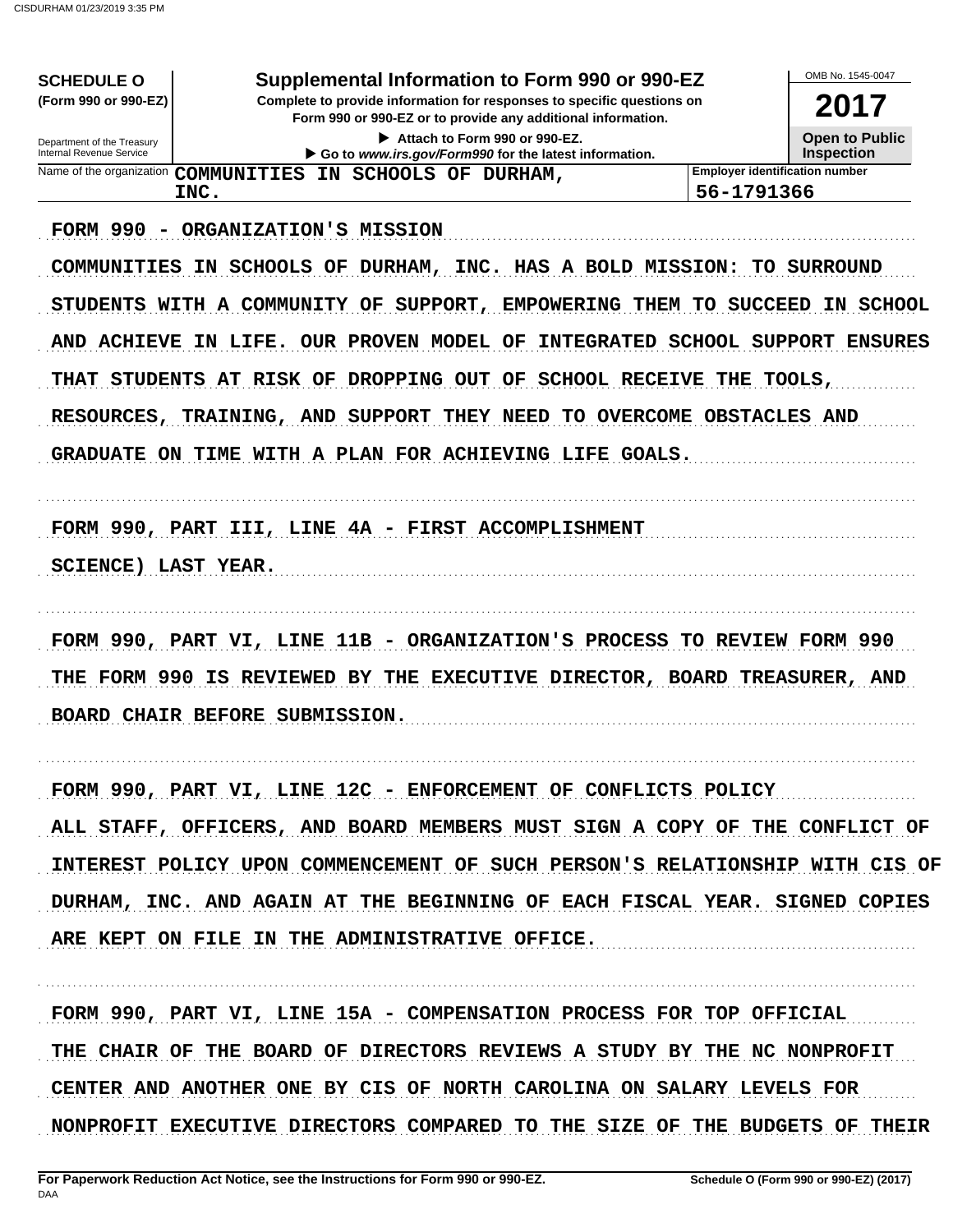| Name of the organization                                                   | <b>Employer identification number</b> |
|----------------------------------------------------------------------------|---------------------------------------|
| COMMUNITIES IN SCHOOLS OF DURHAM,                                          | 56-1791366                            |
| ORGANIZATIONS. EXECUTIVE DIRECTOR COMPENSATION IS COMMENSURATE WITH        |                                       |
| EXPERIENCE AND ABILITIES AND REFLECTIVE OF SALARY LEVELS IN NONPROFIT      |                                       |
| ORGANIZATIONS.                                                             |                                       |
|                                                                            |                                       |
| FORM 990, PART VI, LINE 19 - GOVERNING DOCUMENTS DISCLOSURE EXPLANATION    |                                       |
| GOVERNING DOCUMENTS ARE AVAILABLE UPON REQUEST OR THROUGH THE SECRETARY OF |                                       |
| STATE'S WEBSITE. ADDITIONALLY, THE AGENCY IS LISTED ON GUIDESTAR AND THE   |                                       |
| 990 IS AVAILABLE THERE AS WELL AS ON THE AGENCY'S WEBSITE.                 |                                       |
|                                                                            |                                       |
|                                                                            |                                       |
|                                                                            |                                       |
|                                                                            |                                       |
|                                                                            |                                       |
|                                                                            |                                       |
|                                                                            |                                       |
|                                                                            |                                       |
|                                                                            |                                       |
|                                                                            |                                       |
|                                                                            |                                       |
|                                                                            |                                       |
|                                                                            |                                       |
|                                                                            |                                       |
|                                                                            |                                       |
|                                                                            |                                       |
|                                                                            |                                       |
|                                                                            |                                       |
|                                                                            |                                       |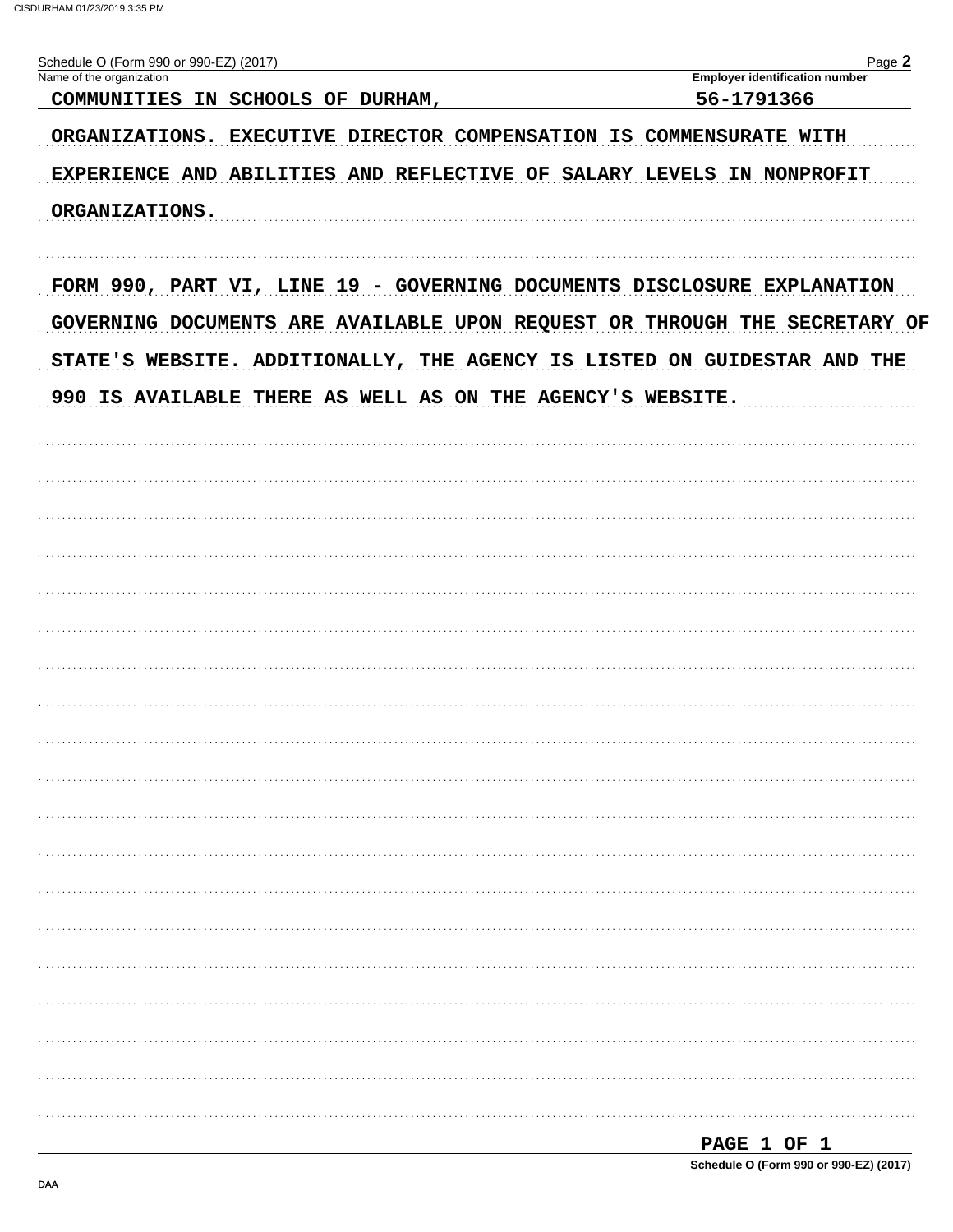|        | Form 4562                                                                                                                                                                                                     |                             |                                                                                                   | <b>Depreciation and Amortization</b>                                             |                              |                |                  |                         | OMB No. 1545-0172                                                                                         |
|--------|---------------------------------------------------------------------------------------------------------------------------------------------------------------------------------------------------------------|-----------------------------|---------------------------------------------------------------------------------------------------|----------------------------------------------------------------------------------|------------------------------|----------------|------------------|-------------------------|-----------------------------------------------------------------------------------------------------------|
|        | (Including Information on Listed Property)<br>Attach to your tax return.                                                                                                                                      |                             |                                                                                                   |                                                                                  |                              |                |                  |                         |                                                                                                           |
|        | Department of the Treasury<br>(99)<br>Internal Revenue Service                                                                                                                                                |                             | Go to www.irs.gov/Form4562 for instructions and the latest information.                           |                                                                                  |                              |                |                  |                         | Attachment<br>Sequence No.<br>179                                                                         |
|        | Name(s) shown on return                                                                                                                                                                                       |                             | COMMUNITIES IN SCHOOLS OF DURHAM,                                                                 |                                                                                  |                              |                |                  | Identifying number      |                                                                                                           |
|        |                                                                                                                                                                                                               | INC.                        |                                                                                                   |                                                                                  |                              |                |                  | 56-1791366              |                                                                                                           |
|        | Business or activity to which this form relates<br>INDIRECT DEPRECIATION                                                                                                                                      |                             |                                                                                                   |                                                                                  |                              |                |                  |                         |                                                                                                           |
|        | Part I                                                                                                                                                                                                        |                             | <b>Election To Expense Certain Property Under Section 179</b>                                     |                                                                                  |                              |                |                  |                         |                                                                                                           |
|        |                                                                                                                                                                                                               |                             | Note: If you have any listed property, complete Part V before you complete Part I.                |                                                                                  |                              |                |                  |                         |                                                                                                           |
| 1      | Maximum amount (see instructions)                                                                                                                                                                             |                             |                                                                                                   |                                                                                  |                              |                |                  | $\mathbf{1}$            | 510,000                                                                                                   |
| 2      | Total cost of section 179 property placed in service (see instructions)                                                                                                                                       |                             |                                                                                                   |                                                                                  |                              |                |                  | $\mathbf{2}$            |                                                                                                           |
| 3      | Threshold cost of section 179 property before reduction in limitation (see instructions)                                                                                                                      |                             |                                                                                                   |                                                                                  |                              |                |                  | 3                       | 2,030,000                                                                                                 |
| 4      | Reduction in limitation. Subtract line 3 from line 2. If zero or less, enter -0-                                                                                                                              |                             |                                                                                                   |                                                                                  |                              |                |                  | $\overline{\mathbf{4}}$ |                                                                                                           |
| 5<br>6 | Dollar limitation for tax year. Subtract line 4 from line 1. If zero or less, enter -0-. If married filing separately, see instructions                                                                       | (a) Description of property |                                                                                                   |                                                                                  | (b) Cost (business use only) |                | (c) Elected cost | 5                       |                                                                                                           |
|        |                                                                                                                                                                                                               |                             |                                                                                                   |                                                                                  |                              |                |                  |                         |                                                                                                           |
|        |                                                                                                                                                                                                               |                             |                                                                                                   |                                                                                  |                              |                |                  |                         |                                                                                                           |
| 7      | Listed property. Enter the amount from line 29                                                                                                                                                                |                             |                                                                                                   |                                                                                  |                              | $\overline{7}$ |                  |                         |                                                                                                           |
| 8      | Total elected cost of section 179 property. Add amounts in column (c), lines 6 and 7 [[[[[[[[[[[[[[[[[[[[[[[[                                                                                                 |                             |                                                                                                   |                                                                                  |                              |                |                  | 8                       |                                                                                                           |
| 9      | Tentative deduction. Enter the smaller of line 5 or line 8                                                                                                                                                    |                             |                                                                                                   |                                                                                  |                              |                |                  | 9                       |                                                                                                           |
| 10     | Carryover of disallowed deduction from line 13 of your 2016 Form 4562                                                                                                                                         |                             |                                                                                                   |                                                                                  |                              |                |                  | 10                      |                                                                                                           |
| 11     | Business income limitation. Enter the smaller of business income (not less than zero) or line 5 (see instructions)                                                                                            |                             |                                                                                                   |                                                                                  |                              |                |                  | 11                      |                                                                                                           |
| 12     | Section 179 expense deduction. Add lines 9 and 10, but don't enter more than line 11                                                                                                                          |                             |                                                                                                   |                                                                                  |                              |                |                  | 12                      |                                                                                                           |
| 13     | Carryover of disallowed deduction to 2018. Add lines 9 and 10, less line 12<br>Note: Don't use Part II or Part III below for listed property. Instead, use Part V.                                            |                             |                                                                                                   |                                                                                  |                              | 13             |                  |                         |                                                                                                           |
|        | Part II                                                                                                                                                                                                       |                             |                                                                                                   |                                                                                  |                              |                |                  |                         | Special Depreciation Allowance and Other Depreciation (Don't include listed property.) (See instructions. |
| 14     | Special depreciation allowance for qualified property (other than listed property) placed in service                                                                                                          |                             |                                                                                                   |                                                                                  |                              |                |                  |                         |                                                                                                           |
|        | during the tax year (see instructions)                                                                                                                                                                        |                             |                                                                                                   |                                                                                  |                              |                |                  | 14                      |                                                                                                           |
| 15     | Property subject to section 168(f)(1) election                                                                                                                                                                |                             |                                                                                                   |                                                                                  |                              |                |                  | 15                      |                                                                                                           |
| 16     | Other depreciation (including ACRS)                                                                                                                                                                           |                             |                                                                                                   |                                                                                  |                              |                |                  | 16                      | 3,934                                                                                                     |
|        | Part III                                                                                                                                                                                                      |                             | MACRS Depreciation (Don't include listed property.) (See instructions.)                           |                                                                                  |                              |                |                  |                         |                                                                                                           |
|        |                                                                                                                                                                                                               |                             |                                                                                                   | <b>Section A</b>                                                                 |                              |                |                  |                         |                                                                                                           |
| 17     | MACRS deductions for assets placed in service in tax years beginning before 2017                                                                                                                              |                             |                                                                                                   |                                                                                  |                              |                |                  | 17                      | 0                                                                                                         |
| 18     | If you are electing to group any assets placed in service during the tax year into one or more general asset accounts, check here                                                                             |                             |                                                                                                   |                                                                                  |                              |                |                  |                         |                                                                                                           |
|        |                                                                                                                                                                                                               |                             | Section B-Assets Placed in Service During 2017 Tax Year Using the General Depreciation System     |                                                                                  |                              |                |                  |                         |                                                                                                           |
|        | (a) Classification of property                                                                                                                                                                                |                             | (b) Month and year<br>placed in<br>service                                                        | (c) Basis for depreciation<br>(business/investment use<br>only-see instructions) | (d) Recovery<br>period       | (e) Convention | (f) Method       |                         | (g) Depreciation deduction                                                                                |
| 19a    | 3-year property                                                                                                                                                                                               |                             |                                                                                                   |                                                                                  |                              |                |                  |                         |                                                                                                           |
| b      | 5-year property                                                                                                                                                                                               |                             |                                                                                                   |                                                                                  |                              |                |                  |                         |                                                                                                           |
| c      | 7-year property                                                                                                                                                                                               |                             |                                                                                                   |                                                                                  |                              |                |                  |                         |                                                                                                           |
| d      | 10-year property                                                                                                                                                                                              |                             |                                                                                                   |                                                                                  |                              |                |                  |                         |                                                                                                           |
| е      | 15-year property<br>20-year property                                                                                                                                                                          |                             |                                                                                                   |                                                                                  |                              |                |                  |                         |                                                                                                           |
|        | 25-year property                                                                                                                                                                                              |                             |                                                                                                   |                                                                                  | 25 yrs.                      |                | S/L              |                         |                                                                                                           |
| h.     | Residential rental                                                                                                                                                                                            |                             |                                                                                                   |                                                                                  | 27.5 yrs.                    | <b>MM</b>      | S/L              |                         |                                                                                                           |
|        | property                                                                                                                                                                                                      |                             |                                                                                                   |                                                                                  | 27.5 yrs.                    | <b>MM</b>      | S/L              |                         |                                                                                                           |
| j.     | Nonresidential real                                                                                                                                                                                           |                             |                                                                                                   |                                                                                  | 39 yrs.                      | МM             | S/L              |                         |                                                                                                           |
|        | property                                                                                                                                                                                                      |                             |                                                                                                   |                                                                                  |                              | <b>MM</b>      | S/L              |                         |                                                                                                           |
|        |                                                                                                                                                                                                               |                             | Section C-Assets Placed in Service During 2017 Tax Year Using the Alternative Depreciation System |                                                                                  |                              |                |                  |                         |                                                                                                           |
|        | 20a Class life                                                                                                                                                                                                |                             |                                                                                                   |                                                                                  |                              |                | S/L              |                         |                                                                                                           |
| b      | 12-year                                                                                                                                                                                                       |                             |                                                                                                   |                                                                                  | 12 yrs.                      |                | S/L              |                         |                                                                                                           |
|        | c 40-year                                                                                                                                                                                                     |                             |                                                                                                   |                                                                                  | 40 yrs.                      | <b>MM</b>      | S/L              |                         |                                                                                                           |
|        | Part IV                                                                                                                                                                                                       |                             | <b>Summary (See instructions.)</b>                                                                |                                                                                  |                              |                |                  |                         |                                                                                                           |
| 21     | Listed property. Enter amount from line 28                                                                                                                                                                    |                             |                                                                                                   |                                                                                  |                              |                |                  | 21                      |                                                                                                           |
| 22     | Total. Add amounts from line 12, lines 14 through 17, lines 19 and 20 in column (g), and line 21. Enter<br>here and on the appropriate lines of your return. Partnerships and S corporations—see instructions |                             |                                                                                                   |                                                                                  |                              |                |                  | 22                      | 3,934                                                                                                     |
| 23     | For assets shown above and placed in service during the current year, enter the                                                                                                                               |                             |                                                                                                   |                                                                                  |                              |                |                  |                         |                                                                                                           |
|        | portion of the basis attributable to section 263A costs                                                                                                                                                       |                             |                                                                                                   |                                                                                  |                              | 23             |                  |                         |                                                                                                           |
|        | For Paperwork Reduction Act Notice, see separate instructions.                                                                                                                                                |                             |                                                                                                   |                                                                                  |                              |                |                  |                         | Form 4562 (2017)                                                                                          |
| DAA    |                                                                                                                                                                                                               |                             |                                                                                                   |                                                                                  |                              |                |                  |                         | THERE ARE NO AMOUNTS FOR PAGE 2                                                                           |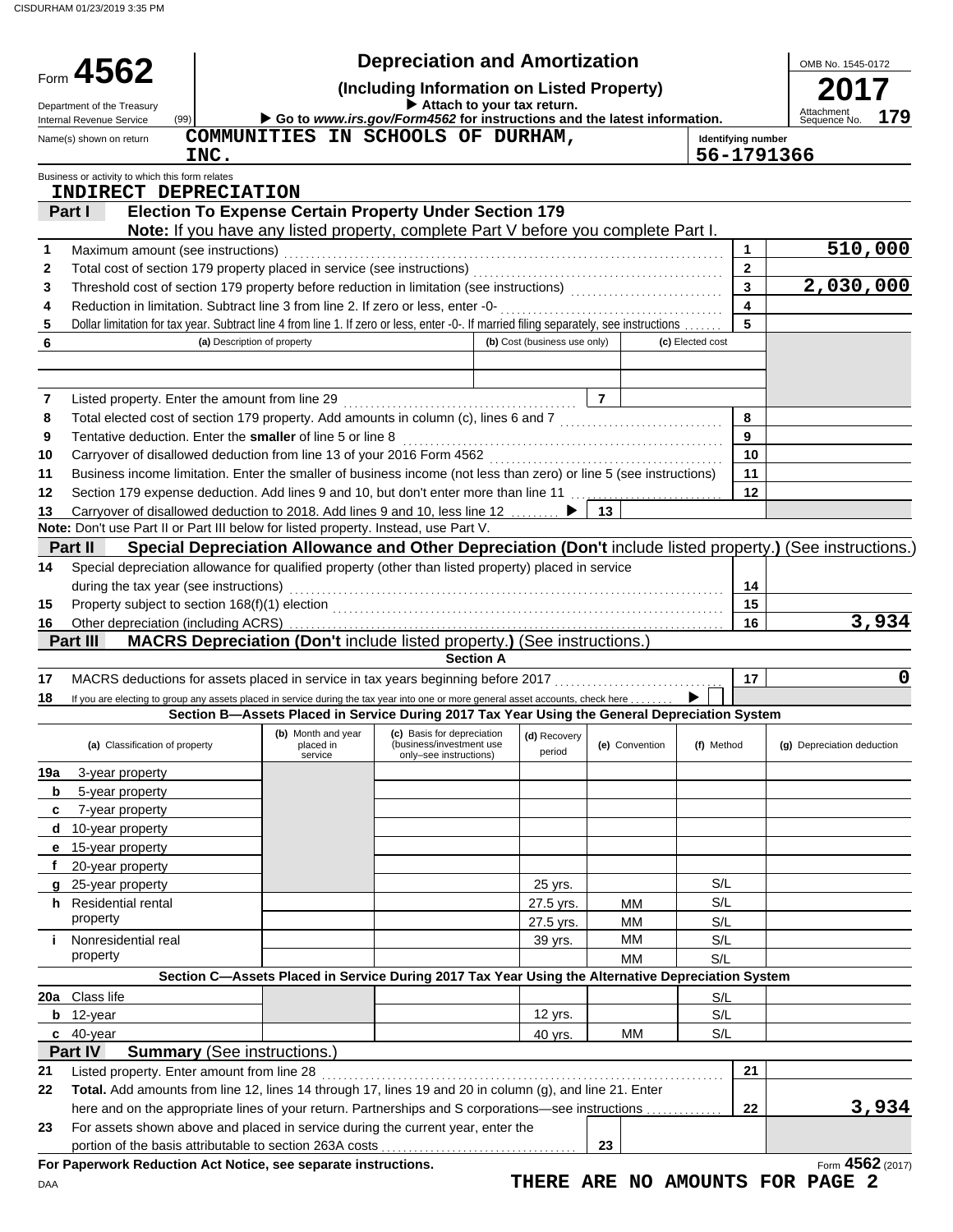## CISDURHAM Communities in Schools of Durham, 01/23/2019 3:34 PM 56-1791366 **Federal Asset Report** FYE: 6/30/2018 **Form 990, Page 1**

|       | FYE: 6/30/2018                                                     |                    |        | Form 990, Page 1         |                          |                         |        |         |
|-------|--------------------------------------------------------------------|--------------------|--------|--------------------------|--------------------------|-------------------------|--------|---------|
| Asset | Description                                                        | Date<br>In Service | Cost   | Bus Sec<br>%<br>179Bonus | <b>Basis</b><br>for Depr | PerCony Meth            | Prior  | Current |
|       | <b>Other Depreciation:</b>                                         |                    |        |                          |                          |                         |        |         |
|       | American Business Systems Phone System                             | 8/31/09            | 3,388  |                          | 3,388                    | MO S/L<br>7             | 3,388  |         |
|       | Donated Server                                                     | 6/30/11            | 14,759 |                          | 14,759                   | 5<br>MO S/L             | 14.759 |         |
| 3     | <b>Donated Cubicles</b>                                            | 6/30/11            | 10,000 |                          | 10,000                   | MO S/L<br>7             | 10,000 |         |
|       | United Therapeutics Donated Computer 1                             | 3/01/12            | 795    |                          | 795                      | MO S/L<br>3             | 795    |         |
| 5     | United Therapeutics Donated Computer 2                             | 3/01/12            | 795    |                          | 795                      | MO S/L<br>3             | 795    |         |
| 6     | United Therapeutics Donated Computer 3                             | 3/01/12            | 795    |                          | 795                      | 3<br>MO S/L             | 795    |         |
|       | United Therapeutics Donated Computer 4                             | 3/01/12            | 795    |                          | 795                      | MO S/L                  | 795    | 0       |
| 8     | United Therapeutics Donated Computer 5                             | 3/01/12            | 795    |                          | 795                      | MO S/L<br>3             | 795    |         |
| 9     | United Therapeutics Donated Computer 6                             | 3/01/12            | 795    |                          | 795                      | $MO$ $S/L$              | 795    |         |
| 10    | United Therapeutics Donated Computer 7                             | 3/01/12            | 795    |                          | 795                      | MO S/L<br>3             | 795    |         |
| 11    | United Therapeutics Donated Computer 8                             | 3/01/12            | 795    |                          | 795                      | 3<br>MO S/L             | 795    |         |
| 12    | Donated Desk Top                                                   | 6/30/11            | 621    |                          | 621                      | MO S/L                  | 621    | 0       |
| 13    | Donated Desk Top                                                   | 6/30/11            | 622    |                          | 622                      | MO S/L<br>3.            | 622    |         |
| 14    | Donated Laptop                                                     | 6/30/11            | 622    |                          | 622                      | $\mathcal{E}$<br>MO S/L | 622    |         |
|       | Sold/Scrapped: 6/30/18                                             |                    |        |                          |                          |                         |        |         |
| 15    | PC Tehnika HP Server                                               | 4/30/14            | 3,227  |                          | 3,227                    | 5 MO S/L                | 2,689  | 538     |
| 16    | BlackBaud-Raiser's Edge (Set-Up & Conver<br>Sold/Scrapped: 6/30/18 | 7/31/15            | 8,963  |                          | 8,963                    | 5 MO S/L                | 3,585  | 1,793   |
| 17    | Website                                                            | 6/30/11            | 2,625  |                          | 2,625                    | MO S/L<br>3             | 2,625  | 0       |
| 18    | Copier Lease                                                       | 1/12/18            | 16,026 |                          | 16,026                   | 5 MO S/L                | 0      | 1,603   |
|       | <b>Total Other Depreciation</b>                                    |                    | 67,213 |                          | 67,213                   |                         | 45,271 | 3,934   |

| 17 | Website<br>18 Copier Lease                                                                          | 6/30/11<br>1/12/18 | 2.625<br>16,026 | 2.625<br>16,026 | MO S/L<br>5 MO S/L | 2.625           | 1,603          |
|----|-----------------------------------------------------------------------------------------------------|--------------------|-----------------|-----------------|--------------------|-----------------|----------------|
|    | <b>Total Other Depreciation</b>                                                                     |                    | 67,213          | 67,213          |                    | 45,271          | 3.934          |
|    | <b>Total ACRS and Other Depreciation</b>                                                            |                    | 67,213          | 67,213          |                    | 45,271          | 3.934          |
|    | <b>Grand Totals</b><br><b>Less: Dispositions and Transfers</b><br><b>Less: Start-up/Org Expense</b> |                    | 67.213<br>9.585 | 67.213<br>9,585 |                    | 45.271<br>4.207 | 3,934<br>1,793 |
|    | <b>Net Grand Totals</b>                                                                             |                    | 57,628          | 57,628          |                    | 41,064          | 2,141          |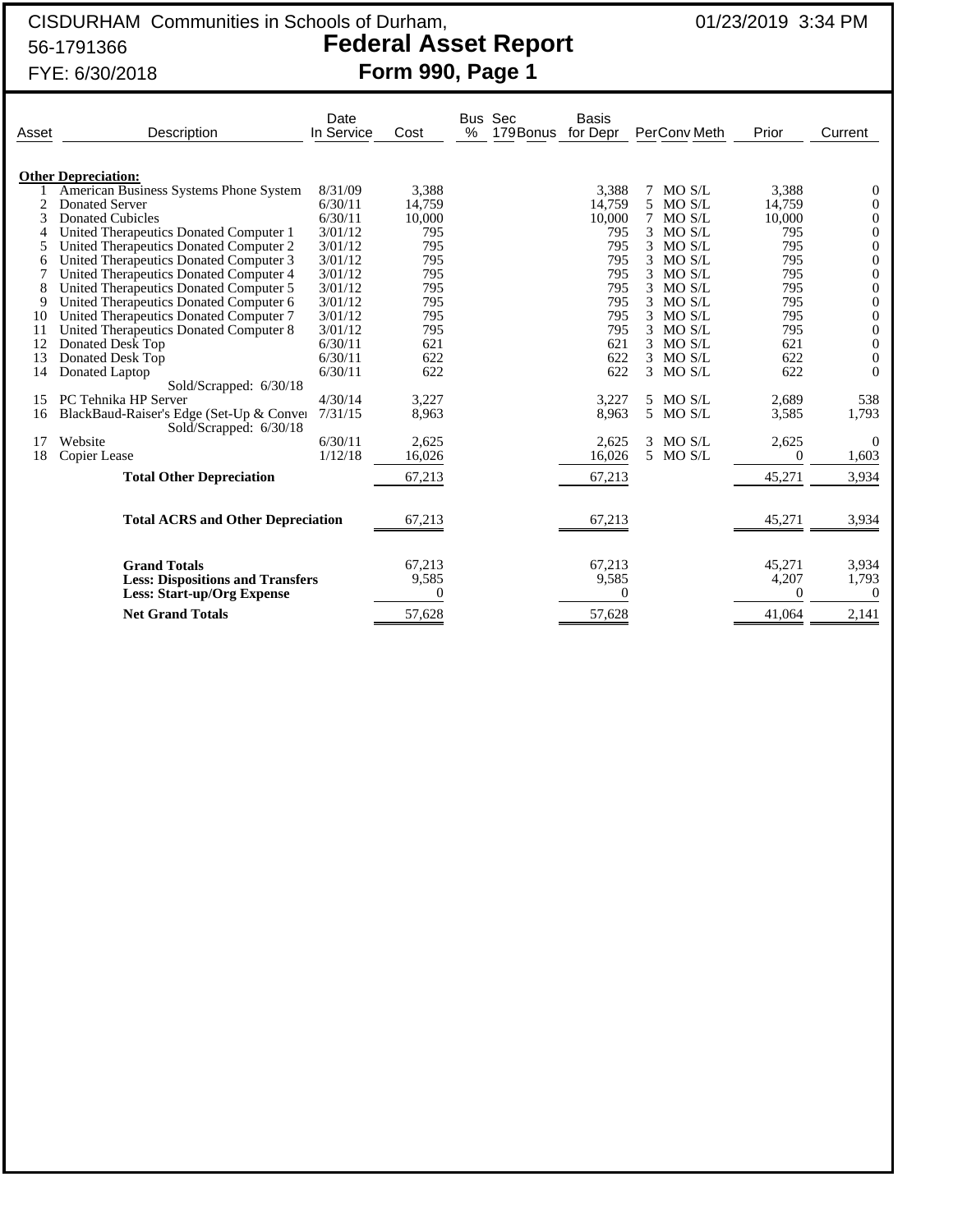Form **990**

# **Two Year Comparison Report**<br>Dr tax year beginning 07/01/17 , ending 06/30/18

 $\overline{\phantom{a}}$ 

For calendar year 2017, or tax year beginning  $\left. \,\,07/01/17 \,\right.$  , ending  $\left. \,\,06/30/18 \,\right.$ 

Name Taxpayer Identification Number **COMMUNITIES IN SCHOOLS OF DURHAM,**

|                    | INC.                                                                                                                                                         |     |                       |           |          | 56-1791366              |
|--------------------|--------------------------------------------------------------------------------------------------------------------------------------------------------------|-----|-----------------------|-----------|----------|-------------------------|
|                    |                                                                                                                                                              |     | 2016                  | 2017      |          | <b>Differences</b>      |
|                    | 1. Contributions, gifts, grants                                                                                                                              | 1.  | 201,827               |           | 280,572  | 78,745                  |
|                    | 2. Membership dues and assessments                                                                                                                           | 2.  |                       |           |          |                         |
|                    | 3. Government contributions and grants                                                                                                                       | 3.  | $\overline{549,505}$  |           | 670,949  | 121,444                 |
| Ф<br>$\Rightarrow$ | 4. Program service revenue                                                                                                                                   | 4.  | 75,000                |           | 75,020   | 20                      |
| c<br>$\mathbf{Q}$  | 5. Investment income                                                                                                                                         | 5.  |                       |           | 51       | $\overline{51}$         |
| >                  | 6. Proceeds from tax exempt bonds                                                                                                                            | 6.  |                       |           |          |                         |
| $\alpha$           | 7. Net gain or (loss) from sale of assets other than inventory                                                                                               | 7.  |                       |           | $-3,585$ | $-3,585$                |
|                    | 8. Net income or (loss) from fundraising events                                                                                                              | 8.  |                       |           |          |                         |
|                    |                                                                                                                                                              |     |                       |           |          |                         |
|                    | 10. Net gain or (loss) on sales of inventory                                                                                                                 | 10. |                       |           |          |                         |
|                    | 11. Other revenue                                                                                                                                            | 11. | 1,088                 |           | 8,105    | $\frac{7,017}{203,692}$ |
|                    | 12. Total revenue. Add lines 1 through 11                                                                                                                    | 12. | $\overline{827, 420}$ | 1,031,112 |          |                         |
|                    | 13. Grants and similar amounts paid                                                                                                                          | 13. |                       |           |          |                         |
|                    | 14. Benefits paid to or for members<br><u> 1999 - Johann Stoff, markatar film ar yn y ddiwysg y ganllan y ganllan y ganllan y ganllan y ganllan y ganlla</u> | 14. |                       |           |          |                         |
|                    | 15. Compensation of officers, directors, trustees, etc.                                                                                                      | 15. | 99,285                |           | 96,156   | $-3,129$                |
|                    | 16. Salaries, other compensation, and employee benefits                                                                                                      | 16. | 628,764               |           | 591,395  | $-37,369$               |
| Φ                  | 17. Professional fundraising fees                                                                                                                            | 17. |                       |           |          |                         |
| ௨<br>×             | 18. Other professional fees                                                                                                                                  | 18. | 47,284                |           | 19,993   | $-27,291$               |
| ш                  | 19. Occupancy, rent, utilities, and maintenance                                                                                                              | 19. | 504                   |           |          | $-504$                  |
|                    | 20. Depreciation and Depletion                                                                                                                               | 20. | 3,868                 |           | 3,933    | 65                      |
|                    | 21. Other expenses                                                                                                                                           | 21. | 117,426               |           | 173,709  | 56,283                  |
|                    | 22. Total expenses. Add lines 13 through 21                                                                                                                  | 22. | 897,131               |           | 885,186  | $-11,945$               |
|                    | 23. Excess or (Deficit). Subtract line 22 from line 12                                                                                                       | 23. | $-69,711$             |           | 145,926  | 215,637                 |
|                    |                                                                                                                                                              | 24. | 827,420               | 1,031,112 |          | 203,692                 |
|                    |                                                                                                                                                              | 25. |                       |           |          |                         |
|                    | 26. Total excludable revenue                                                                                                                                 | 26. | 76,088                |           | 79,591   | 3,503                   |
|                    | 27. Total assets                                                                                                                                             | 27. | 277,831               |           | 430,868  | 153,037                 |
|                    | 28. Total liabilities                                                                                                                                        | 28. | 99,471                |           | 106,582  | 7,111                   |
|                    | 29. Retained earnings                                                                                                                                        | 29. | 178,360               |           | 324,286  | 145,926                 |
| Other Information  | 30. Number of voting members of governing body                                                                                                               | 30. | 10                    | 10        |          |                         |
|                    | 31. Number of independent voting members of governing body                                                                                                   | 31. | 10                    | 10        |          |                         |
|                    | 32. Number of employees                                                                                                                                      | 32. | 58                    | 71        |          |                         |
|                    | 33. Number of volunteers                                                                                                                                     | 33. | 85                    | 53        |          |                         |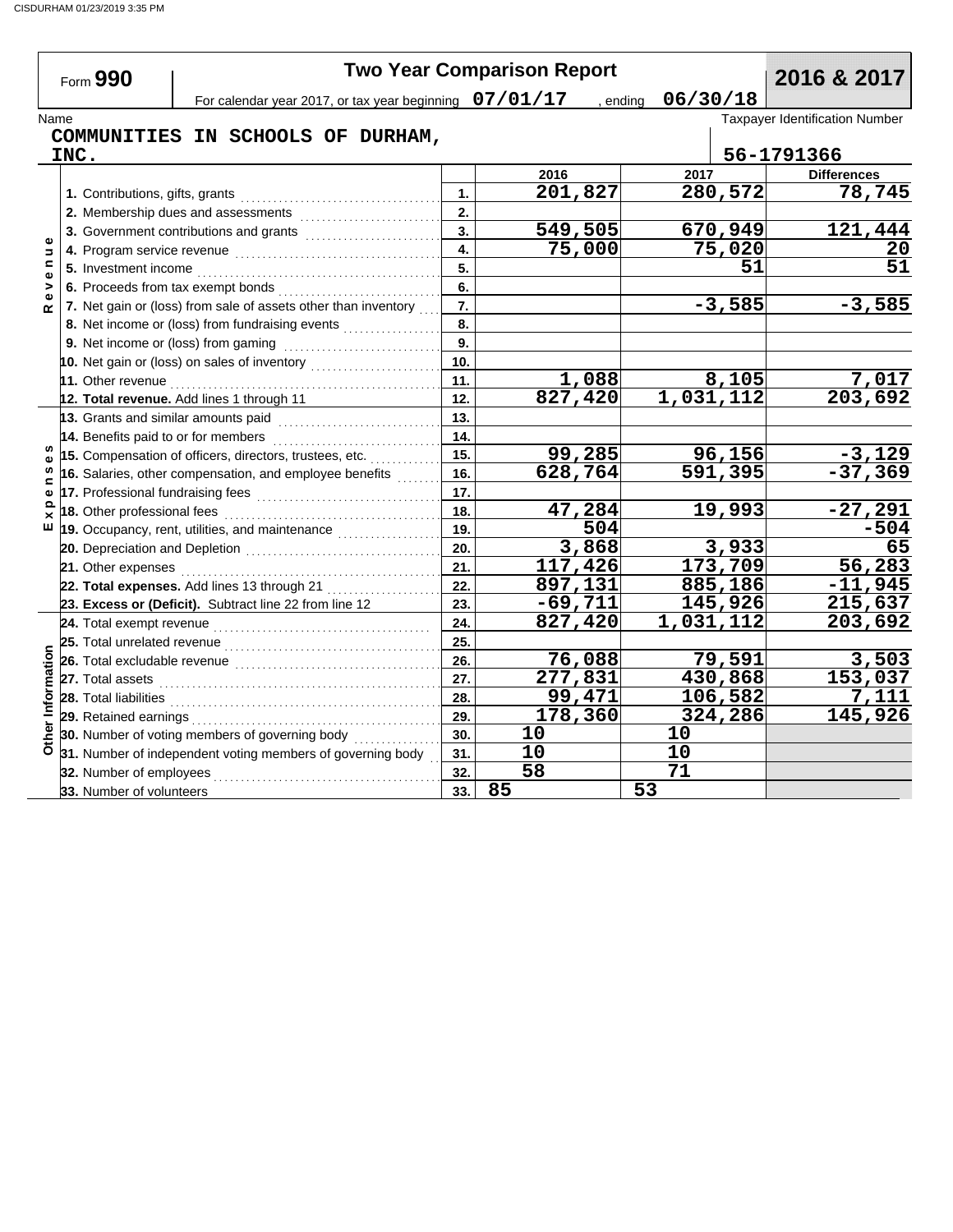| Form 990                |                                                                                                                                                                                                                                      |      |                                                     | <b>Tax Return History</b> |           |           | 2017 |
|-------------------------|--------------------------------------------------------------------------------------------------------------------------------------------------------------------------------------------------------------------------------------|------|-----------------------------------------------------|---------------------------|-----------|-----------|------|
| Name                    | COMMUNITIES IN SCHOOLS OF DURHAM,<br>INC.                                                                                                                                                                                            |      | <b>Employer Identification Number</b><br>56-1791366 |                           |           |           |      |
|                         |                                                                                                                                                                                                                                      | 2013 | 2014                                                | 2015                      | 2016      | 2017      | 2018 |
|                         |                                                                                                                                                                                                                                      |      |                                                     |                           | 751,332   | 951,521   |      |
|                         |                                                                                                                                                                                                                                      |      |                                                     |                           |           |           |      |
| Program service revenue |                                                                                                                                                                                                                                      |      |                                                     |                           | 75,000    | 75,020    |      |
|                         |                                                                                                                                                                                                                                      |      |                                                     |                           |           | $-3,585$  |      |
|                         |                                                                                                                                                                                                                                      |      |                                                     |                           |           | 51        |      |
|                         |                                                                                                                                                                                                                                      |      |                                                     |                           |           |           |      |
|                         |                                                                                                                                                                                                                                      |      |                                                     |                           |           |           |      |
|                         |                                                                                                                                                                                                                                      |      |                                                     |                           | 1,088     | 8,105     |      |
|                         | Total revenue <b>contract and the contract of the contract of the contract of the contract of the contract of the contract of the contract of the contract of the contract of the contract of the contract of the contract of th</b> |      |                                                     |                           | 827,420   | 1,031,112 |      |
|                         | Grants and similar amounts paid                                                                                                                                                                                                      |      |                                                     |                           |           |           |      |
|                         | Benefits paid to or for members  _____________                                                                                                                                                                                       |      |                                                     |                           |           |           |      |
|                         |                                                                                                                                                                                                                                      |      |                                                     |                           | 99,285    | 96,156    |      |
|                         |                                                                                                                                                                                                                                      |      |                                                     |                           | 628,764   | 591,395   |      |
|                         |                                                                                                                                                                                                                                      |      |                                                     |                           | 47,284    | 19,993    |      |
|                         |                                                                                                                                                                                                                                      |      |                                                     |                           | 504       |           |      |
|                         | Depreciation and depletion  _____________                                                                                                                                                                                            |      |                                                     |                           | 3,868     | 3,933     |      |
|                         | Other expenses <b>contained contained contained contained contained by the contained of the contained of the contained of the contained of the contained of the contained of the contained of the contained of the conta</b>         |      |                                                     |                           | 117,426   | 173,709   |      |
|                         | Total expenses <b>Manual According to the Contract of Total According to the Contract Order Total According to the Contract Order Total According to the Contract Order Total According to the Contract Order Total According to</b> |      |                                                     |                           | 897,131   | 885,186   |      |
|                         |                                                                                                                                                                                                                                      |      |                                                     |                           | $-69,711$ | 145,926   |      |
|                         |                                                                                                                                                                                                                                      |      |                                                     |                           | 827,420   | 1,031,112 |      |
|                         |                                                                                                                                                                                                                                      |      |                                                     |                           |           |           |      |
|                         |                                                                                                                                                                                                                                      |      |                                                     |                           | 76,088    | 79,591    |      |
|                         |                                                                                                                                                                                                                                      |      |                                                     |                           | 277,831   | 430,868   |      |
|                         |                                                                                                                                                                                                                                      |      |                                                     |                           | 99,471    | 106,582   |      |
|                         |                                                                                                                                                                                                                                      |      |                                                     |                           | 178,360   | 324,286   |      |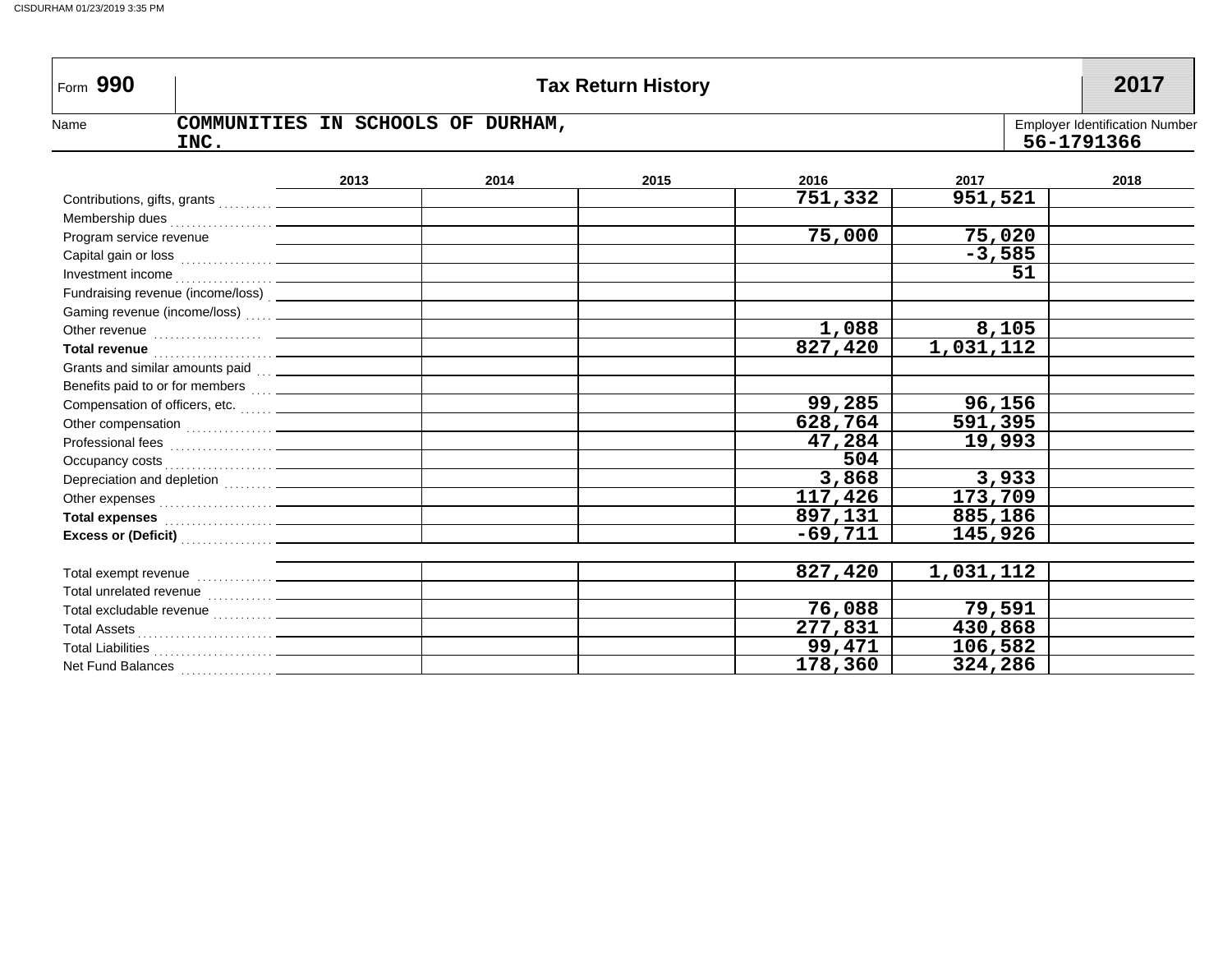| CISDURHAM Communities in Schools of Durham,<br>56-1791366<br>FYE: 6/30/2018 | 1/23/2019 3:34 PM                                                                                                            |                           |  |  |  |  |  |  |  |  |
|-----------------------------------------------------------------------------|------------------------------------------------------------------------------------------------------------------------------|---------------------------|--|--|--|--|--|--|--|--|
|                                                                             | <b>Tax-Exempt Dividends from Securities</b><br>Description<br><b>Exclusion Postal Acquired after</b><br>Unrelated<br>InState |                           |  |  |  |  |  |  |  |  |
| INTEREST INCOME<br>TOTAL                                                    | <b>Business Code Code</b><br>Code<br>Amount<br>\$<br>$51$<br>51<br>\$                                                        | 6/30/75<br>Muni (\$ or %) |  |  |  |  |  |  |  |  |
|                                                                             |                                                                                                                              |                           |  |  |  |  |  |  |  |  |
|                                                                             |                                                                                                                              |                           |  |  |  |  |  |  |  |  |
|                                                                             |                                                                                                                              |                           |  |  |  |  |  |  |  |  |
|                                                                             |                                                                                                                              |                           |  |  |  |  |  |  |  |  |
|                                                                             |                                                                                                                              |                           |  |  |  |  |  |  |  |  |
|                                                                             |                                                                                                                              |                           |  |  |  |  |  |  |  |  |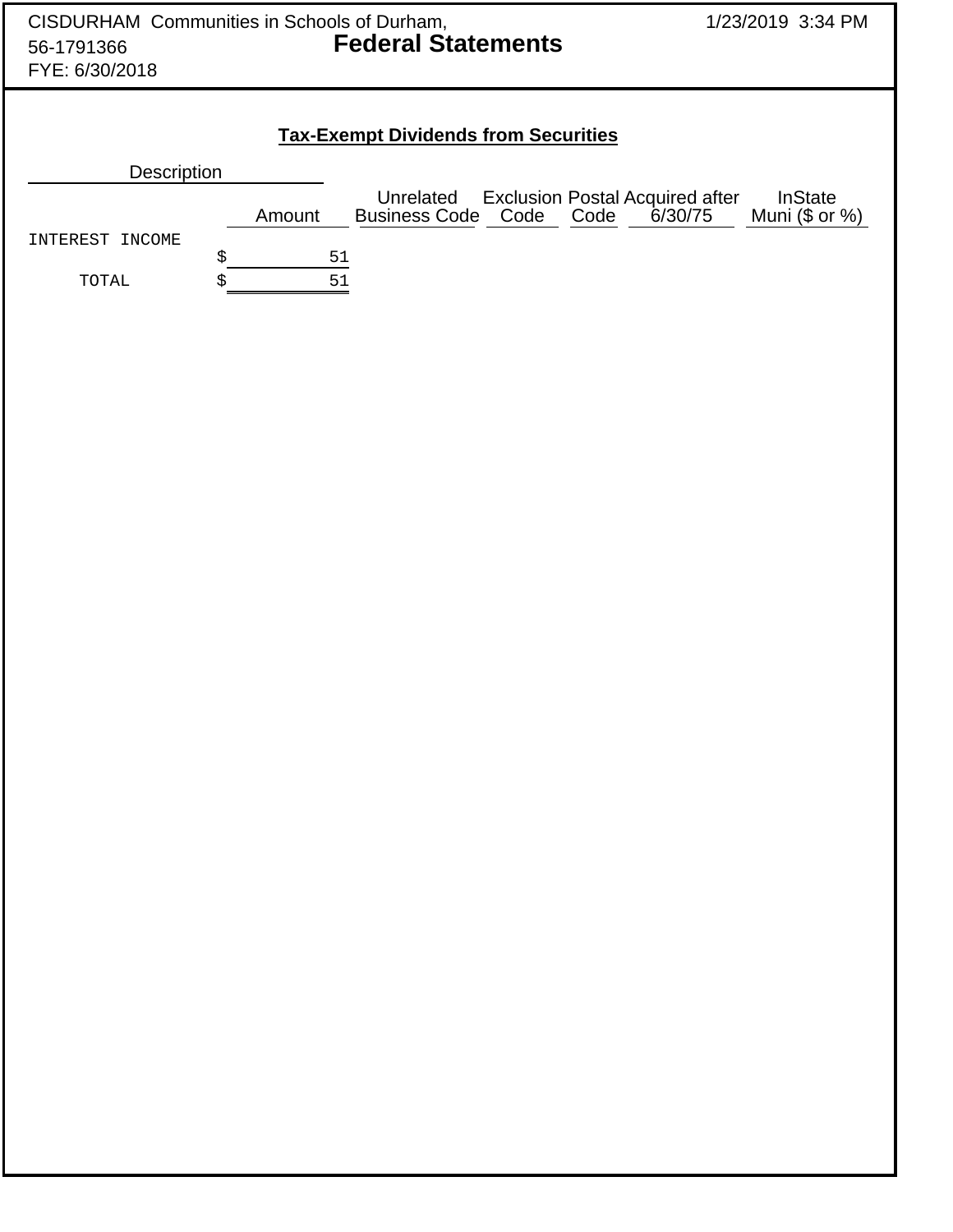| CISDURHAM Communities in Schools of Durham,<br>56-1791366<br>FYE: 6/30/2018 |                                                  | 1/23/2019 3:34 PM |                    |   |                         |    |                 |
|-----------------------------------------------------------------------------|--------------------------------------------------|-------------------|--------------------|---|-------------------------|----|-----------------|
| Form 990, Part IX, Line 11g - Other Fees for Service (Non-employee)         |                                                  |                   |                    |   |                         |    |                 |
| Description                                                                 | Total<br><b>Expenses</b>                         |                   | Program<br>Service |   | Management &<br>General |    | Fund<br>Raising |
|                                                                             | 2,256                                            | Ŝ.                | 1,897              | Ŝ | 359                     | \$ |                 |
| TOTAL                                                                       | 2,256                                            | Ś.                | 1,897              |   | 359                     |    |                 |
|                                                                             | Form 990, Part IX, Line 24e - All Other Expenses |                   |                    |   |                         |    |                 |
| Description                                                                 | Total<br><b>Expenses</b>                         |                   | Program<br>Service |   | Management &<br>General |    | Fund<br>Raising |
| <b>SUPPLIES</b>                                                             | 2,653                                            | S                 | 2,322              | Ś | 279                     | Ś  | 52              |
| TOTAL                                                                       | 2,653                                            | \$                | 2,322              | Ś | 279                     | Ś  | 52              |
|                                                                             |                                                  |                   |                    |   |                         |    |                 |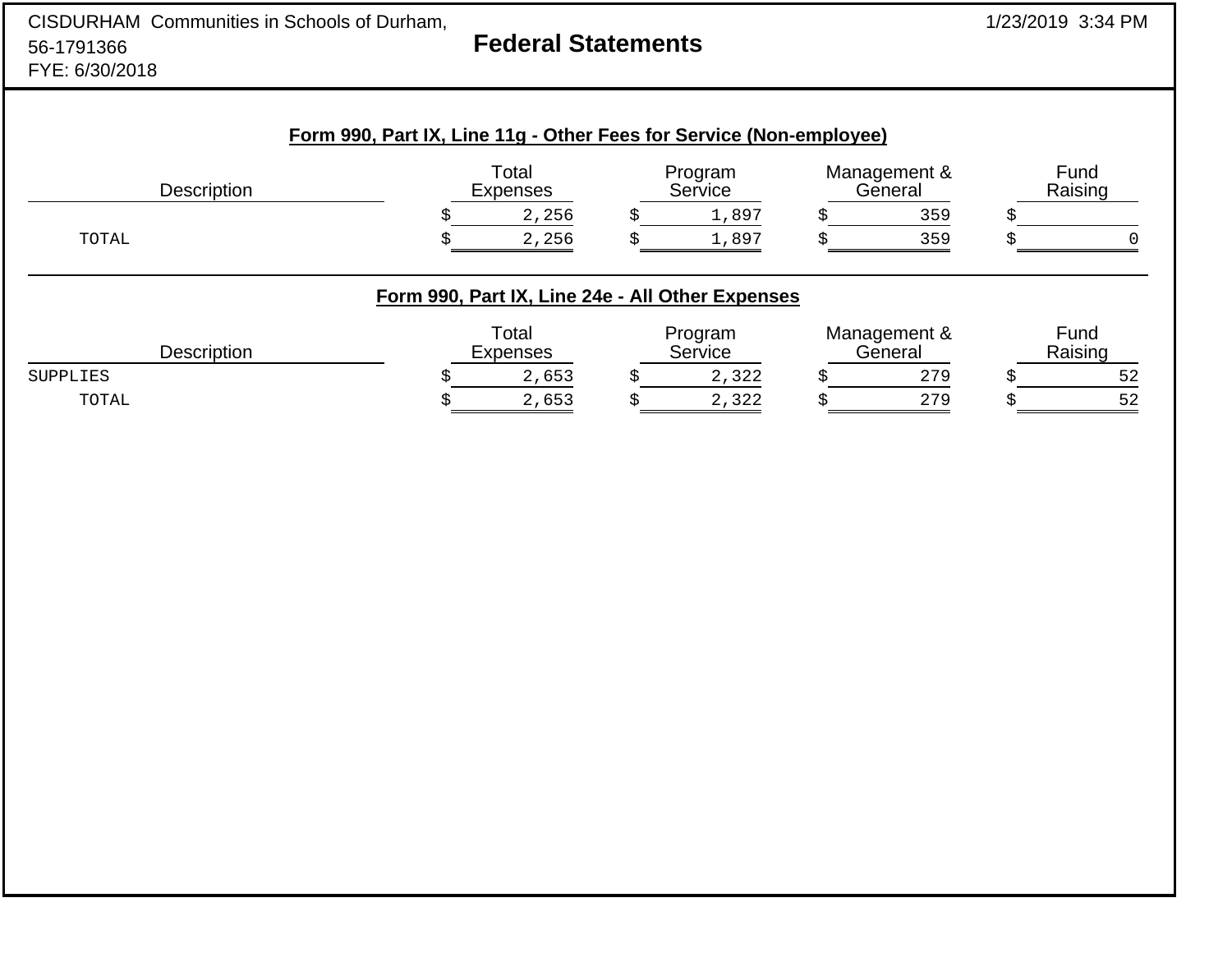# **Federal Statements**

## **Schedule A, Part II, Line 1(e)**

| <b>Description</b>                                                             |   | Amount                    |
|--------------------------------------------------------------------------------|---|---------------------------|
| GOVERNOR'S CRIME COMMISSION<br>NON-GOVERNMENTAL GRANTS<br>CONTRIBUTIONS        | Ş | 5,181<br>39,000<br>76,287 |
| 21ST CENTURY<br>CASH CONTRIBUTION<br>OF<br>HEALTH AND HUMAN SERVICES<br>רים הת |   | 424,571                   |
| CASH CONTRIBUTION<br>DURHAM PARTNERSHIP FOR CHILDREN                           |   | 132,357                   |
| CASH CONTRIBUTION<br>COMMUNITIES IN SCHOOLS OF NC                              |   | 44,549                    |
| CASH CONTRIBUTION<br>UNITED WAY OF THE TRIANGLE                                |   | 64,291                    |
| CASH CONTRIBUTION<br>FREUDENBURG PERFORMANCE MATERIALS LP                      |   | 23,250                    |
| CASH CONTRIBUTION<br>TRIANGLE COMMUNITY FOUNDATION                             |   | 117,035                   |
| CASH CONTRIBUTION                                                              |   | 25,000                    |
| TOTAL                                                                          |   | 951,521                   |